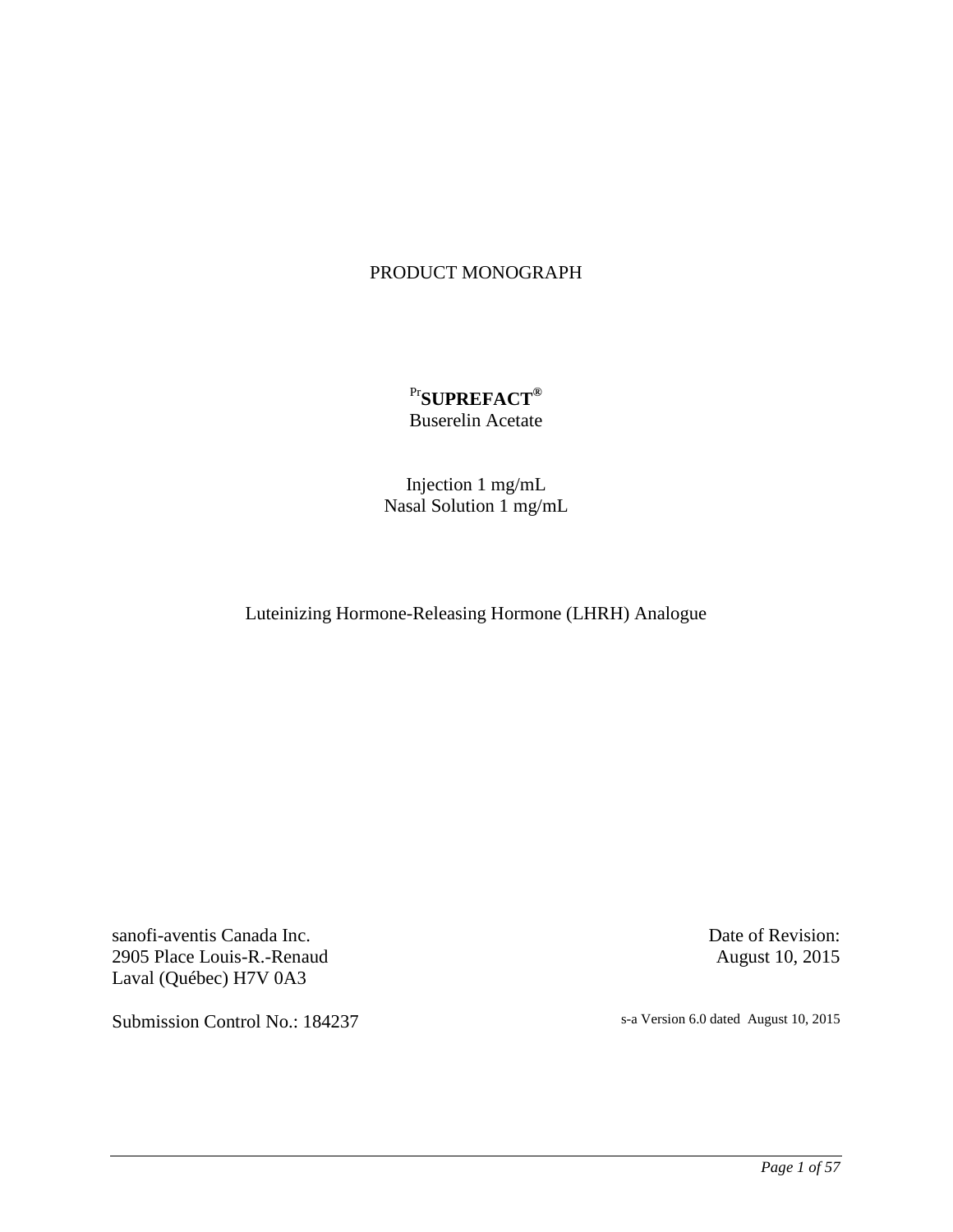# **Table of Contents**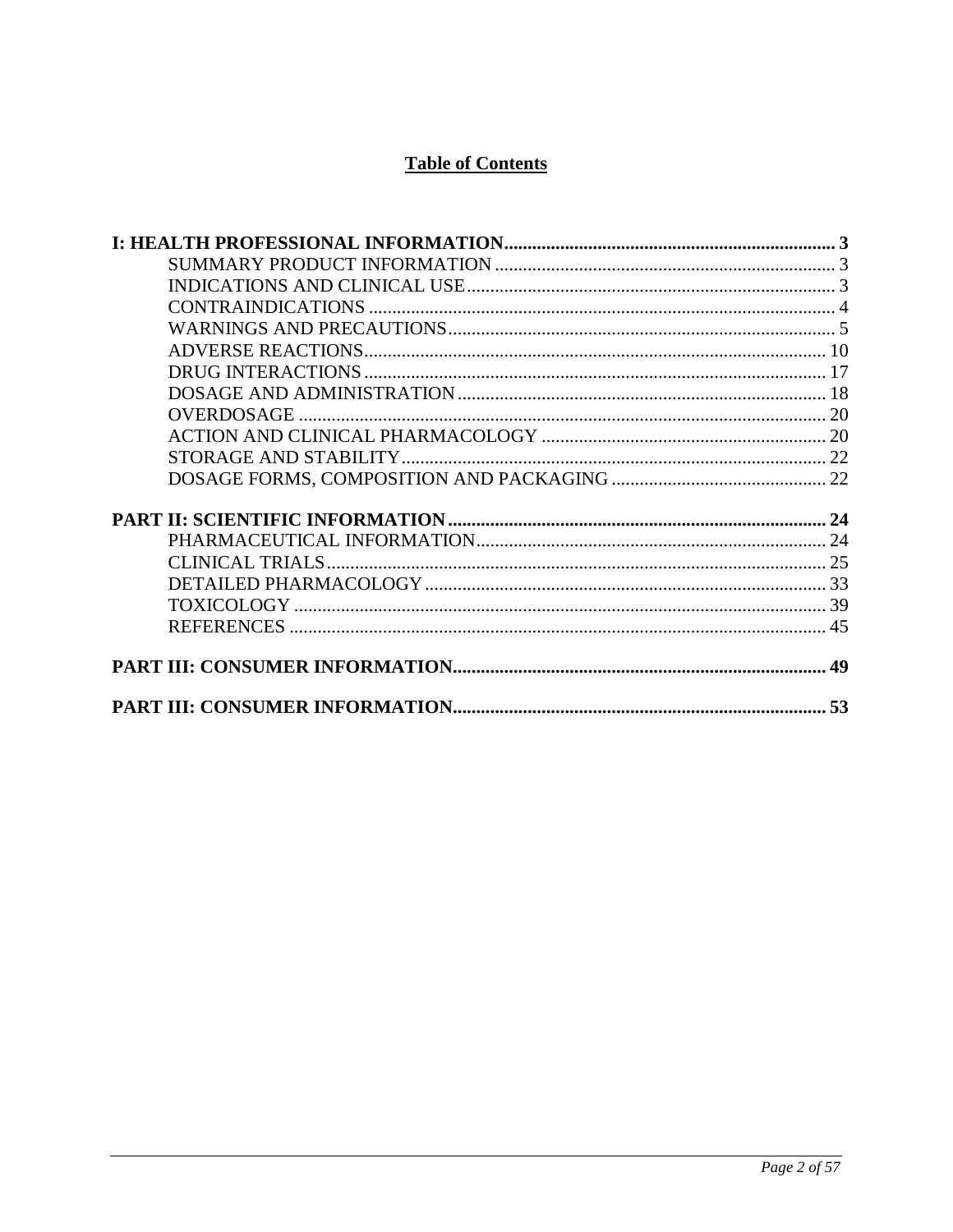# PR**SUPREFACT®**

# Buserelin Acetate

# **I: HEALTH PROFESSIONAL INFORMATION**

# <span id="page-2-1"></span><span id="page-2-0"></span>**SUMMARY PRODUCT INFORMATION**

| <b>Route of</b><br><b>Administration</b> | Dosage Form /<br><b>Strength</b> | <b>Clinically Relevant</b><br><b>Nonmedicinal Ingredients</b>                                        |
|------------------------------------------|----------------------------------|------------------------------------------------------------------------------------------------------|
| Subcutaneous<br>Injection                | Solution $1 \text{ mg/mL}$       | Each ml of sterile aqueous injection<br>solution contains 10 mg benzyl<br>alcohol as a preservative. |
|                                          |                                  | For a complete listing see Dosage<br>Forms, Composition and Packaging<br>section.                    |
| Intranasal                               | Solution $1 \text{ mg/mL}$       | For a complete listing see Dosage<br>Forms, Composition and Packaging<br>section.                    |

# <span id="page-2-2"></span>**INDICATIONS AND CLINICAL USE**

# SUPREFACT® (buserelin acetate) is indicated for:

Subcutaneous injection:

• The palliative treatment (initial and maintenance treatment) of patients with hormonedependent advanced carcinoma of the prostate gland (Stage D).

## Nasal solution:

- The palliative treatment (maintenance treatment) of patients with hormone-dependent advanced carcinoma of the prostate gland (Stage D).
- The treatment of endometriosis in patients who do not require surgery as primary therapy. The duration of treatment is usually six months and should not exceed nine months.

SUPREFACT injection should be administered under the supervision of a health care professional.

**Geriatrics:** No data is available.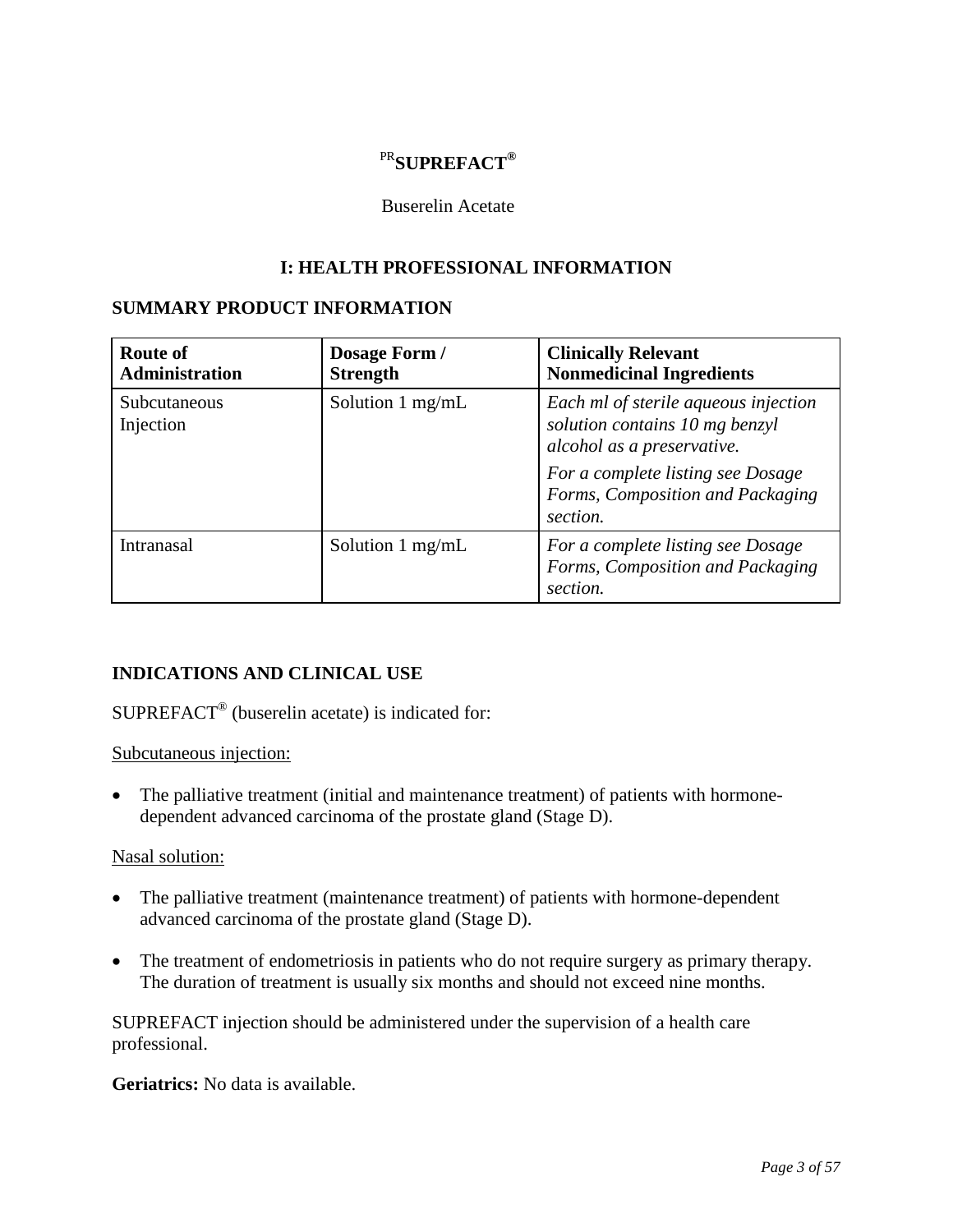# **Pediatrics (< 18 years of age):**

Experience with SUPREFACT for the management of endometriosis has been limited to women 18 years of age and older.

# <span id="page-3-0"></span>**CONTRAINDICATIONS**

- SUPREFACT is contraindicated in patients who are hypersensitive to this drug, to any ingredient in the formulation or component of the container. Isolated cases of anaphylaxis have been reported. For a complete listing, see the Dosage Forms, Composition and Packaging section of the Product Monograph.
- SUPREFACT is contraindicated in patients with prostate cancer who do not present with hormone-dependent carcinoma and in patients who have undergone orchiectomy.
- SUPREFACT is contraindicated in women who are pregnant. As with other LHRH agonists, it is not known whether SUPREFACT causes fetal abnormalities in humans. Women of childbearing potential should be carefully examined before treatment to exclude pregnancy (see WARNINGS AND PRECAUTIONS, Special Populations – Pregnant Women).
- The use of SUPREFACT in women who are breast-feeding is contraindicated.
- SUPREFACT should not be administered to females having undiagnosed abnormal vaginal bleeding.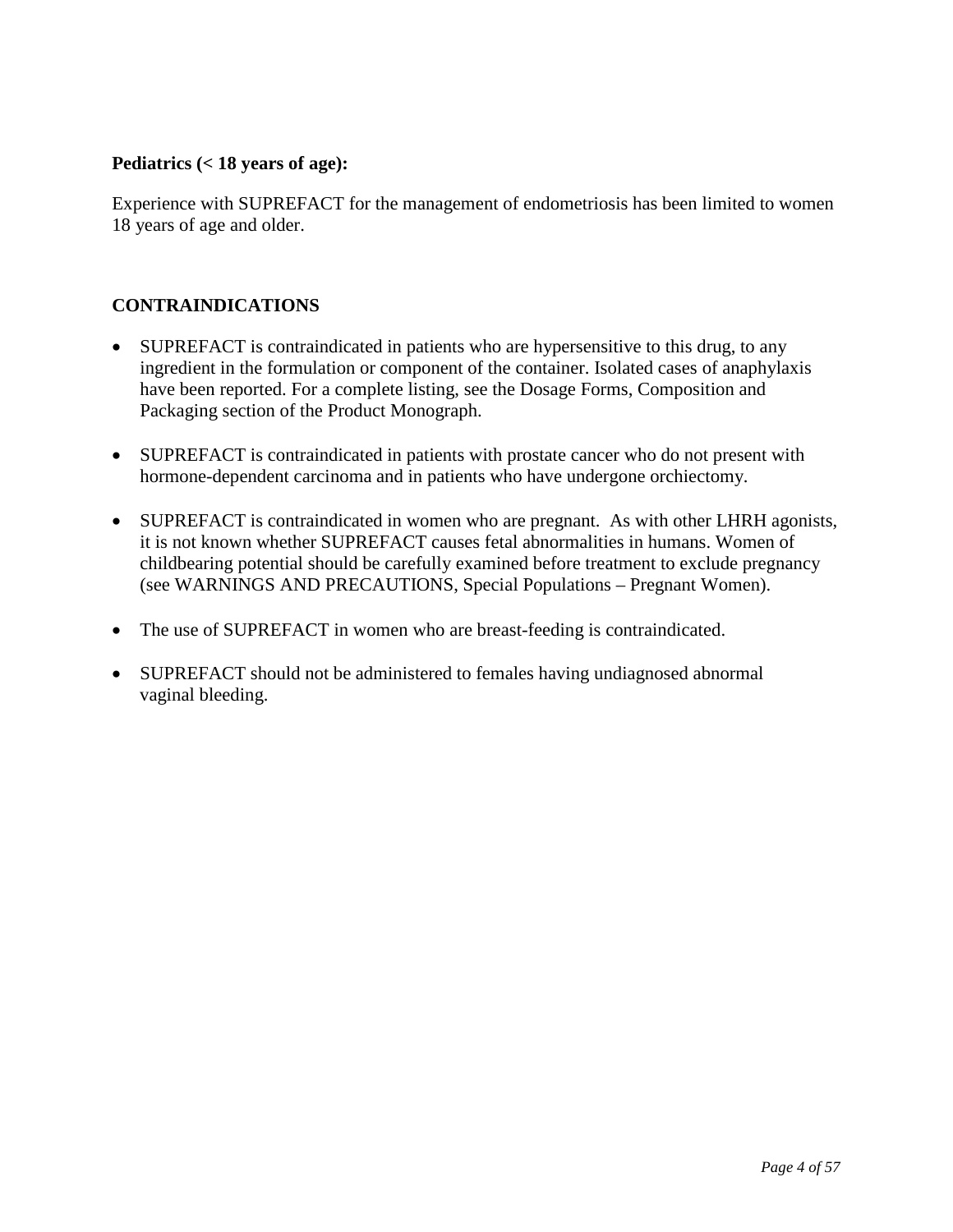# <span id="page-4-0"></span>**WARNINGS AND PRECAUTIONS**

## **Serious Warnings and Precautions**

SUPREFACT should be prescribed by a qualified physician experienced in the use of hormonal therapy in endometriosis and prostate cancer,

SUPREFACT Injection should be administered under the supervision of a healthcare professional (see DOSAGE AND ADMINISTRATION section).

The following are clinically significant adverse events:

- Clinical testosterone flare reaction in men with prostate cancer (see General section below and ADVERSE REACTIONS, Clinical Trial Adverse Drug Reactions section)
- Osteoporosis (see Musculoskeletal section below)

# **General**

Certain adverse effects (e.g. dizziness) may impair the patient's ability to concentrate and react, and therefore, constitute a risk in situations where these abilities are of special importance (e.g. operating a vehicle or machinery).

Initially, SUPREFACT transiently increases serum testosterone in males, serum estradiol in females and other gonadal hormones.

The administration of LHRH agonists is occasionally related with early, transient (less than 10 days duration usually) exacerbation of the signs and symptoms of metastatic prostatic cancer or endometriosis, which are sometimes, but not necessarily, associated with a transient rise in serum testosterone or estradiol.

#### PATIENTS WITH PROSTATIC CANCER

SUPREFACT, like other LHRH agonists, causes a transient increase in serum concentration of testosterone during the first weeks of treatment. Patients may experience worsening of symptoms or onset of new symptoms, including bone pain, neuropathy, hematuria, or ureteral or bladder outlet obstruction. Cases of spinal cord compression, which may contribute to paralysis with or without complications, have been reported with LHRH agonists. If spinal cord compression or renal impairment due to ureteral obstruction develops, standard treatment of these complications should be instituted.

Patients with metastatic vertebral lesions and/or with urinary tract obstruction should begin buserelin therapy under close supervision.

It is strongly recommended that administration of an antiandrogen be started as adjunctive therapy before starting treatment with SUPREFACT.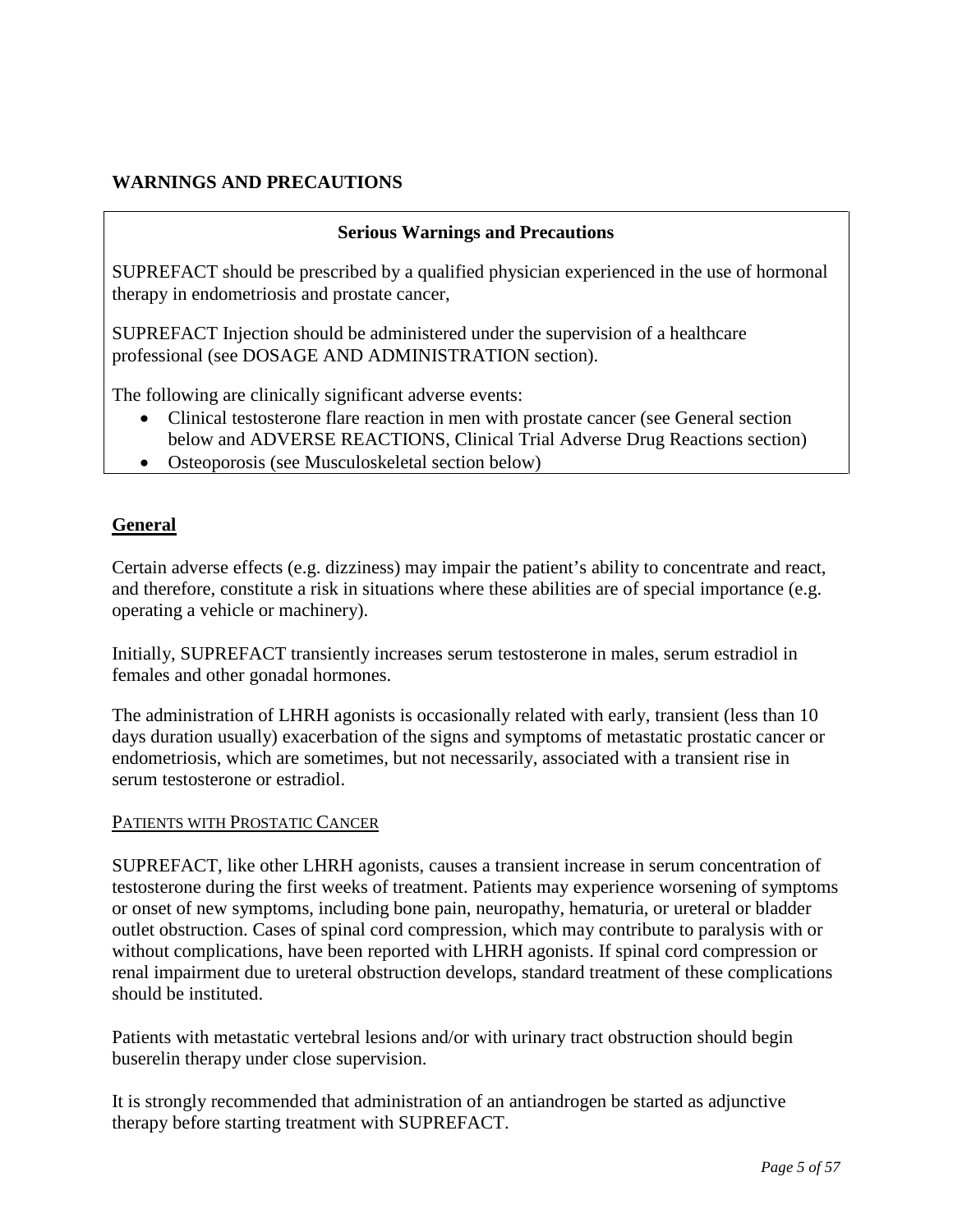This adjunctive therapy must be continued in parallel with SUPREFACT therapy for 4-5 weeks. After this time testosterone levels have usually fallen to the castrate level thus therapy with SUPREFACT as a single agent can be continued.

Co-administration of anti-androgens with SUPREFACT should be initiated to block testosterone flare.

The majority of clinical studies demonstrating the efficacy of SUPREFACT were completed without concomitant therapy with antiandrogens during the first weeks of treatment.

### PATIENTS WITH ENDOMETRIOSIS

Oral contraceptives must be discontinued before starting LHRH treatment; and non-hormonal methods of contraception (e.g. condoms) should be employed during therapy (see WARNINGS AND PRECAUTIONS, Special Populations, Pregnancy).

Worsening of the clinical condition may occasionally require discontinuation of therapy and/or surgical intervention.

### **Cardiovascular**

In treated hypertensive patients, hypertensive crisis may occur. It is recommended that blood pressure be monitored regularly in these patients.

#### PATIENTS WITH PROSTATIC CANCER

There may be a relationship between androgen deprivation therapy and cardiovascular risk in men with prostate cancer on the basis of the demonstrated adverse impact of androgen deprivation on traditional cardiovascular risk factors, including serum lipoproteins, insulin sensitivity, and obesity (see References section).

Physicians should consider whether the benefits of androgen deprivation therapy outweigh the potential cardiovascular risk.

Androgen deprivation therapy has the potential to prolong QT/QTc interval on ECG. Physicians should also consider whether the benefits of androgen deprivation therapy outweigh the potential risk in patients with electrolyte abnormalities or congestive heart failure and in patients taking Class IA (e.g. quinidine, procainamide), Class III (e.g. amiodarone, sotalol, dofetilide, ibutilide), or Class IC (e.g. flecainide, propafenone) antiarrhythmic medications. (See DRUG INTERACTIONS, Patients with Prostatic Cancer)

SUPREFACT should not be administered to patients with congenital long QT syndrome, and should be discontinued in patients that develop QT prolongation during treatment.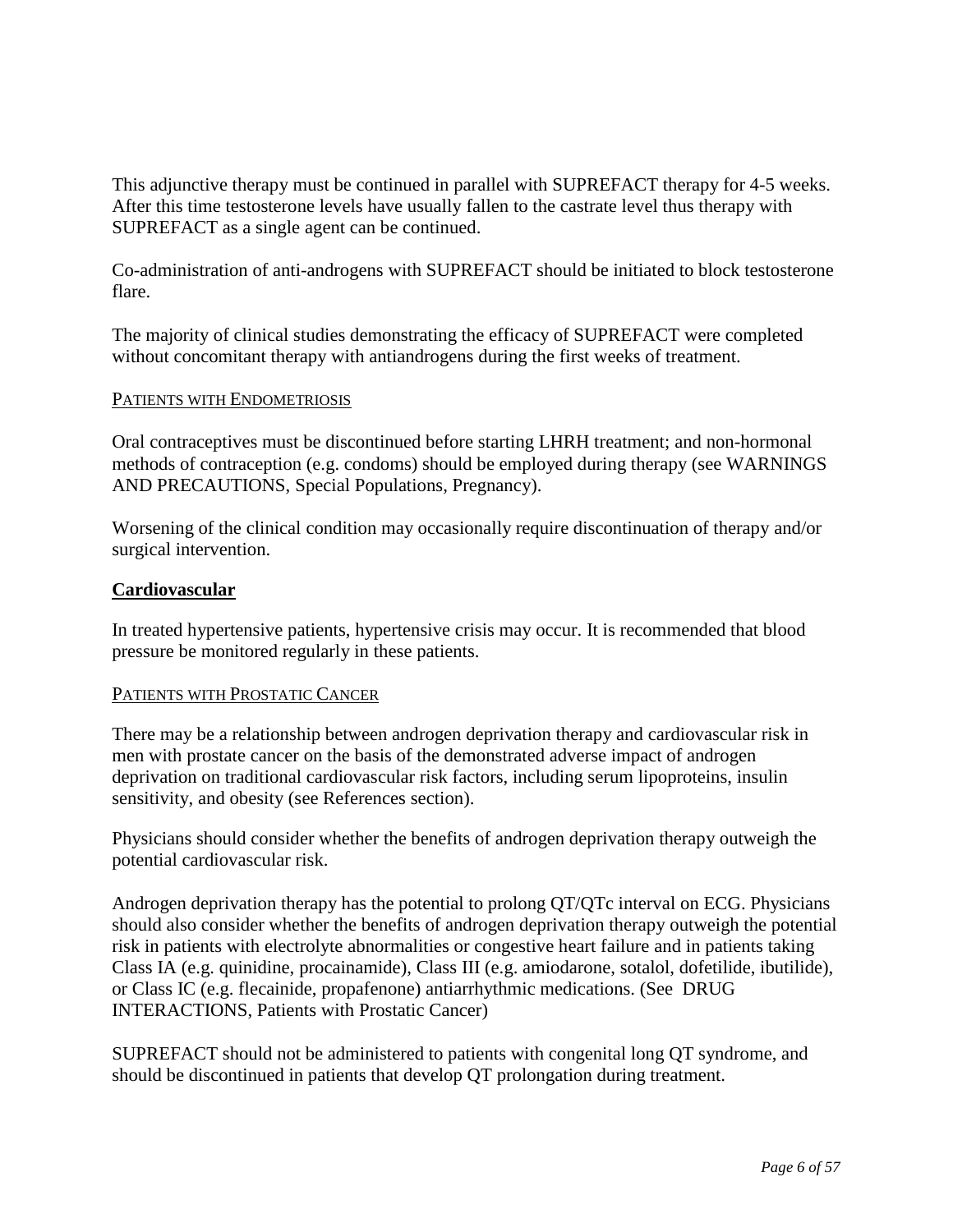Assessment of cardiovascular risk and management according to local clinical practice and guidelines should be considered.

## **Endocrine and Metabolism**

Isolated cases of loss of diabetic control (reduction in glucose tolerance) have been observed. Blood glucose levels should be checked regularly in diabetic patients.

### PATIENTS WITH PROSTATIC CANCER

While hypogonadism is a pharmacologic consequence of long-term LHRH agonist treatment, its reversibility has not been established in patients suffering with prostatic carcinoma.

### Reduction in glucose tolerance

A reduction in glucose tolerance and an increase in diabetic risk have been observed in men treated with androgen deprivation therapy through orchiectomy or a LHRH agonist.

Therefore, diabetic patients and other patients at risk may require more frequent monitoring of blood glucose when receiving androgen deprivation therapy.

### **Hematologic**

#### PATIENTS WITH PROSTATIC CANCER

Anemia is a known physiologic consequence of testosterone suppression. Assessment of anemia risk and management according to local clinical practice and guidelines should be considered.

## **Hepatic/Biliary/Pancreatic**

Studies have not been conducted in patients with hepatic impairment.

#### **Immune**

The hypersensitivity reactions may become manifest as, e.g. reddening of the skin, itching, skin rash (including urticaria) and allergic asthma with dyspnea as well as in isolated cases, anaphylactic/ anaphylactoid shock have been observed in patients treated with SUPREFACT, necessitating early treatment of such conditions.

#### **Musculoskeletal**

Decreased bone mineral density (BMD) can be anticipated with long term use of an LHRH agonist. Loss of BMD may lead to osteoporosis and an increased risk of skeletal bone fracture. The risk of fracture increases with the duration of therapy. Assessment of osteoporosis risk and management according to clinical practice and guidelines should be considered.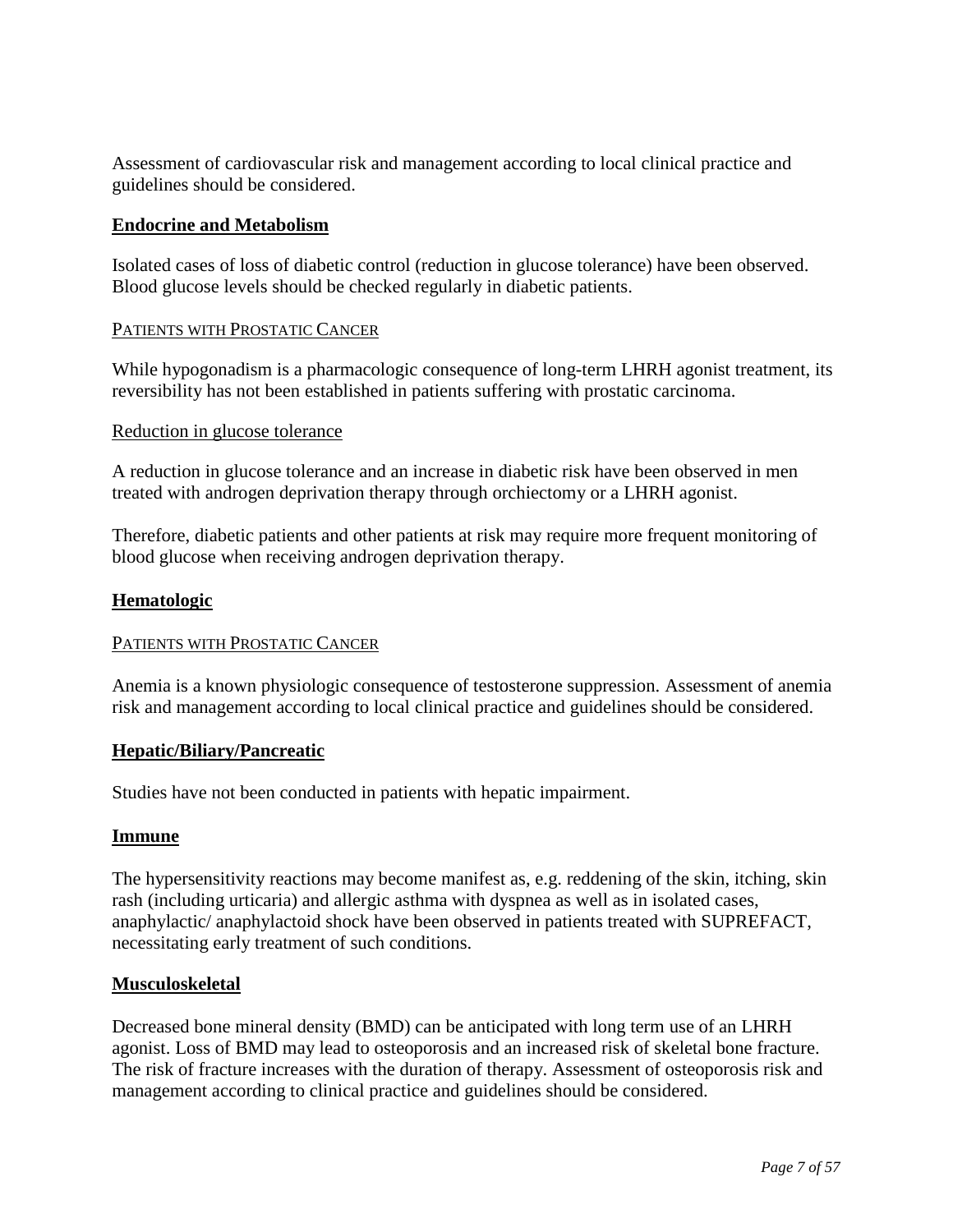## PATIENTS WITH ENDOMETRIOSIS

Changes in bone density:

Since bone loss can be anticipated as part of natural menopause, it may also be expected to occur during a medically induced hypoestrogenic state caused by SUPREFACT.

In patients with major risk factors for decreased bone mineral content such as chronic alcohol and/or tobacco use, presumed or strong family history of osteoporosis or chronic use of drugs that can reduce bone mass such as anticonvulsants or corticosteroids, SUPREFACT, like other LHRH analogues, may pose an additional risk. In these patients, the risks and benefits must be weighed carefully before therapy with SUPREFACT is instituted.

Use of SUPREFACT for longer than the recommended six months or in the presence of other known risk factors for decreased bone mineral content may cause additional bone loss.

## **Psychiatric**

Patients with a history of depression or depressed moods should be observed closely for evidence of mood changes and treated accordingly. **Renal**

Studies have not been conducted in patients with renal impairment.

## **Special Populations**

#### **Pregnant Women:**

SUPREFACT is contraindicated in women who are pregnant. In addition SUPREFACT for subcutaneous injection contains benzyl alcohol which may cross the placenta. Benzyl alcohol has been associated with a "gasping syndrome" that can be fatal in preterm newborn infants of low birth weight (see Pediatrics below).

A non-hormonal method of contraception (e.g. condoms) should be used during treatment.

To exclude pre-existing pregnancy at the beginning of therapy, it is recommended that treatment be started on the first or second day of menstruation. If there is any doubt, a pregnancy test is recommended (see CONTRAINDICATIONS).

Patients should be advised that if they miss or postpone a dose of SUPREFACT, ovulation may occur with the potential for conception.

If a patient becomes pregnant during treatment, she should discontinue treatment and consult her physician.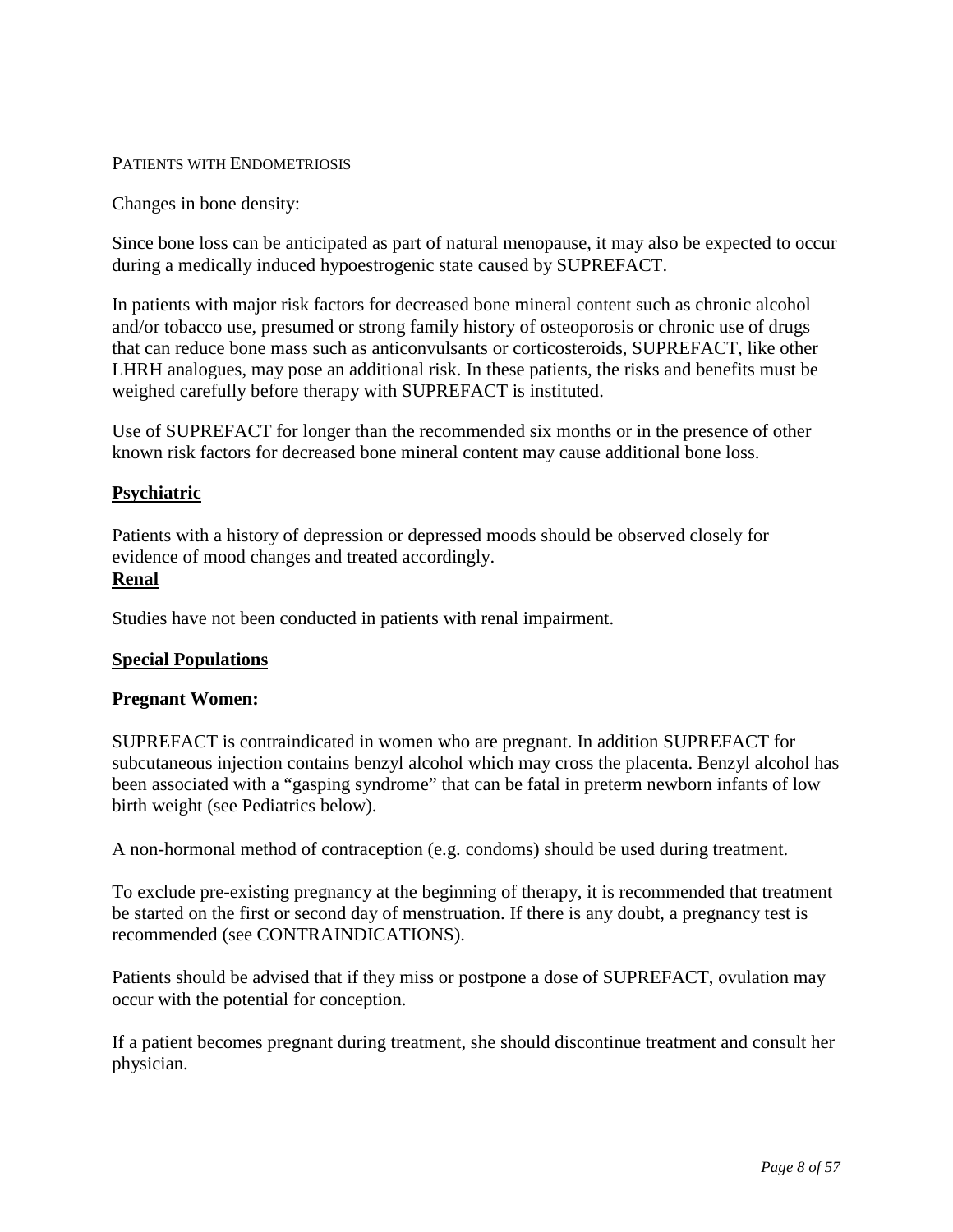# **Nursing Women:**

SUPREFACT passes into breast milk in small amounts. Although negative effects on the infant have not been observed, breast-feeding is contraindicated during treatment with SUPREFACT in order to prevent the infant from ingesting small quantities of buserelin acetate with breast milk. In addition, SUPREFACT injection contains benzyl alcohol which may pass into breast milk. Benzyl alcohol has been associated with a "gasping syndrome" that can be fatal in preterm newborn infants of low birth weight (see Pediatrics below).

## **Pediatrics (< 18 years of age):**

SUPREFACT for subcutaneous injection contains benzyl alcohol that has been associated with a "gasping syndrome" that can be fatal in preterm newborn infants of low birth weight. The syndrome is characterized by neurologic deterioration, metabolic acidosis, a striking onset of gasping respiration, hematologic abnormalities, skin breakdown, hepatic and renal failure, bradycardia, hypotension and cardiovascular collapse. Therefore SUPREFACT for subcutaneous injection should not be used in pre-term or term newborn infants.

Experience with SUPREFACT for the management of endometriosis has been limited to women 18 years of age and older.

**Geriatrics:** No data is available

## **Monitoring and Laboratory Tests**

LHRH agonist treatment will affect selected hormonal and other serum/urine parameters in the first week of treatment: elevation of testosterone and dihydrotestosterone, as well as acid phosphatase and estradiol can be expected. With chronic drug administration, these elevated values of these variables will fall below baseline.

It is recommended that blood pressure be monitored regularly in patients with hypertension (See WARNINGS and PRECAUTIONS, Cardiovascular).

Glycemic control tests such as blood glucose levels should be performed regularly in diabetic patients (See WARNINGS and PRECAUTIONS, Endocrine and Metabolism).

#### PATIENTS WITH PROSTATIC CANCER

Regular clinical assessment of patients and appropriate laboratory tests are recommended.

The response to treatment may be monitored by measuring serum testosterone, prostatic acid phosphatase (PAP) or acid phosphatase, and prostate-specific antigen (PSA). If cancer is responsive to SUPREFACT therapy, the prostate cancer tumor markers (PAP and PSA), if elevated prior to the commencement of treatment, are usually reduced by the end of the first month.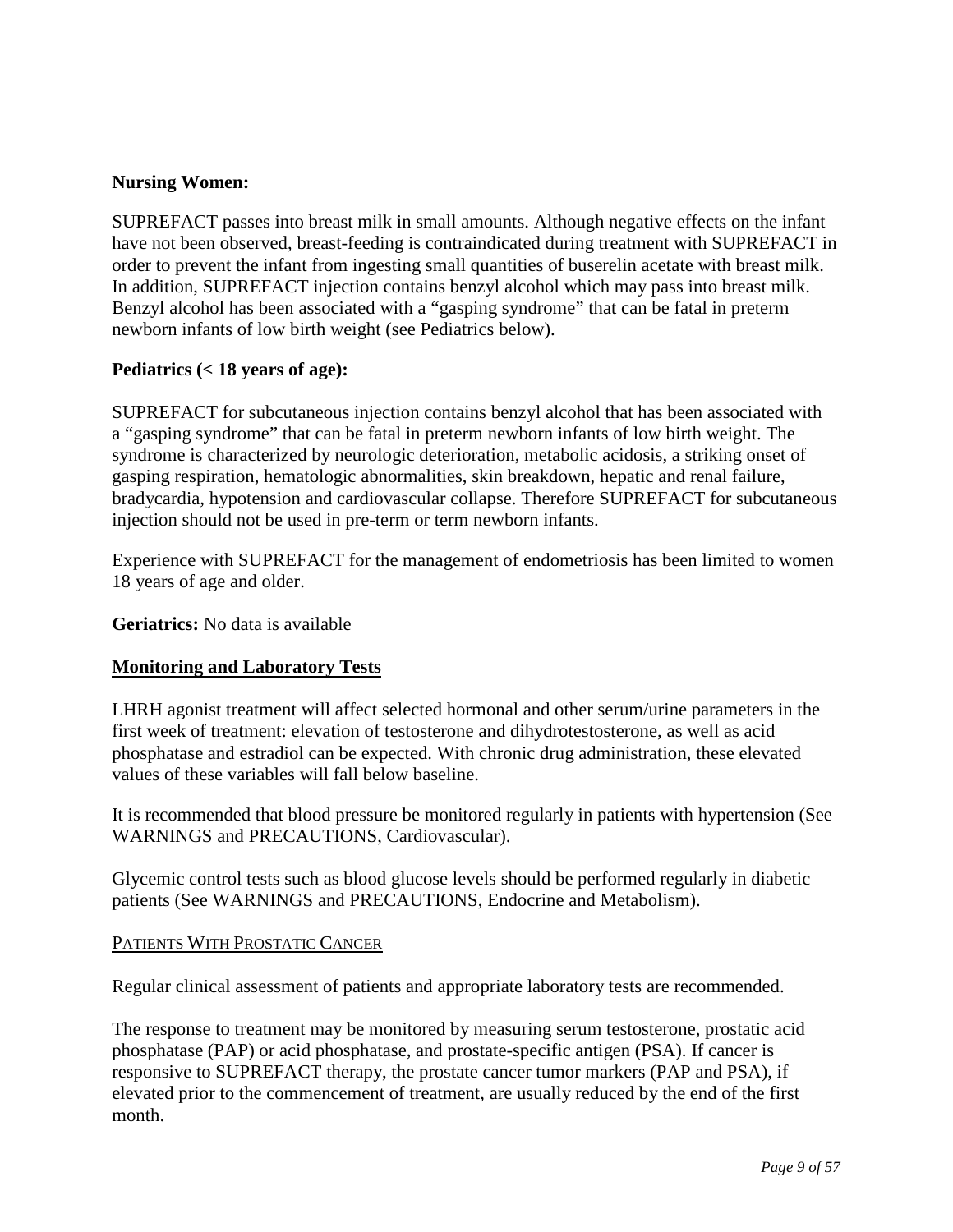The status of bone lesions may be monitored by bone scans and that of the prostate lesions may be followed by ultrasonography and/or CT scan in addition to digital rectal examination.

Evaluation for obstructive uropathy may be undertaken by ultrasonography, intravenous pyelogram or CT scan in addition to clinical examination.

Evaluation of blood glucose levels may be undertaken at baseline and periodically thereafter for patients at risk.

Evaluation for QT prolongation should be undertaken for patients at risk by baseline ECG recording, and frequently during treatment in patients also taking medicinal products known to prolong the QTc interval or to induce torsades de pointes (see WARNINGS AND PRECAUTIONS, Cardiovascular and DRUG INTERACTIONS, Patients with Prostatic Cancer). As electrolyte abnormalities may prolong the QT interval, baseline measurements of serum potassium, calcium, and magnesium levels should be considered.

# <span id="page-9-0"></span>**ADVERSE REACTIONS**

## **Adverse Drug Reaction Overview**

The adverse effects observed in patients treated with SUPREFACT are, principally, directly related to its anticipated pharmacologic action, i.e. suppression of pituitary (gonadotropin) and gonadal (testosterone or estradiol) hormone production with resulting clinical signs and symptoms of hypogonadism.

The most frequent adverse events reported in patients with prostatic cancer receiving SUPREFACT are hot flushes, loss of libido, impotence, nasal irritation (nasal solution) and headache (nasal solution).

The most frequent adverse events reported in patients with endometriosis receiving SUPREFACT are hot flushes, vaginal dryness, menorrhagia, headache and loss of libido.

## **Clinical Trial Adverse Drug Reactions**

#### PATIENTS WITH PROSTATIC CANCER

An early in treatment transient increase in serum testosterone levels usually occurs. Occasionally, this may be associated with transient worsening of clinical status with secondary reactions such as: occurrence or exacerbation of bone pain in patients with bone metastases, signs of neurological deficit due to spinal cord compression, impaired micturition, hydronephrosis, lymphostasis or thrombosis with pulmonary embolism. This transient initial rise in serum androgen will be followed by a progressive decrease to castration levels (see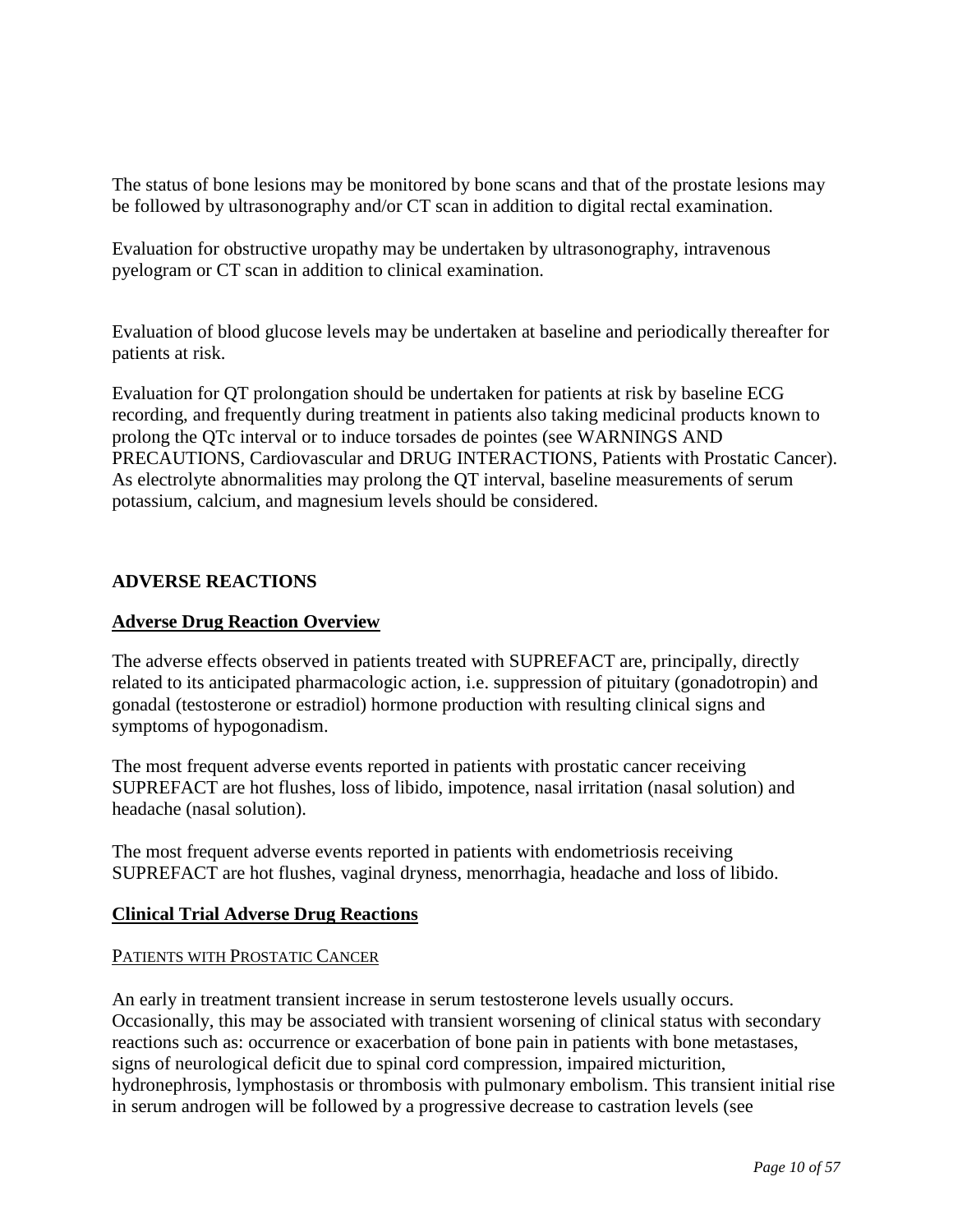WARNINGS AND PRECAUTIONS, General). Serious clinical (flare) reactions were reported in approximately 1% of patients in SUPREFACT efficacy trials.

Such reactions can be largely avoided when an antiandrogen is given concomitantly in the initial phase of SUPREFACT treatment. However, even with concomitant anti-androgen therapy, a mild but transient increase in tumor pain as well as a deterioration in general well-being may develop in some patients.

In a large, North American multicentre study of SUPREFACT, the following reactions were encountered as listed in the table below.

| Listing of adverse reactions, arranged by body system, possibly or probably related to SUPREFACT<br>that occurred at an incidence of 1% or greater in patients with prostatic cancer. |                            |                          |  |
|---------------------------------------------------------------------------------------------------------------------------------------------------------------------------------------|----------------------------|--------------------------|--|
| <b>Adverse reactions</b>                                                                                                                                                              | <b>SUPREFACT</b>           |                          |  |
|                                                                                                                                                                                       | <b>Subcutaneous</b><br>(%) | <b>Intranasal</b><br>(%) |  |
| <b>Gastrointestinal disorders</b>                                                                                                                                                     |                            |                          |  |
| Gastrointestinal disturbances                                                                                                                                                         | 3.0                        |                          |  |
| Dry mouth                                                                                                                                                                             |                            | 1.8                      |  |
| General disorders and administration site conditions                                                                                                                                  |                            |                          |  |
| Transient injection site reactions (1)                                                                                                                                                | 11.9                       | 5.4                      |  |
| Pain                                                                                                                                                                                  | 4.6                        |                          |  |
| Irritation                                                                                                                                                                            | 3.3                        | 3.6                      |  |
| Swelling                                                                                                                                                                              | 3.3                        | $\overline{\phantom{a}}$ |  |
| Urticaria                                                                                                                                                                             | 2.0                        | 1.8                      |  |
| Other                                                                                                                                                                                 | 4.6                        |                          |  |
| Clinical flare reaction                                                                                                                                                               | 1.3                        | $\overline{\phantom{0}}$ |  |
| Nervous system disorders                                                                                                                                                              |                            |                          |  |
| Headache (2)                                                                                                                                                                          |                            | 28.5                     |  |
| <b>Psychiatric disorders</b>                                                                                                                                                          |                            |                          |  |
| Loss of libido $(3)$                                                                                                                                                                  | 84.8                       | 75.0                     |  |
| <b>Reproductive system and breast disorders</b>                                                                                                                                       |                            |                          |  |
| Impotence $(3)$                                                                                                                                                                       | 79.4                       | 75.0                     |  |
| Gynecomastia                                                                                                                                                                          | 2.6                        | $\overline{\phantom{0}}$ |  |
| Respiratory, thoracic and mediastinal disorders                                                                                                                                       |                            |                          |  |
| Nasal irritation (2)                                                                                                                                                                  | $\overline{a}$             | 12.5                     |  |
| Dry nose                                                                                                                                                                              |                            | 1.8                      |  |
| Skin and subcutaneous tissue disorders                                                                                                                                                |                            |                          |  |
| Pruritus                                                                                                                                                                              | 1.3                        |                          |  |
| Increased sweating                                                                                                                                                                    |                            | 1.8                      |  |
| <b>Vascular disorders</b>                                                                                                                                                             |                            |                          |  |
| Hot flushes                                                                                                                                                                           | 71.6                       | 66.1                     |  |

(1) None of the transient injection site reactions were severe or required discontinuation of therapy.

(2) Not all of the cases were considered (by investigators) to be drug related.

(3) Over 50% of patients enrolled reported loss of libido.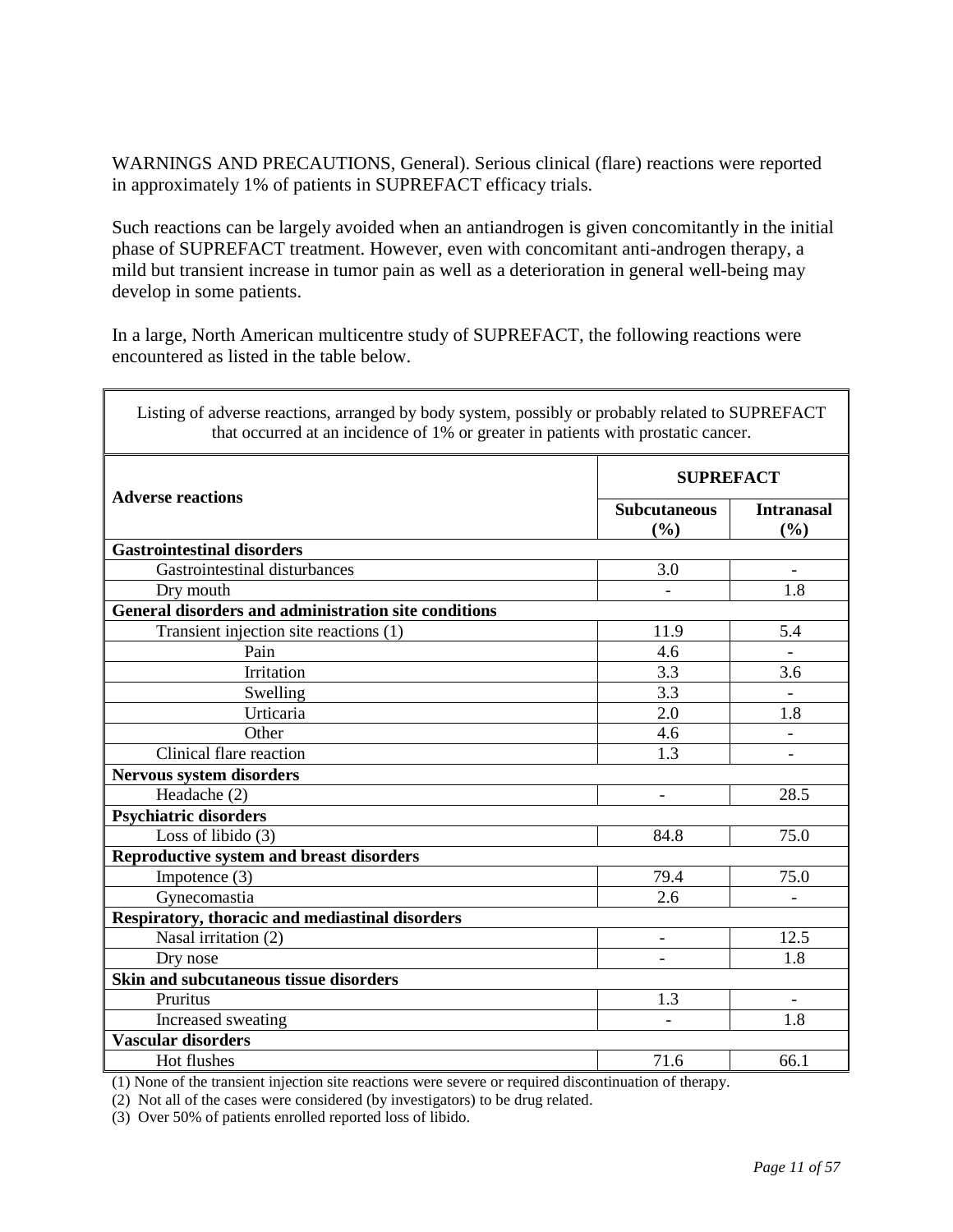### PATIENTS WITH ENDOMETRIOSIS

During the first two weeks of treatment with intranasal SUPREFACT, estradiol levels may increase but, thereafter decrease to basal or lower levels. This transient increase in estradiol may result in a temporary exacerbation of signs and symptoms (see WARNINGS AND PRECAUTIONS).

In two multicentre, open-label, randomized clinical trials, SUPREFACT was compared to danazol in the treatment of patients with mild to severe endometriosis. Reported adverse reactions, which were considered by the treating physician to have a possible or probable relationship to treatment and which occurred in 5% or more of patients are listed in the table below.

| Possible or probable adverse reactions in $\geq$ 5% of patients taking<br>SUPREFACT in two trials in the treatment of mild to severe<br>endometriosis |            |          |  |  |  |  |
|-------------------------------------------------------------------------------------------------------------------------------------------------------|------------|----------|--|--|--|--|
| Danazol<br><b>SUPREFACT</b><br>$(n=168)$<br>$(n=109)$                                                                                                 |            |          |  |  |  |  |
| Adverse reaction                                                                                                                                      | $n$ (%)    | $n(\%)$  |  |  |  |  |
| Hot flushes*                                                                                                                                          | 121 (72.0) | 42(38.5) |  |  |  |  |
| Vaginal dryness*                                                                                                                                      | 48 (28.6)  | 8(7.3)   |  |  |  |  |
| Menorrhagia                                                                                                                                           | 40(23.8)   | 24(22.0) |  |  |  |  |
| Headache*<br>34(20.2)<br>18(16.5)                                                                                                                     |            |          |  |  |  |  |
| Libido decreased*<br>20(11.9)<br>8(7.3)                                                                                                               |            |          |  |  |  |  |
| <b>Dizziness</b><br>15(8.9)<br>6(5.5)                                                                                                                 |            |          |  |  |  |  |
| 0(0.0)<br>Application site reaction<br>13(7.7)                                                                                                        |            |          |  |  |  |  |
| Depression*<br>13(7.7)<br>6(5.5)                                                                                                                      |            |          |  |  |  |  |
| Emotional lability*<br>15(13.8)<br>12(7.1)                                                                                                            |            |          |  |  |  |  |
| Asthenia<br>24(22.0)<br>12(7.1)                                                                                                                       |            |          |  |  |  |  |
| 11(6.5)<br>9(8.3)<br>Nausea                                                                                                                           |            |          |  |  |  |  |
| Acne $**$                                                                                                                                             | 9(5.4)     | 35(32.1) |  |  |  |  |
|                                                                                                                                                       |            |          |  |  |  |  |

\*Physiological effects of decreased estrogen

\*\* Androgenic-like effects

In addition, in these same studies, other adverse reactions possibly or probably related to SUPREFACT therapy that occurred between 1% and 5% of patients are listed in the table below.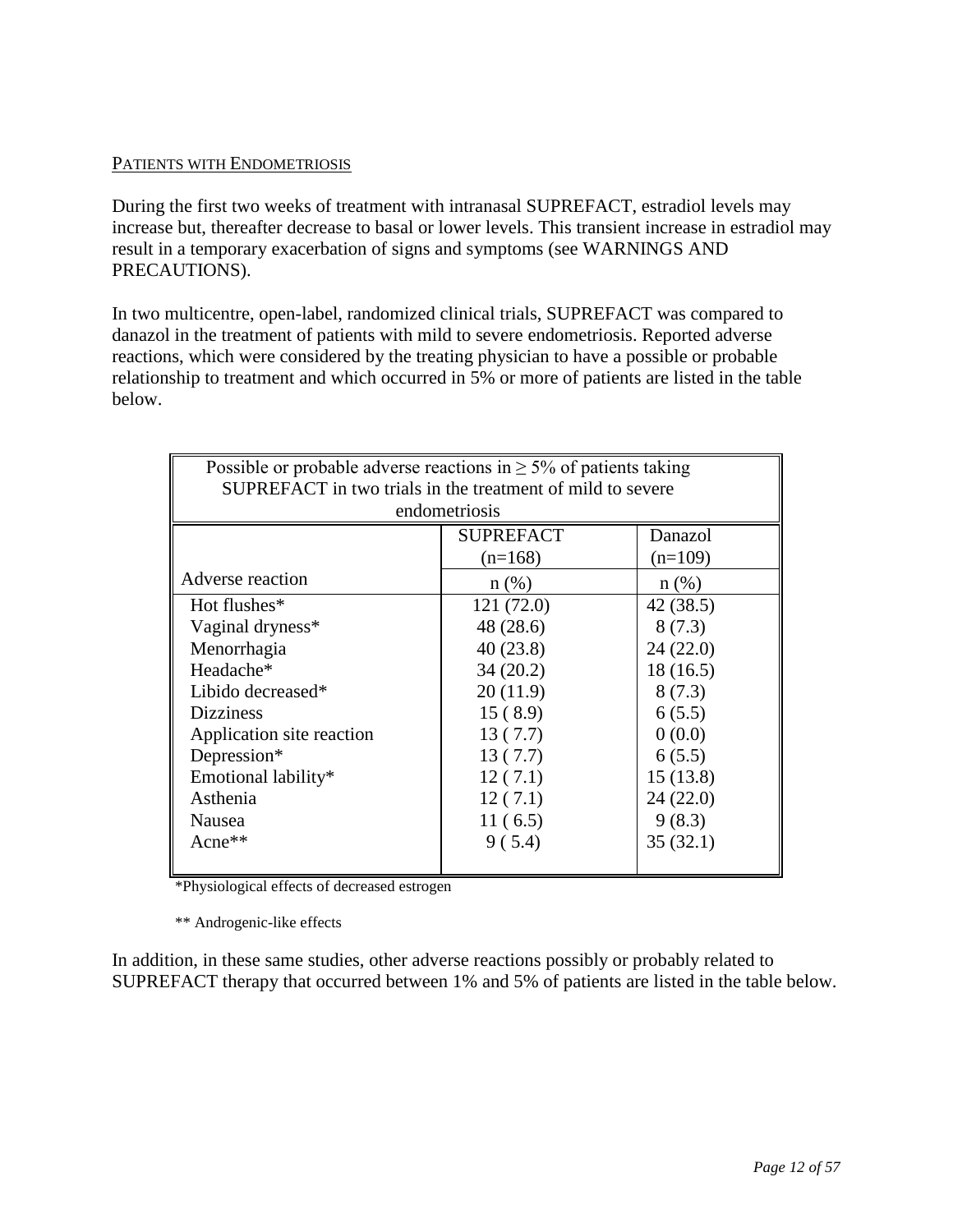| Listing of adverse reactions, arranged by body system, possibly or probably related to SUPREFACT that |                      |  |  |  |
|-------------------------------------------------------------------------------------------------------|----------------------|--|--|--|
| occurred between 1% and 5% in patients with endometriosis                                             |                      |  |  |  |
| <b>Body system</b>                                                                                    | <b>SUPREFACT</b>     |  |  |  |
| Adverse reactions                                                                                     | $(n = 168)$          |  |  |  |
| (preferred term)                                                                                      |                      |  |  |  |
|                                                                                                       | $\mathbf{n}(\%)$     |  |  |  |
| <b>Cardiac disorders</b>                                                                              |                      |  |  |  |
| Palpitation                                                                                           | 2(1.2)               |  |  |  |
| <b>Gastrointestinal disorders</b>                                                                     |                      |  |  |  |
| Constipation                                                                                          | 2(1.2)               |  |  |  |
| <b>Gastrointestinal fullness</b>                                                                      | $\overline{5(3.0)}$  |  |  |  |
| <b>Infections and infestations</b>                                                                    |                      |  |  |  |
| Rhinitis                                                                                              | 3(1.8)               |  |  |  |
| Upper respiratory infection                                                                           | 2(1.2)               |  |  |  |
| Vaginitis                                                                                             | 3(1.8)               |  |  |  |
| <b>Investigations</b>                                                                                 |                      |  |  |  |
| Weight gain                                                                                           | 5(3.0)               |  |  |  |
| Weight loss                                                                                           | 4(2.4)               |  |  |  |
| <b>Metabolism and nutrition disorders</b>                                                             |                      |  |  |  |
| Edema                                                                                                 | 5(3.0)               |  |  |  |
| Musculoskeletal and connective tissue disorders                                                       |                      |  |  |  |
| Arthralgia                                                                                            | 8(4.8)               |  |  |  |
| Myalgia                                                                                               | 3(1.8)               |  |  |  |
| Neck rigidity                                                                                         | 2(1.2)               |  |  |  |
| Pain in extremity                                                                                     | 3(1.8)               |  |  |  |
| Nervous system disorders                                                                              |                      |  |  |  |
| Migraine                                                                                              | 5(3.0)               |  |  |  |
| Paresthesia                                                                                           | 4(2.4)               |  |  |  |
| Taste perversion                                                                                      | 3(1.8)               |  |  |  |
| <b>Psychiatric disorders</b>                                                                          |                      |  |  |  |
| Anxiety                                                                                               | 2(1.2)               |  |  |  |
| Hostility                                                                                             | $\overline{2}$ (1.2) |  |  |  |
| Insomnia                                                                                              | 8(4.8)               |  |  |  |
| Nervousness                                                                                           | 4(2.4)               |  |  |  |
| <b>Reproductive system and breast disorders</b>                                                       |                      |  |  |  |
| Breast pain                                                                                           | 5(3.0)               |  |  |  |
| Dyspareunia                                                                                           | $\overline{3}(1.8)$  |  |  |  |
| Menstrual disorder                                                                                    | 2(1.2)               |  |  |  |
| Skin and subcutaneous tissue disorders                                                                |                      |  |  |  |
| Dry skin                                                                                              | 3(1.8)               |  |  |  |
| Hirsutism                                                                                             | 2(1.2)               |  |  |  |
| Purpura                                                                                               | 2(1.2)               |  |  |  |
| Skin disorder                                                                                         | $\overline{3}(1.8)$  |  |  |  |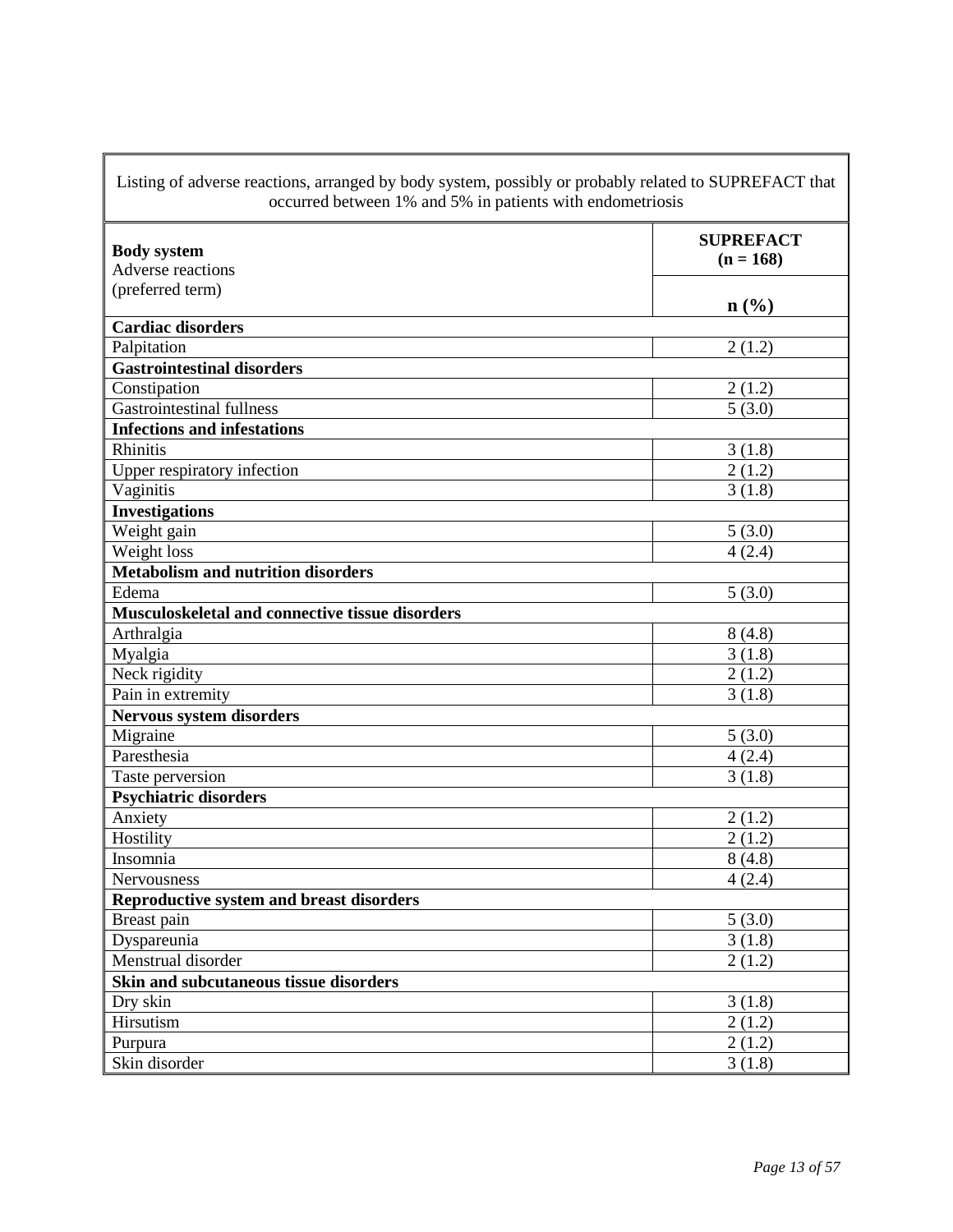In other clinical trials comprising a total of 968 patients with endometriosis treated with SUPREFACT, adverse events not listed above which occurred in 1% or more of patients are included in the table below (not all cases were assessed for causality to SUPREFACT).

| Listing of adverse reactions, arranged by body system, that occurred in 1% or more of patients with<br>endometriosis (causality not assessed in all cases) |                                    |                              |  |
|------------------------------------------------------------------------------------------------------------------------------------------------------------|------------------------------------|------------------------------|--|
|                                                                                                                                                            | <b>SUPREFACT</b><br>$(n = 968)$    |                              |  |
| <b>Body system</b><br>Adverse reactions<br>(preferred term)                                                                                                | $1200\mu\text{g/day}$<br>$(n=152)$ | $900\mu g/day$<br>$(n=816)*$ |  |
|                                                                                                                                                            | $n\left(\frac{0}{0}\right)$        | $n\left(\frac{0}{0}\right)$  |  |
| <b>Gastrointestinal disorders</b>                                                                                                                          |                                    |                              |  |
| Diarrhea                                                                                                                                                   | 12(7.9)                            | 8(1.0)                       |  |
| Dry mouth                                                                                                                                                  | 4(2.6)                             | 9(1.1)                       |  |
| Flatulence                                                                                                                                                 | 23(15.1)                           | 4(0.5)                       |  |
| Vomiting                                                                                                                                                   | 6(3.9)                             | 9(1.1)                       |  |
| General disorders and administration site conditions                                                                                                       |                                    |                              |  |
| Ill-defined symptoms                                                                                                                                       | 23(15.1)                           | 16(2.0)                      |  |
| Malaise                                                                                                                                                    | 12(7.9)                            | 4(0.5)                       |  |
| <b>Infections and infestations</b>                                                                                                                         |                                    |                              |  |
| Infection                                                                                                                                                  | 11(7.2)                            |                              |  |
| <b>Metabolism and nutrition disorders</b>                                                                                                                  |                                    |                              |  |
| Generalized edema                                                                                                                                          | 9(5.9)                             | 1(0.1)                       |  |
| Peripheral edema                                                                                                                                           | 3(2.0)                             | 12(1.5)                      |  |
| Musculoskeletal and connective tissue disorders                                                                                                            |                                    |                              |  |
| Back pain                                                                                                                                                  | 42(27.6)                           | 30(3.7)                      |  |
| <b>Psychiatric disorders</b>                                                                                                                               |                                    |                              |  |
| Sleep disorder                                                                                                                                             | 2(1.3)                             | 10(1.2)                      |  |
| Reproductive system and breast disorders                                                                                                                   |                                    |                              |  |
| Leukorrhea                                                                                                                                                 |                                    | 36(4.4)                      |  |
| Pelvic pain                                                                                                                                                | 1(0.7)                             | 17(2.1)                      |  |
| Premenstrual syndrome                                                                                                                                      |                                    | 12(1.5)                      |  |
| Vaginal discharge                                                                                                                                          | $\blacksquare$                     | 14(1.7)                      |  |
| Vaginal discomfort                                                                                                                                         | $\overline{\phantom{0}}$           | 11(1.3)                      |  |
| Respiratory, thoracic and mediastinal disorders                                                                                                            |                                    |                              |  |
| Sore throat                                                                                                                                                | 8(5.3)                             | 4(0.5)                       |  |
| Skin and subcutaneous tissue disorders                                                                                                                     |                                    |                              |  |
| Pruritus                                                                                                                                                   | $\overline{a}$                     | 12(1.5)                      |  |

*\*: 16 patients received 450-1800*µ*g/day*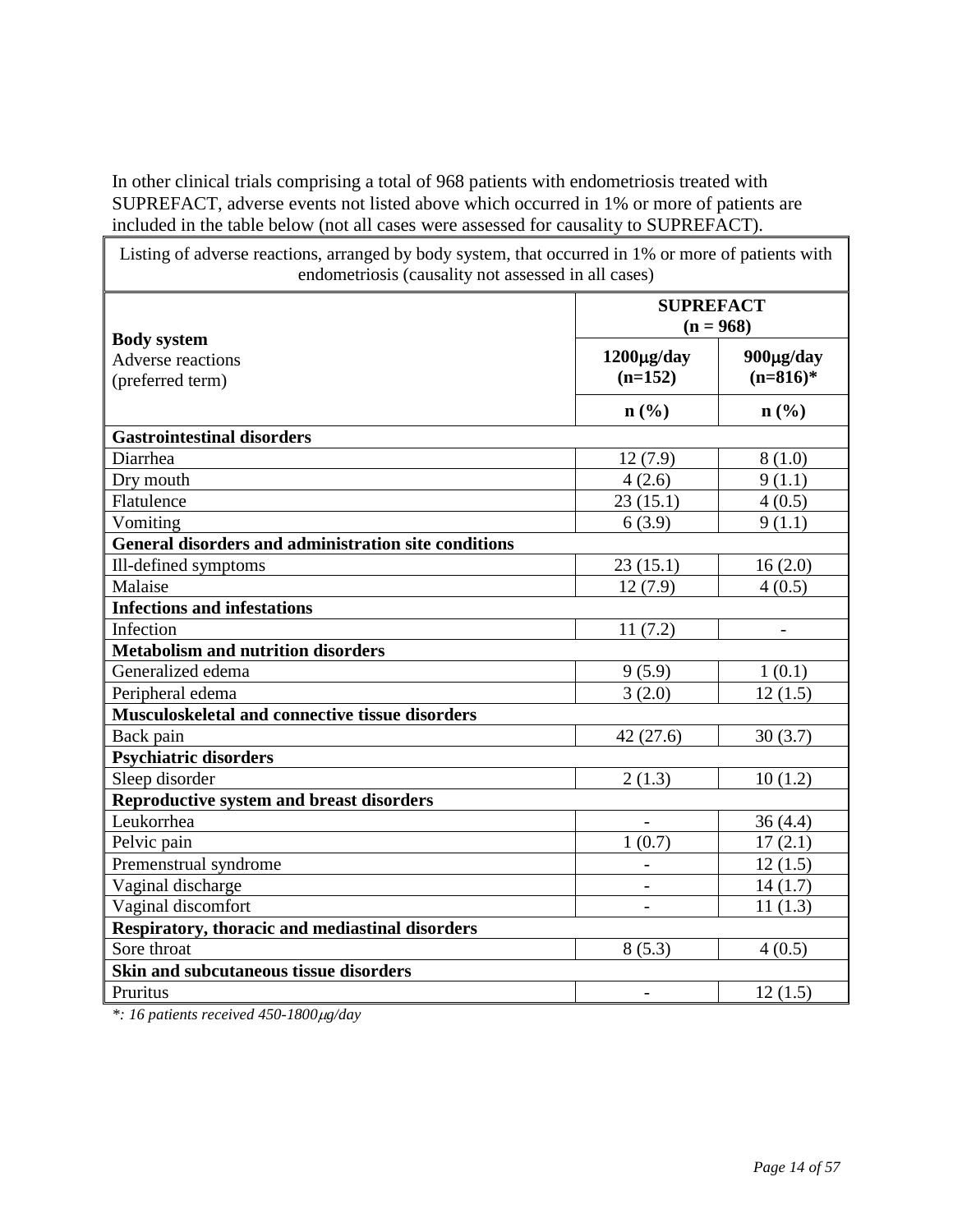# **Less Common Clinical Trial Adverse Drug Reactions (<1%)**

#### PATIENTS WITH PROSTATIC CANCER

Other adverse reactions, arranged by body system possibly or probably related to the administration of SUPREFACT that occurred at an incidence below 1% included:

**Body as a whole:** fever (subcutaneous), pain (subcutaneous)

**Digestive system:** (subcutaneous) diarrhea, nausea

**Endocrine system**: feminization (subcutaneous)

**Skin and appendages**: hirsutism (subcutaneous)

**Urogenital system**: urinary retention (subcutaneous)

#### PATIENTS WITH ENDOMETRIOSIS

Other adverse reactions possibly or probably related to SUPREFACT therapy reported in less than 1% of patients included:

**Body as a whole:** abdominal pain, allergic reaction, pain, photosensitivity

**Cardiovascular system:** syncope, vasodilatation

**Digestive system:** gastrointestinal disorder, gastrointestinal pain, increased appetite, mouth ulceration

**Nervous system:** amnesia, somnolence, sweating increased, thinking abnormal, tremor, vertigo

**Respiratory system:** epistaxis

**Skin & appendages:** breast atrophy, breast enlargement, rash

**Special senses:** abnormality of accommodation, dry eyes, ear disorder, ear pain, eye disorder, parosmia, tinnitus

**Urogenital system:** vaginal hemorrhage

#### **Abnormal Hematologic and Clinical Chemistry Findings**

LHRH agonist treatment will affect selected hormonal and other serum/urine parameters in the first week of treatment: elevation of testosterone and dihydrotestosterone, as well as acid phosphatase and estradiol can be expected. With chronic drug administration, these elevated values of these variables will fall below baseline.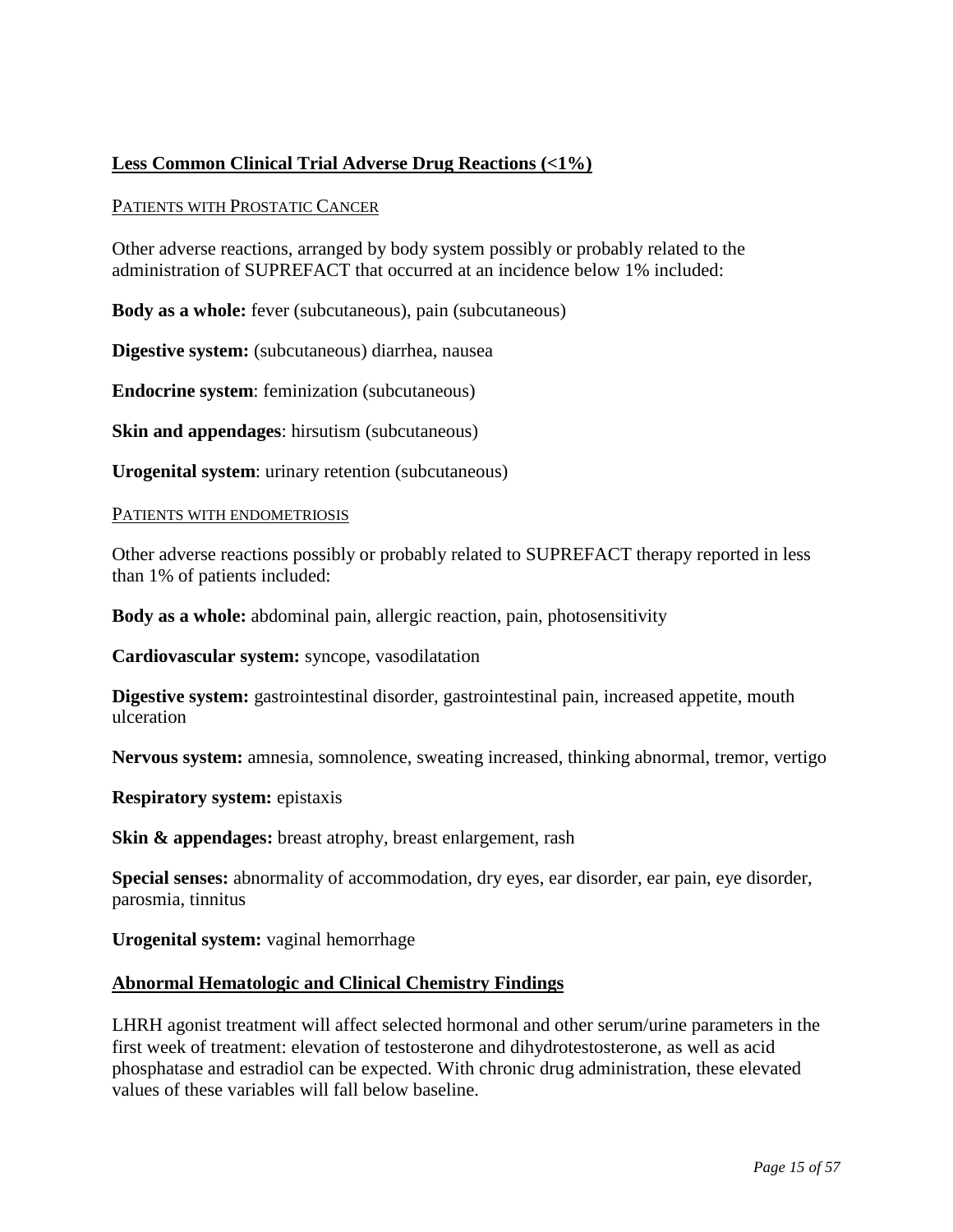In addition, changes in blood lipids, increase in bilirubin levels, increase in serum liver enzymes levels (e.g. transaminases), leucopenia, thrombopenia have been observed with the use of SUPREFACT.

## **Post-Market Adverse Drug Reactions**

Very rare cases of pituitary adenomas were reported during treatment with LHRH agonists, including SUPREFACT.

### PATIENTS WITH PROSTATIC CANCER

In the international adverse effect database other adverse events have been observed in patients treated with buserelin with all reports probably or possibly related to the administration of SUPREFACT:

**Cardiac disorders:** QT prolongation

**Endocrine disorder***:* atrophy of the testes

**Metabolic & nutritional disorders:** mild edemas of the ankles and lower legs

**Nervous system:** mood changes

**Respiratory system:** rhinorrhea

**Special senses:** eye dryness and irritation

**Skin and appendages:** articular pains, skin reaction (wheal) allergy.

#### PATIENTS WITH ENDOMETRIOSIS

In the international database, other adverse events have been observed in patients treated with buserelin, as itemized below (not all events were considered to be related to buserelin therapy):

**Digestive system:** increased thirst

#### **Haemic and lymphatic system**: leucopenia, thrombopenia

**Nervous system**: concentration and memory disturbances, drowsiness, tiredness

**Skin and appendages**: articular pains, application site pain, irritation of the mucosa in the nasopharynx due to nasal solution administration (which may lead to nosebleeds, hoarseness, disturbances of smell or taste), brittle finger nails, female lactation, decrease or increase in scalp hair, decrease in body hair.

**Special senses**: feeling of pressure behind the eyes, impaired vision (e.g. blurred vision).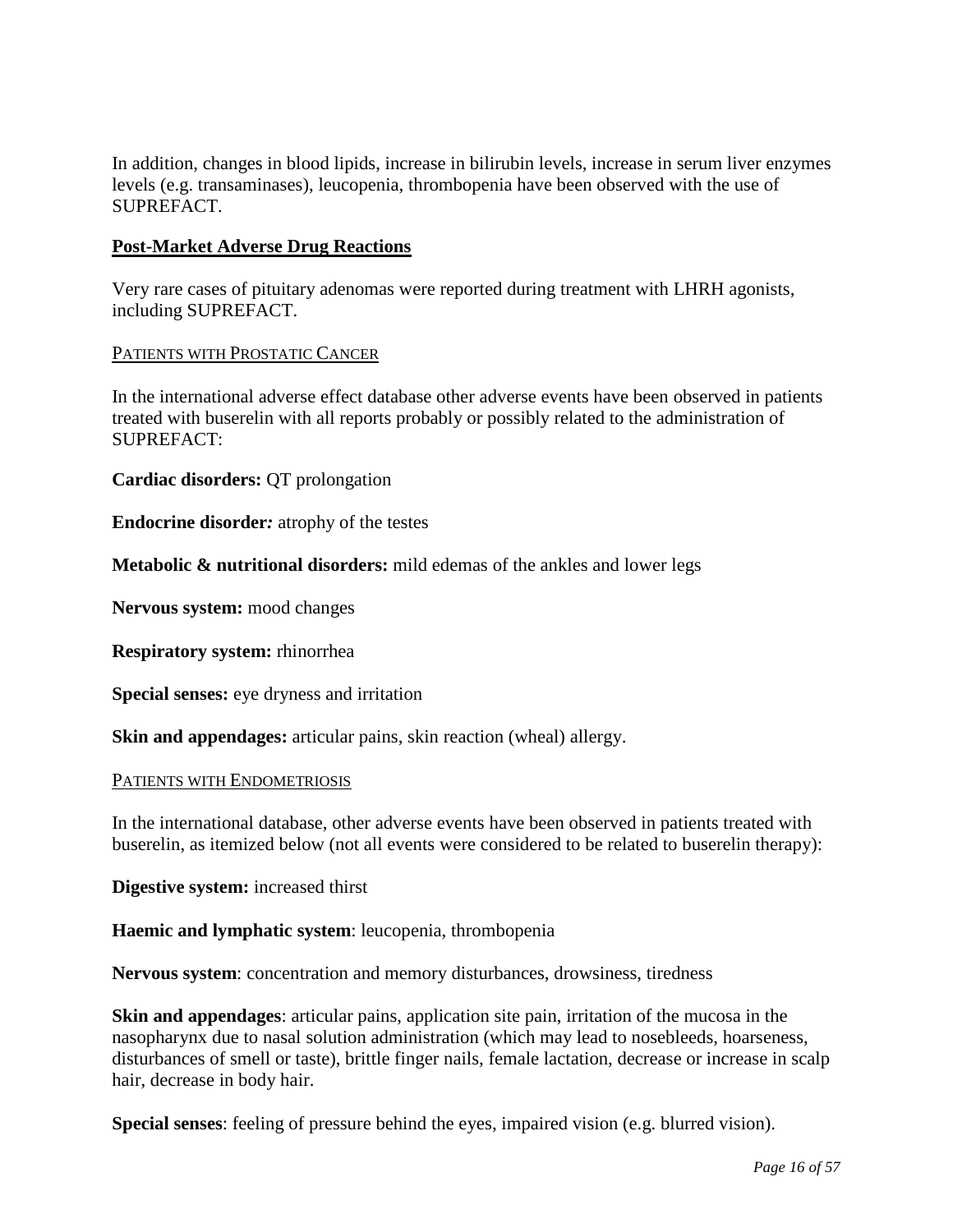**Urogenital system**: ovarian cysts (during the initial phase of therapy).

# <span id="page-16-0"></span>**DRUG INTERACTIONS**

## **Drug-Drug Interactions**

During treatment with SUPREFACT, the effect of antidiabetic agents may be attenuated.

### PATIENTS WITH PROSTATIC CANCER

Co-administration of androgen deprivation therapy with medicinal products known to prolong the QTc interval or to induce torsades de pointes should be carefully evaluated. Such medicinal products include but are not limited to the examples that follow: Class IA (e.g. quinidine, disopyramide), Class III (e.g. amiodarone, sotalol, dofetilide, ibutilide), or Class IC (e.g. flecainide, propafenone) antiarrhythmic medicinal products, antipsychotics (e.g. chlorpromazine), antidepressants (e.g. amitriptyline, nortriptyline), opioids (e.g. methadone), macrolide antibiotics and analogues (e.g. erythromycin, clarithromycin, azithromycin), quinolone antibiotics (e.g. moxifloxacin), pentamidine, antimalarials (e.g. quinine), azole antifungals, 5-hydroxytryptamine (5-HT3) receptor antagonists (e.g. ondansetron), and beta-2 adrenoceptor agonists (e.g. salbutamol).

In case of SUPREFACT treatment in combination with such medicinal products, the QT interval should be closely monitored.

#### PATIENTS WITH ENDOMETRIOSIS

In concomitant treatment with sexual hormones ("add-back"), the dosage is to be selected so as to ensure that the overall therapeutic effect is not affected.

## **Drug-Herb Interactions**

Interactions with herbal products have not been established.

## **Drug-Laboratory Interactions**

Administration of SUPREFACT in therapeutic doses results in suppression of the pituitarygonadal system. Normal function is usually restored after a few weeks of last dose of SUPREFACT. Diagnostic tests of pituitary-gonadal function conducted during the treatment and within a few weeks after discontinuation of SUPREFACT therapy may therefore be misleading.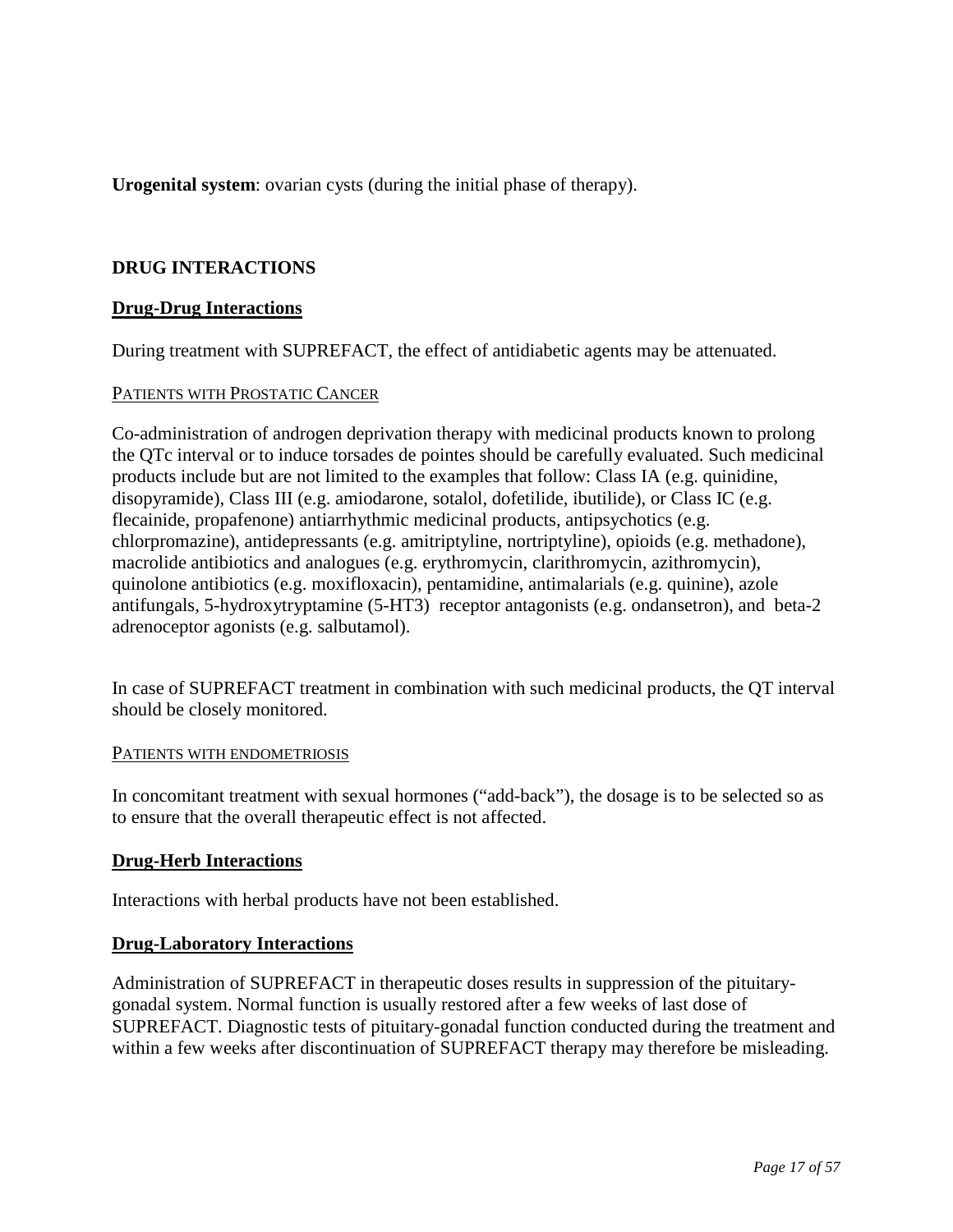# <span id="page-17-0"></span>**DOSAGE AND ADMINISTRATION**

## **Dosing Considerations**

SUPREFACT should be administered at approximately equal time intervals to ensure that the desired therapeutic effect is maintained.

# **Recommended Dose and Dosage Adjustment**

# PATIENTS WITH PROSTATIC CANCER

## **Initial treatment:**

For the first seven days of treatment give SUPREFACT 500 mcg (0.5 mL) every 8 hours by subcutaneous injection. For patient comfort, vary the injection site.

## **Maintenance treatment:**

Depending upon patient preference, or physician recommendation, maintenance treatment may be by daily subcutaneous injection or by intranasal administration three times daily.

During maintenance dosing by the subcutaneous injection route, the SUPREFACT dose is 200 mcg (0.2 mL) daily. For patient comfort, vary the site of injection.

During maintenance dosing by the intranasal administration route, the SUPREFACT dose is 400 mcg (200 mcg into each nostril) three times daily using the metered-dose pump (nebulizer) provided. Each pump action delivers 100 mcg buserelin (as buserelin acetate) or 0.1 mL solution.

## PATIENTS WITH ENDOMETRIOSIS

The dose of SUPREFACT in patients with endometriosis is 400 mcg (200 mcg into each nostril) three times daily using the metered-dose pump (nebulizer) provided. Each pump action delivers 100 mcg buserelin (as buserelin acetate) or 0.1 mL solution. The treatment duration is usually six months and should not exceed nine months.

## **Missed Dose**

Should the patient forget to take a dose, the dose should be administered as soon as they remember. However, if it is almost time for the next dose, the patients should skip the missed dose and go back to their regular dosing schedule. The patient should not double doses.

## **Administration**

## SUPREFACT Injection

The SUPREFACT vial is supplied with a plastic cap which can be removed by pressing upwards with the thumb. This cap serves to ensure that the vial has not been previously entered. After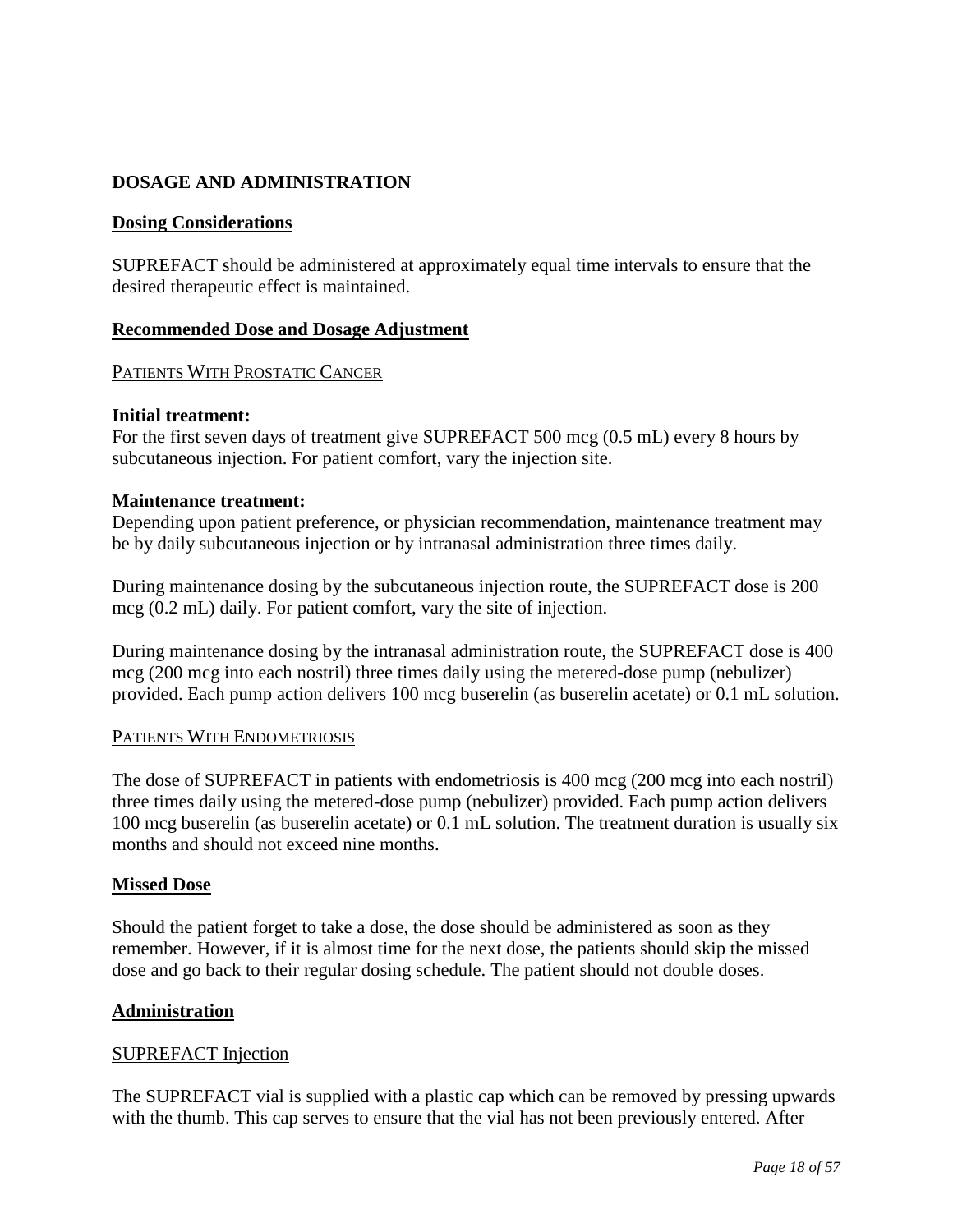removal (the cap can be discarded) the rubber diaphragm of the vial is exposed. Proceed as follows:

- 1. Wash your hands, with soap and water, and dry on a clean towel.
- 2. Clean the rubber diaphragm of the SUPREFACT vial with a cotton swab previously dipped in alcohol. Leave to dry.
- 3. Select an appropriate sterile, disposable syringe and needle assembly and remove it from its sterile packaging.
- 4. Draw the syringe piston as far back as the volume (see syringe cylinder graduation) of solution you wish to withdraw from the vial.
- 5. Remove the needle sheath (protector).
- 6. Without touching the needle with your fingers, push the needle through the centre of the rubber diaphragm of the vial.
- 7. Push on the syringe plunger so that the selected air volume is expelled into the vial.
- 8. Keeping the needle in the vial, invert the vial into the vertical position adjusting the needle tip to a position below the surface of the solution in the vial.
- 9. Draw the required solution from the vial by withdrawing the syringe piston.
- 10. Carefully withdraw the needle and syringe assembly from the vial.
- 11. Choose the injection site (vary the site for each injection) and clean the skin with an alcohol impregnated swab.
- 12. Pinch the site, if you wish, between index finger and thumb and, with the needle at an angle introduce the needle quickly under the skin as far as possible.
- 13. Withdraw the syringe piston a little and, if no blood is withdrawn into the syringe, then push on the piston steadily to inject the solution.
- 14. Upon completion of the injection, and resting the alcohol-impregnated swab over the needle entry site, remove the needle in a reverse fashion of the entry motion. Hold swab to injection site for a few seconds, then remove.
- 15. Discard needle and syringe assembly along with the swab in a safe manner. Return the SUPREFACT vial to its storage area.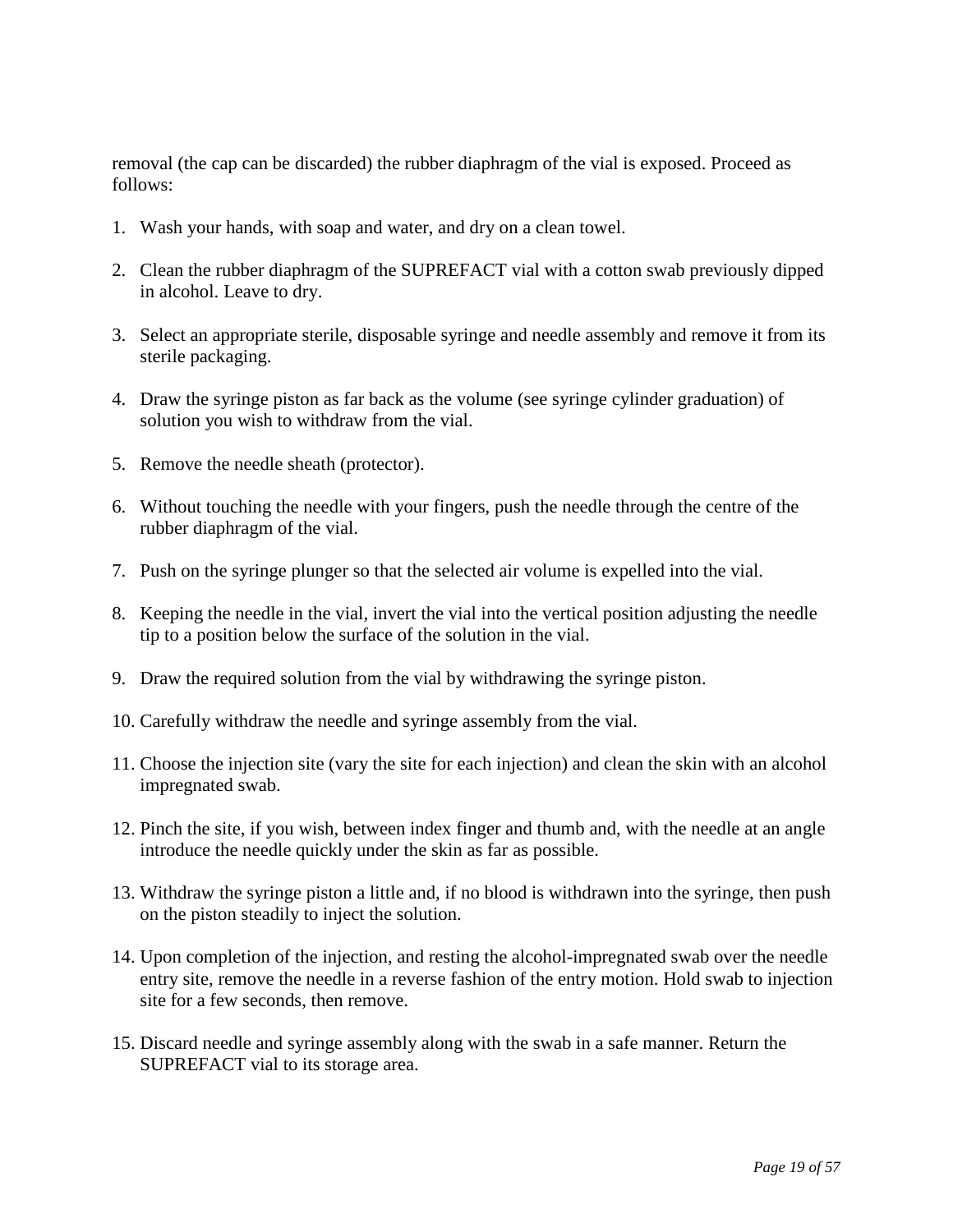There is no information available on possible incompatibilities between SUPREFACT solution or SUPREFACT injection and other agents.

# <span id="page-19-0"></span>**OVERDOSAGE**

From acute studies of buserelin acetate in rodents, neither 0.5 mg/kg/IV (mouse) nor 1 mg/kg/IV (rat) produced evidence of toxic signs.

Two groups of 6 and 4 healthy volunteers, aged 26-40 years and 31-40 years respectively, were given 1 mg buserelin or 5 mg buserelin orally as a single dose. No luteinizing hormone (LH) or follicle stimulating hormone (FSH) release was observed. No clinical effects were observed.

Overdose may lead to signs and symptoms such as asthenia, headache, nervousness, hot flushes, dizziness, nausea, abdominal pain, edemas of the lower extremities, and mastodynia.

For the injectable formulation, local reactions at the injection site such as pain, haemorrhage and induration.

Therapy for overdose is directed to the symptoms.

For management of a suspected drug overdose, contact your regional Poison Control Centre.

# <span id="page-19-1"></span>**ACTION AND CLINICAL PHARMACOLOGY**

## **Mechanism of Action**

Buserelin acetate is a synthetic peptide analog of the natural gonadotropin releasing hormone (GnRH/LHRH) with enhanced biological activity. After repeated administration of SUPREFACT, the secretion of gonadotrophin release and gonadal steroids is significantly inhibited. The pharmacological effect is attributable to the down-regulation of pituitary LHRH receptors.

In male individuals the elimination of gonadotrophin release results in a reduction in the synthesis and secretion of testosterone. In female individuals the elimination of pulsatile gonadotrophin release inhibits the secretion of estrogen.

#### **Pharmacodynamics**

The substitution of glycine in position 6 by D-serine, and that of glycinamide in position 10 by ethylamide, leads to a nonapeptide with a greatly enhanced LHRH effect. The effects of buserelin on FSH and LH release are 20 to 170 times greater than those of LHRH. Buserelin also has a longer duration of action than natural LHRH.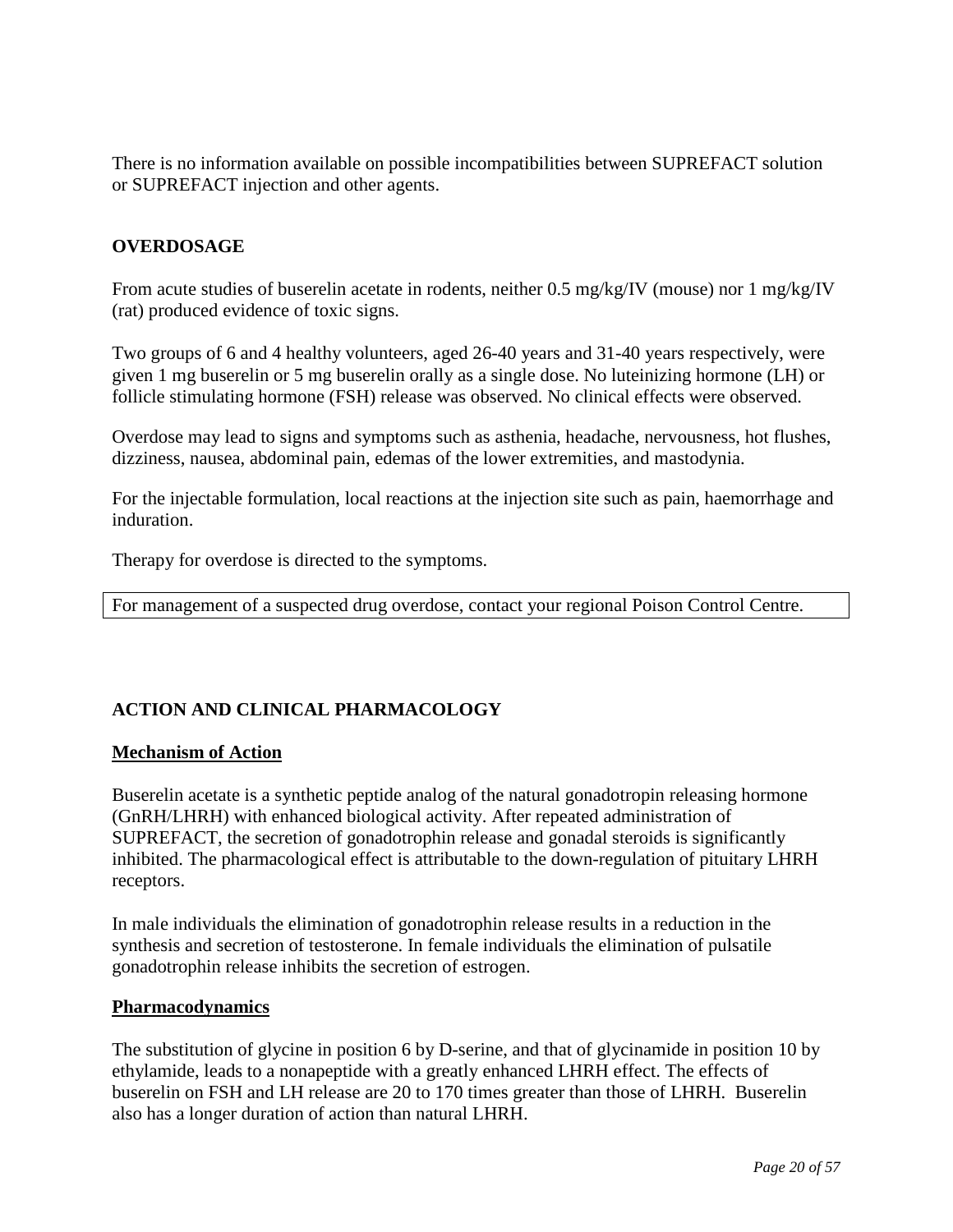Investigations in healthy adult males and females have demonstrated that the increase in plasma LH and FSH levels persist for at least 7 hours and that a return to basal values requires about 24 hours.

Clinical inhibition of gonadotropin release, and subsequent reduction of serum testosterone or estradiol to castration level, was found when large pharmacologic doses (50-500 mcg SC/day or 300-1200 mcg IN/day) were administered for periods greater than 1 to 3 months. Chronic administration of such doses of buserelin results in sustained inhibition of gonadotropin production, suppression of ovarian and testicular steroidogenesis and, ultimately, reduced circulating levels of gonadotropin and gonadal steroids. These effects form the basis for buserelin use in patients with hormone-dependent metastatic carcinoma of the prostate gland as well as in patients with endometriosis.

## **Pharmacokinetics**

### **Absorption:**

SUPREFACT is water-soluble; when administered by subcutaneous injection it is reliably absorbed. After subcutaneous injection of 200 μg, SUPREFACT is 70% bioavailable; in contrast, after oral administration, SUPREFACT is ineffective.

If administered correctly by the nasal route, it is absorbed via the nasal mucosa in such a way that sufficiently high plasma levels are guaranteed. The nasal absorption of SUPREFACT from SUPREFACT nasal solution is 1 to 3%.

#### **Distribution:**

SUPREFACT circulates in serum predominantly in intact active form. SUPREFACT accumulates preferentially in the liver and kidneys as well as in the anterior pituitary lobe, the biological target organ. Protein binding is approximately 15%.

## **Metabolism:**

SUPREFACT is metabolized and subsequently inactivated by peptidase (pyroglutamyl peptidase and chymotrypsin-like endopeptidase) in the liver and kidneys as well as in the gastrointestinal track. In the pituitary gland, receptor-bond SUPREFACT is inactivated by membrane-located enzymes.

## **Excretion:**

SUPREFACT and inactive SUPREFACT metabolites are excreted via the renal and biliary routes. In man approximately 50% of SUPREFACT excreted in urine is intact.

The elimination half-life is approximately 50 to 80 minutes following intravenous administration, 80 minutes after subcutaneous administration and approximately 1 to 2 hours after intranasal administration.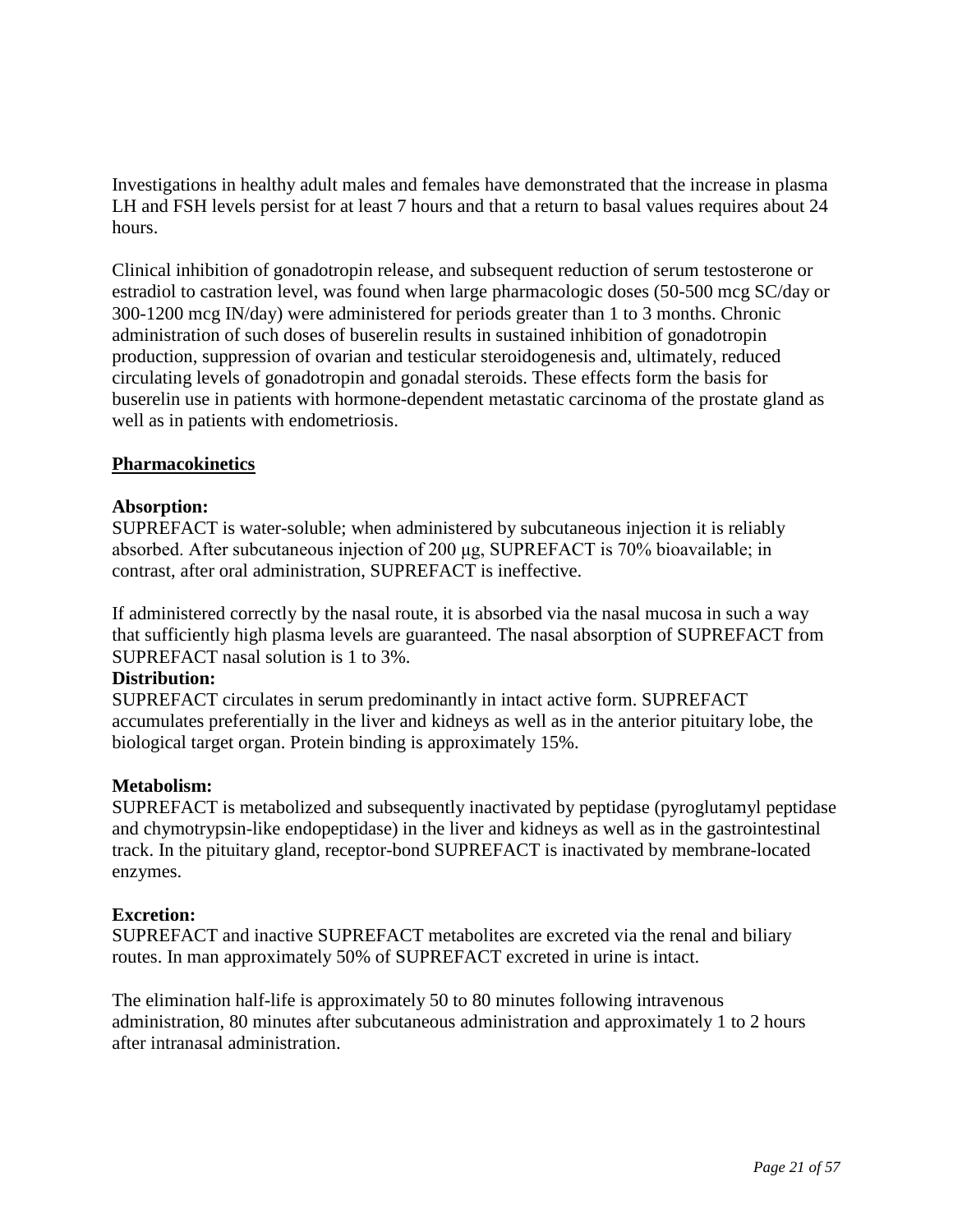## **Special populations and conditions**

#### **Hepatic insufficiency:**

The effect of hepatic impairment on the pharmacokinetics of SUPREFACT has not been studied.

### **Renal insufficiency:**

The effect of renal impairment on the pharmacokinetics of SUPREFACT has not been studied.

## <span id="page-21-0"></span>**STORAGE AND STABILITY**

#### **Solution for subcutaneous injection**

Store at controlled room temperature 15-25 °C in the original container, protect from heat and light, do not freeze.

Do not use beyond the expiration date printed on the container label.

The product can be kept up to 14 days after the first opening when stored at room temperature.

Keep in a safe place out of reach of children.

## **Solution for intranasal administration**

Store at controlled room temperature 15-25 °C in the original container, protect from heat and light, do not freeze.

Do not use beyond the expiration date printed on the container label.

The product can be kept up to 5 weeks after the first opening when stored at room temperature.

Keep in a safe place out of reach of children.

# <span id="page-21-1"></span>**DOSAGE FORMS, COMPOSITION AND PACKAGING**

#### **Solution for subcutaneous injection**

Each mL of sterile aqueous injection solution contains: 1.05 mg buserelin acetate (equivalent to 1.00 mg pure anhydrous buserelin free base), 10 mg benzyl alcohol as preservative, monobasic sodium phosphate buffer, 4.5 mg sodium chloride for tonicity adjustment and sodium hydroxide for pH adjustment.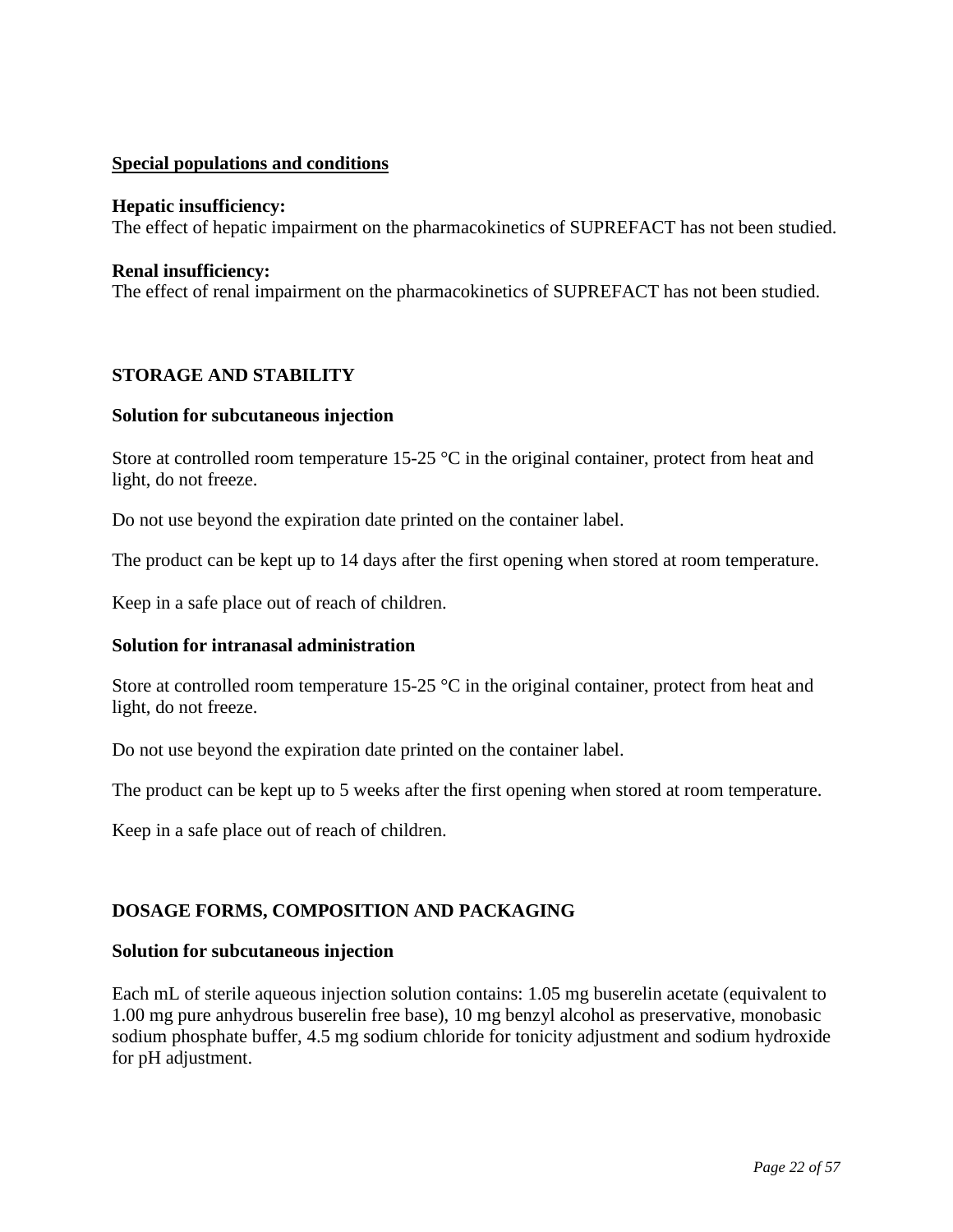SUPREFACT is packaged in clear glass multi-dose vials of 10 mL containing of 5.5 mL (net) ready for administration direct from the container. It is supplied as two cartons, each containing one vial of 5.5 mL.

## **Solution for intranasal administration**

Each mL of aqueous intranasal solution contains: 1.06 mg buserelin acetate (equivalent to 1.00 mg pure anhydrous buserelin free base), 0.10 mg benzalkonium chloride as preservative, citric acid/sodium citrate buffer and 8.1 mg sodium chloride for tonicity adjustment.

SUPREFACT is packaged in amber glass bottles of 10.0 mL (net) for intranasal administration via the metered-dose pump (nebulizer) provided. SUPREFACT solution for intranasal administration is provided ready for administration direct from the container. It is supplied in cartons of 1 x 10.0 mL bottle and 1 metered-dose pump.

The metered-dose pump (nebulizer) provided has a mechanical action and contains no propellants.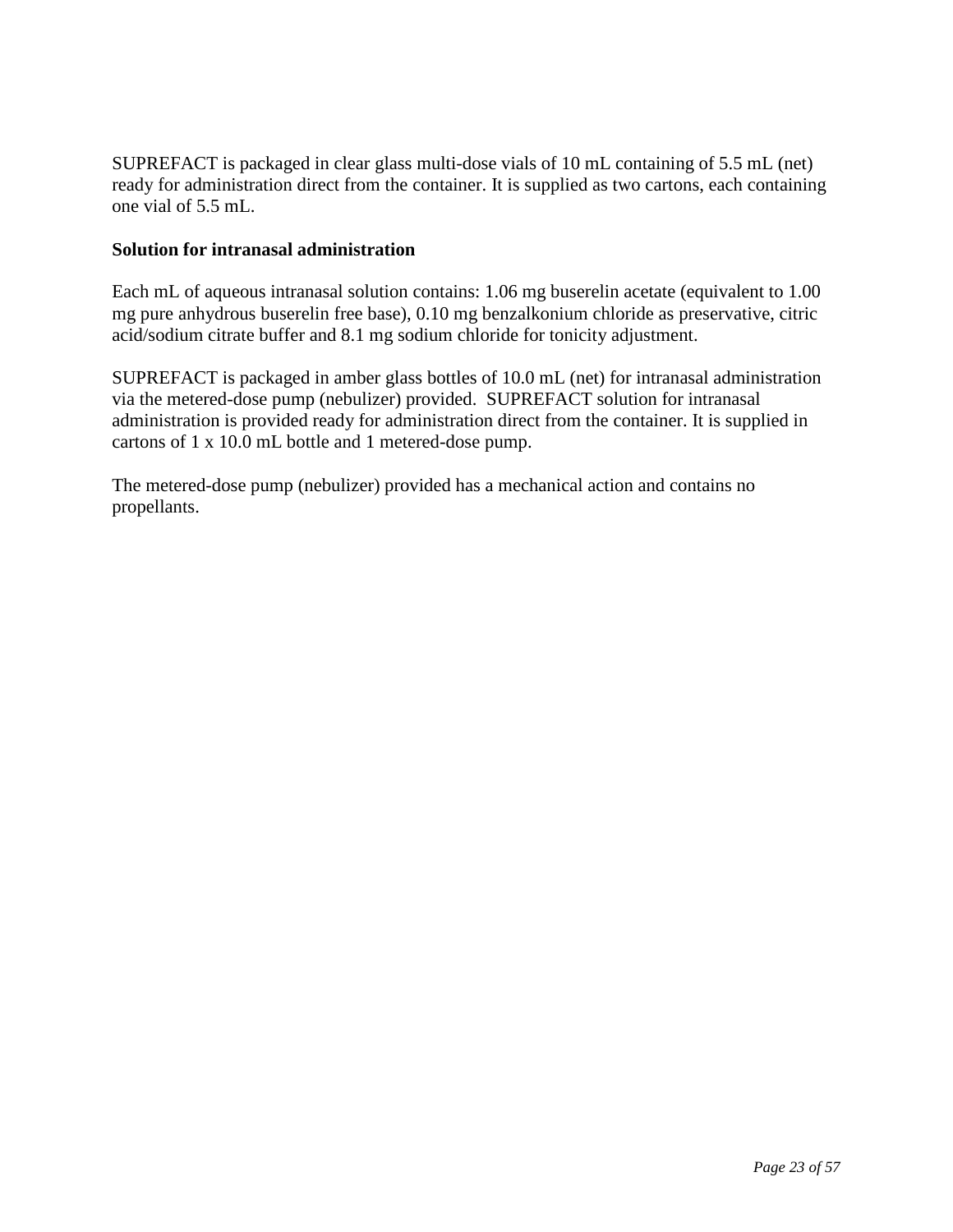# **PART II: SCIENTIFIC INFORMATION**

## <span id="page-23-1"></span><span id="page-23-0"></span>**PHARMACEUTICAL INFORMATION**

# **Drug Substance**

| Proper name:  |  |
|---------------|--|
| Chemical name |  |

Buserelin acetate (USAN)  $\therefore$  5-Oxo-L-prolyl-L-histidyl-Ltryptophyl-L-seryl-L-tyrosyl-Otert butyl-D-seryl-L-leucyl-L arginyl-N-ethyl-L-prolinamide monoacetate

or

# (D-Ser[Tbu]6-des-Gly-NH210)LHRH ethylamide

Molecular formula:  $C_{62}$  H<sub>90</sub> N<sub>16</sub> O<sub>15</sub>

Molecular mass: 1299.5

Structural formula:



Physicochemical properties:

Physical form: An amorphous, white to slightly yellowish hygroscopic powder

Solubility: Freely soluble in water and dilute acids

Reactivity: Weak base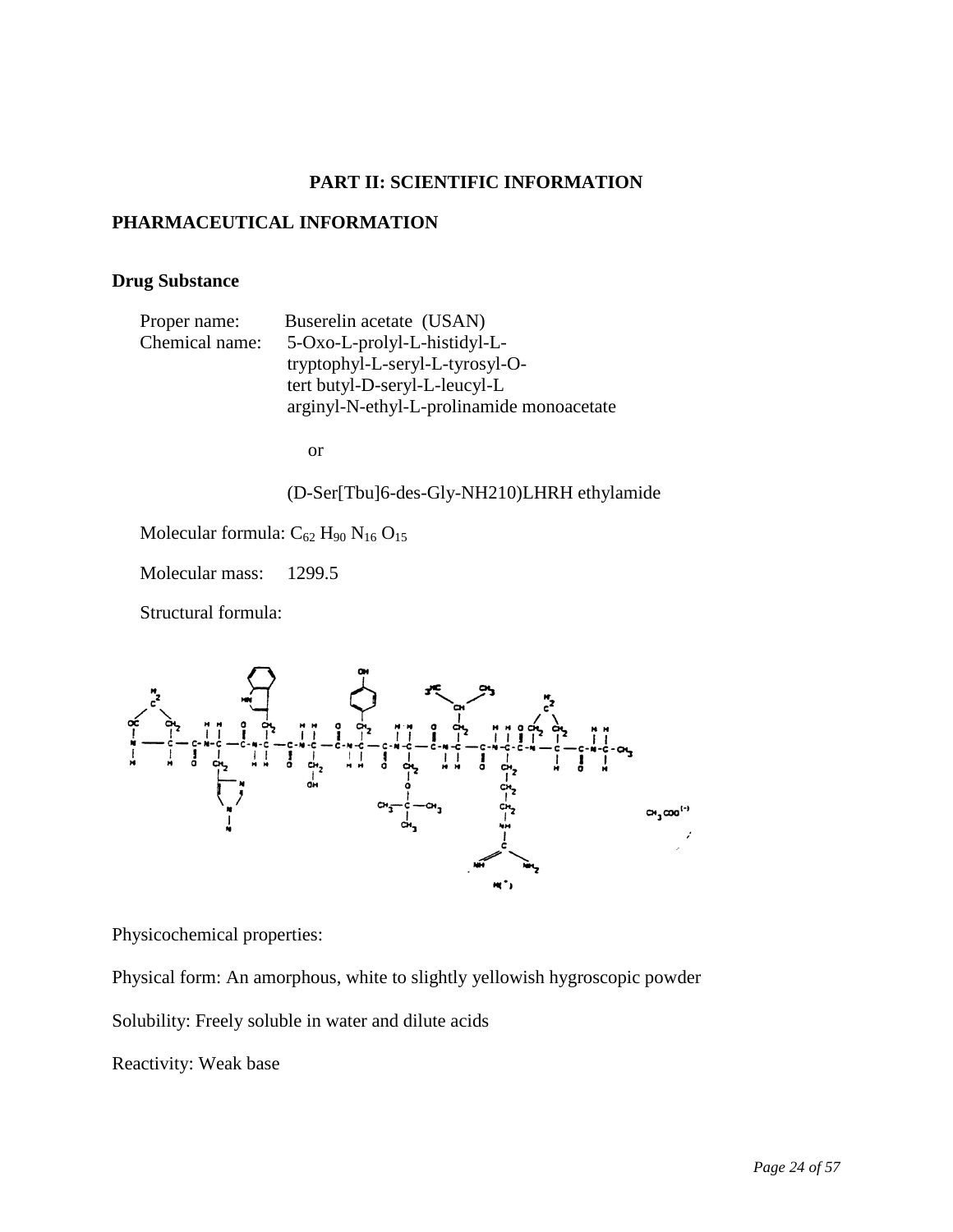# <span id="page-24-0"></span>**CLINICAL TRIALS**

## **PATIENTS WITH PROSTATIC CANCER**

### **Overview:**

The clinical efficacy and safety of SUPREFACT (buserelin acetate) in the treatment of patients with carcinoma of the prostate gland is based upon data collected in 20 studies on 835 patients drawn from 12 countries. NPCP criteria were employed in the evaluation ( $n = 775$  patients). The patient population characteristics can be summarized as follows:

| <b>Disease Staging at Entry</b>                 | <b>Number of</b> |
|-------------------------------------------------|------------------|
|                                                 | <b>Patients</b>  |
| Stage $A + B$ or not specified                  | 22               |
| Stage C                                         | 150              |
| Stage D                                         | 663              |
| <b>TOTAL</b>                                    | 835              |
| <b>SUPREFACT Administration Route</b>           |                  |
| Intranasal                                      | 575              |
| Subcutaneous                                    | 260              |
| <b>TOTAL</b>                                    | 835              |
| <b>SUPREFACT Dose</b>                           |                  |
| As recommended                                  | 648              |
| Maintenance dose only                           | 56               |
| SC/IN dose combination different to recommended | 131              |
| dose                                            |                  |
| <b>TOTAL</b>                                    | 835              |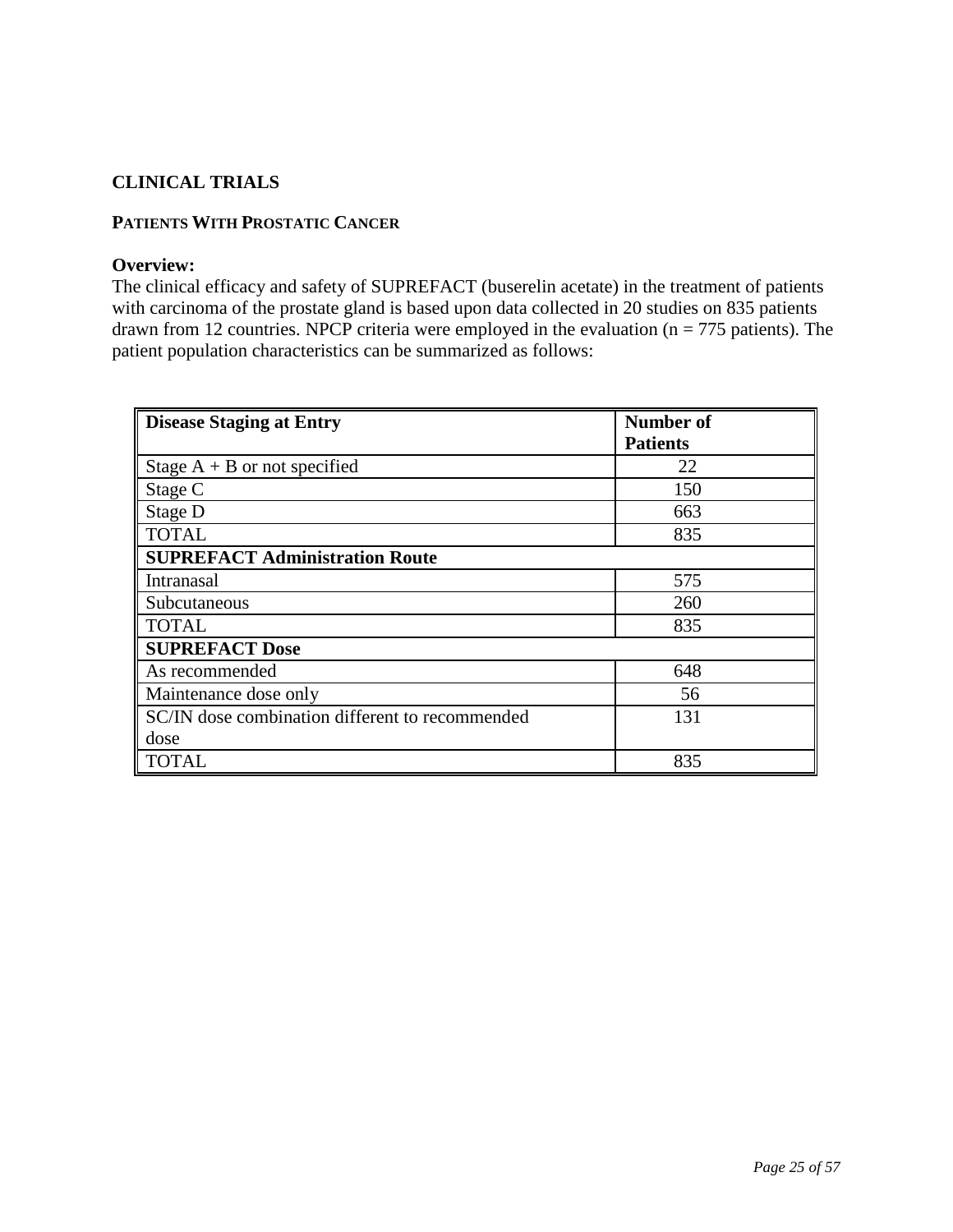## **Stage D patients:**

At entry to these studies, 663 patients had Stage D disease and 599 of these were included in clinical evaluation of disease status following treatment with SUPREFACT:

|                                           | <b>Treatment</b> | <b>Duration</b> | <b>Total</b> |               |
|-------------------------------------------|------------------|-----------------|--------------|---------------|
| <b>Evaluation</b>                         | $<$ 1 year       | $\geq$ 1 year   | n            | $\frac{6}{6}$ |
| Missing evaluation/No data                | 60               | 4               | 64           | 9.7           |
| Complete or partial regression            | 83               | 74              | 157          | 23.7          |
| Stable                                    | 124              | 63              | 187          | 28.0          |
| Progression and progression-<br>suspected | 176              | 79              | 255          | 38.5          |
| Totals                                    | 443              | 220             | 663          | 100           |

# **North American Data Sub-set:**

In a multicentre, open-label, non comparative study of SUPREFACT treatment of patients with (American Urological System classification of Stage C or Stage D) carcinoma of the prostate gland, and in a comparison with National Prostatic Cancer Project (NPCP) Stage D2 patients as historic controls, 211 SUPREFACT treated patients were entered with total patient distribution as follows:

| <b>PATIENTS</b>              | <b>SUPREFACT</b> | <b>DES</b><br>(1) | <b>ORCH</b><br>(2) | <b>TOTAL</b> |
|------------------------------|------------------|-------------------|--------------------|--------------|
| Enrolled                     | 211              | 3                 | 35                 | 249          |
| Evaluation - Safety          | 207              | 3                 | 34                 | 244          |
| - Efficacy $(3)$             | 185              | 3                 | 33                 | 221          |
| Protocols (NPCP) #500/#1300  |                  |                   |                    |              |
| Enrolled                     |                  | 133               | 70                 | 203          |
| <b>Evaluation - Efficacy</b> |                  | 120               | 59                 | 179          |

*(1) Diethylstilbestrol - oral dose of 1 mg q8h.*

*(2) (Surgical) orchiectomy.*

 *<sup>(3)</sup> Of these 185 SUPREFACT-treated patients available for evaluation of efficacy, 139 were Stage D2 patients: of these, 109 received SUPREFACT treatment by continuous subcutaneous (SC) route while 30 patients received drug by SC route for first seven (7) days and intranasal route thereafter.*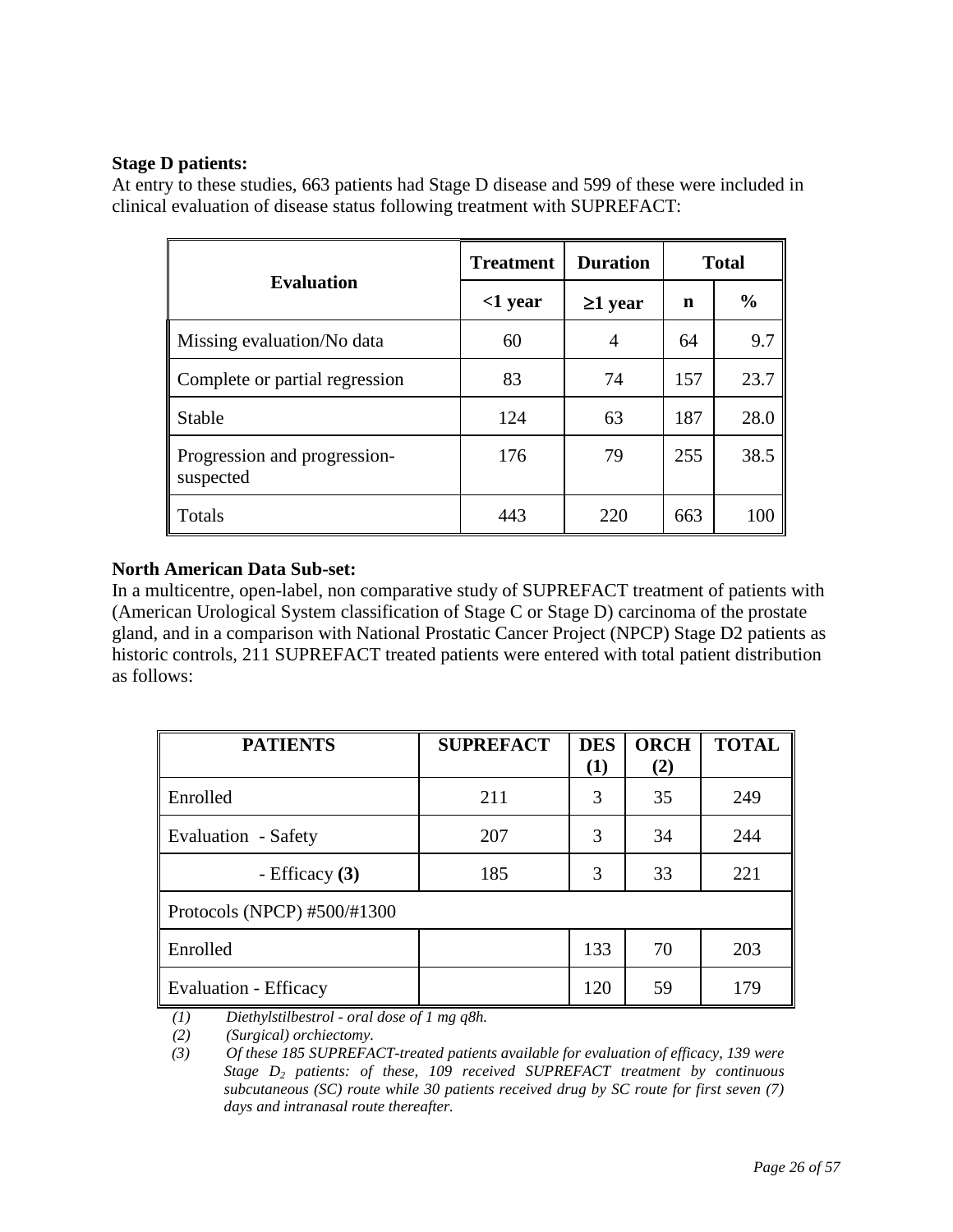# **Efficacy**

## **Objective Response:**

The following Tables provide a capsule of major efficacy analyses:

| <b>Parameter</b>                                     | <b>SUPREFACT</b> | <b>DES/ORCH</b> | <b>DES</b>     |
|------------------------------------------------------|------------------|-----------------|----------------|
| Early $(<12$ weeks)<br>progression-free survival (%) | $83.8 \pm 3.1$   | $86.6{\pm}2.5$  | $89.2 \pm 2.8$ |
| Mean progression-free<br>survival (days)             | $488 + 70$       | 589±68          | $605 \pm 70$   |
| 2-year progression (%)                               | $33.9 \pm 6.1$   | $42.4 \pm 4.0$  | $43.2{\pm}4.9$ |
| 2-year life survival $(\%)$                          | $61.9{\pm}4.2$   | $65.9{\pm}3.8$  | $68.9{\pm}4.5$ |

In a best-objective-response analysis, a subset of analysis of early progression-free survival (above) the patient distributions were:

|                  |                    | <b>Stable</b> |                | <b>Regression</b> | <b>TOTALS</b> |  |
|------------------|--------------------|---------------|----------------|-------------------|---------------|--|
| <b>Therapy</b>   | <b>Progression</b> |               | <b>Partial</b> | Complete          |               |  |
| <b>SUPREFACT</b> | 23                 | 56            | 59             | 4                 | 142           |  |
| DES/ORCH         | 24                 | 89            | 46             | 20                | 179           |  |
| <b>DES</b>       | 13                 | 60            | 35             | 12                | 120           |  |

The rate of early progression-free survival in the SUPREFACT group was not significantly different from the historic controls (combined) nor did the distributions in the subset (above) show any between-treatment-comparisons differences.

Long-term progression-free survival analysis showed no significant differences in the probability of progression-free survival in the SUPREFACT group compared to either (NPCP) DES/ORCH or DES patients for up to 874 days of follow-up. Similarly, no differences were observed between patient survival (at 2 years follow-up) across groups.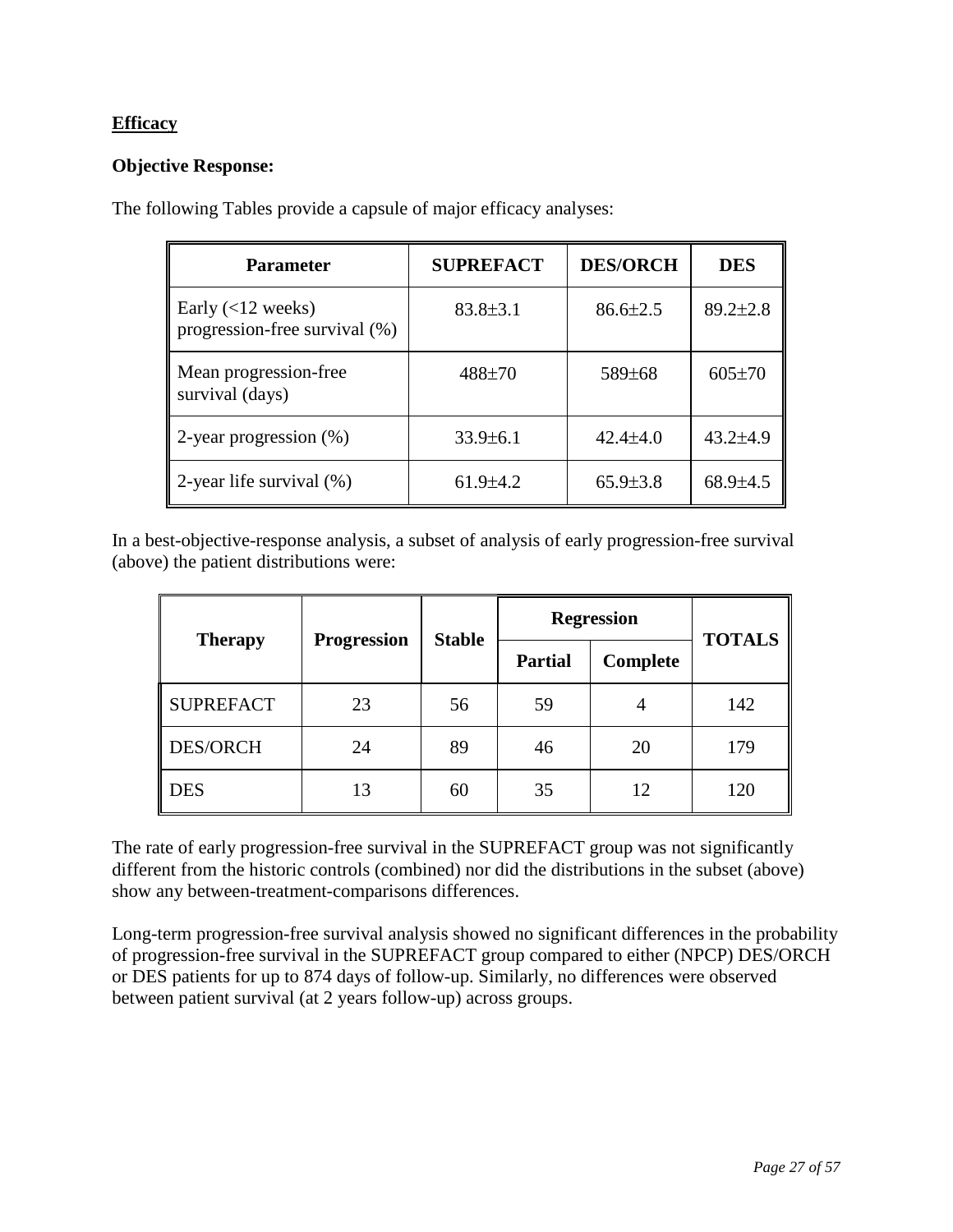# **Subjective Response: Pain** (within SUPREFACT comparison)

For the SUPREFACT Stage D2 efficacy subjects, there was a significant improvement in pain category at all visits from Week 2 through Month 11. At all other visits, there was an improvement in pain category that did not achieve statistical significance.

# **Endocrine Evaluation:**

In terms of testosterone suppression, mean serum testosterone values rose slightly at Week 1, then fell at each succeeding visit for the first 4 months to a value of less than 40 ng/dl. From Month 4 through Month 24, mean serum testosterone values were essentially constant, fluctuating at 30-40 ng/dl. The median time required to suppress testosterone to castration levels (<100 ng/dl) was three weeks for either route of administration.

## **Safety**

In terms of drug safety, two patients are described as experiencing clinical "flare" of metastatic prostate carcinoma disease early in SUPREFACT treatment (both patients taking SC drug). One patient was withdrawn from buserelin treatment and was treated surgically. The other continued SUPREFACT (reduced dosage - end of Week 1) treatment and submitted to radiation therapy to spinal metastatic deposits: his SUPREFACT treatment was not interrupted.

|                      | <b>SUPREFACT</b>    |                   |  |
|----------------------|---------------------|-------------------|--|
|                      | <b>Subcutaneous</b> | <b>Intranasal</b> |  |
| Hot flushes          | 71.6%               | 66.1%             |  |
| Loss of libido $(1)$ | 84.8%               | 75.0%             |  |
| Impotence $(1)$      | 79.4%               | 75.0%             |  |
| Nasal irritation (2) |                     | 12.5%             |  |
| Headache (2)         |                     | 28.6%             |  |

Other safety data (NPCP patients excepted) distributions are as follows:

*(1) Over 50% of patients enrolled reported loss of libido.*

 *(2) Not all of these cases were considered (by investigators) to be drug related.*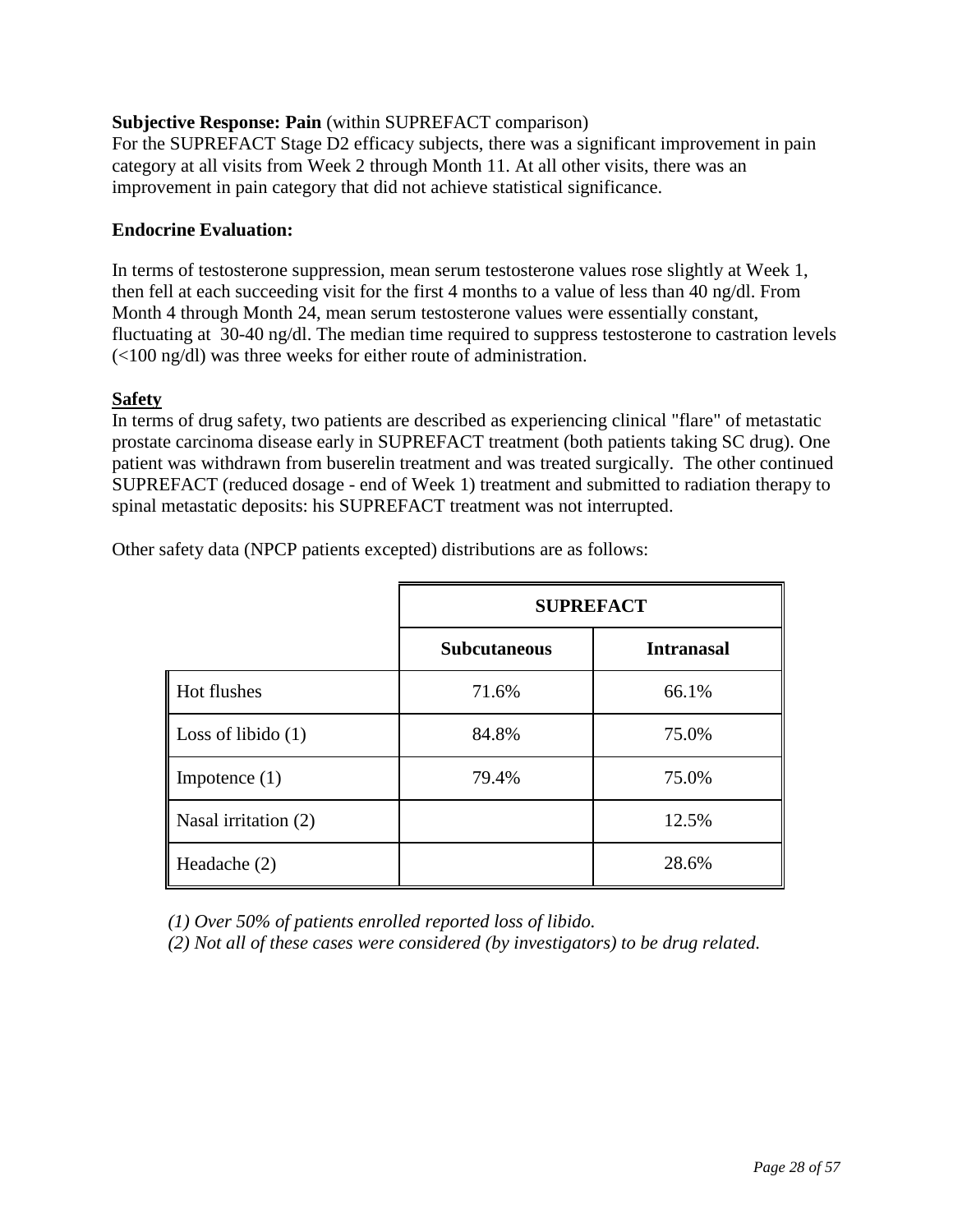Other side effects considered SUPREFACT related were:

| - Gynaecomastia                | $(n = 4 \text{ or } 2.6\%)$ |
|--------------------------------|-----------------------------|
| - Pruritus                     | $(n = 2 \text{ or } 1.3\%)$ |
| - Gastrointestinal disturbance | $(n = 5 \text{ or } 3.0\%)$ |

# **PATIENTS WITH ENDOMETRIOSIS**

### **Overview**

Two multicentre, open-label, randomized clinical studies have been conducted concurrently which compared the efficacy and safety of SUPREFACT administered intranasally at 400 mcg three times daily dosage to oral doses of 100-400 mg danazol given twice daily, in female outpatients (20 to 40 years of age) for a 6 to 9 month treatment duration followed by a 6-month follow-up period. The studies employed the same protocol; one was undertaken at 7 centres in the United States while the other was performed at multinational sites (two in Canada, one in the United Kingdom and one in Australia). A total of 277 patients with endometriosis documented by laparoscopy within 6 weeks prior to study start were enrolled.

| <b>Number of Patients</b>     | <b>SUPREFACT</b>          |                          | <b>Danazol</b>            | <b>Total</b>             |     |
|-------------------------------|---------------------------|--------------------------|---------------------------|--------------------------|-----|
|                               | <b>Study</b><br>8/USA/310 | <b>Study</b><br>8/MN/310 | <b>Study</b><br>8/USA/310 | <b>Study</b><br>8/MN/310 |     |
| Enrolled                      | 79                        | 89                       | 60                        | 49                       | 277 |
| <b>Evaluable for Efficacy</b> | 65                        | 85                       | 50                        | 46                       | 246 |
| <b>Evaluable for Safety</b>   | 79                        | 89                       | 60                        | 49                       | 277 |
| <b>Total Treated</b>          | 168                       |                          | 109                       |                          | 277 |

The number of patients in each study evaluable for efficacy and safety is summarized below:

No patient died during treatment. Twenty-one (12.5%) and seventeen (15.6%) patients were discontinued during active treatment with SUPREFACT and danazol, respectively; not all of these cases (3.0% and 3.7% of buserelin- and danazol-treated patients, respectively) were considered (by investigators) to be drug-related.

## **Clinical Efficacy**

Clinical efficacy was assessed by comparison of American Fertility Society (AFS) scores for endometriosis at baseline and at the end of treatment, and by monthly determination of clinical evaluation of symptoms scores.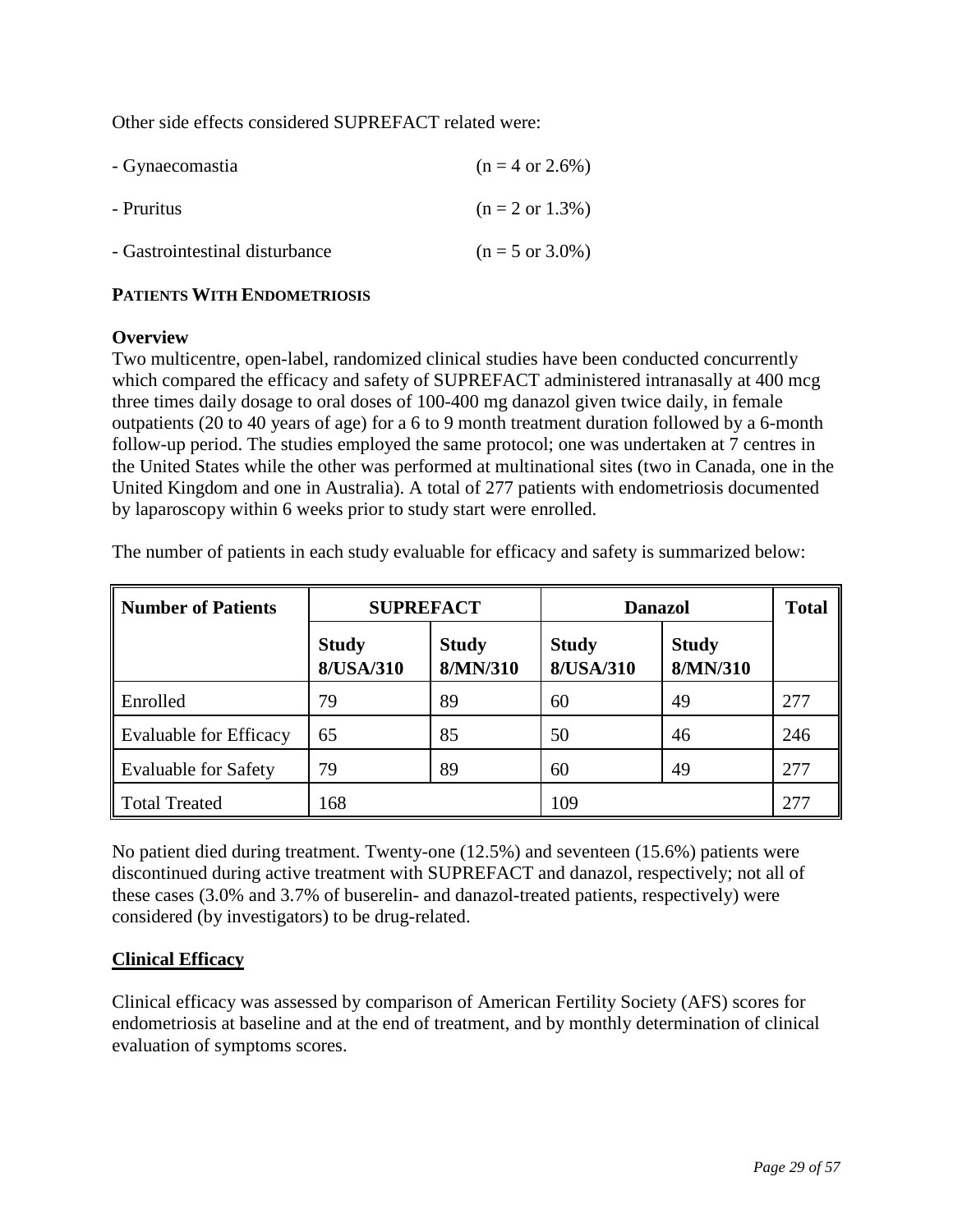**AFS Scores:** Patients were evaluated by laparoscopy within 6 weeks prior to treatment start (baseline) and at the end of 6 to 9 months treatment (Treatment Endpoint) for endometrial implant score, adhesion score and total score according to the AFS Revised Classification of Endometriosis.

Changes in mean AFS scores from baseline to Treatment Endpoint was determined in both studies for all patients evaluable for efficacy, as summarized below:

| <b>AFS Total Scores - Treatment Endpoint Mean Change (Standard Error) from Baseline</b><br>(Studies 8/USA/310 and 8/MN/310) |                 |                                         |                 |                     |                                      |  |
|-----------------------------------------------------------------------------------------------------------------------------|-----------------|-----------------------------------------|-----------------|---------------------|--------------------------------------|--|
| <b>AFS</b> Scores                                                                                                           |                 | SUPREFACT $(n=150)$<br>Danazol $(n=96)$ |                 |                     |                                      |  |
|                                                                                                                             | <b>Baseline</b> | Mean Change<br>(SE)                     | <b>Baseline</b> | Mean Change<br>(SE) | treatment<br>comparison <sup>a</sup> |  |
| <b>Endometrial Implant</b>                                                                                                  | 10.04           | $-7.13(0.65)^{*}$                       | 8.73            | $-5.60(0.81)$ *     | 0.142                                |  |
| Adhesion                                                                                                                    | 8.73            | $-1.40(0.59)$ <sup>**</sup>             | 6.96            | $-0.51(0.90)$       | 0.358                                |  |
| Total                                                                                                                       | 18.77           | $-8.53(0.80)^*$                         | 15.69           | $-6.11(0.97)^*$     | $0.051***$                           |  |

 $*$  p $\leq$  0.001;  $*$  p $\leq$  0.05; (paired t-Test-two tailed); <sup>a</sup> from Linear Models Analysis (two-tailed)

A comparison of mean AFS scores at baseline and at Treatment Endpoint showed significant decreases in the mean change from baseline for both endometrial implant and total scores for SUPREFACT- and danazol-treated patients. Adhesion scores showed smaller decreases in mean change from baseline for both treatment groups. For individual (endometrial implant and adhesion) scores, there was no significant difference between treatments. However, with respect to total score, there was a significantly greater decrease in the SUPREFACT-treated group.

**Clinical Evaluation of Symptoms:** Symptom scores were analyzed for all patients with a baseline score and at least one post-treatment assessment of the following symptoms: dysmenorrhea, dyspareunia, pelvic pain score (sum of dysmenorrhea, dyspareunia and pelvic pain), pelvic tenderness, induration and breakthrough bleeding. Each symptom (except pelvic pain score) was graded as 1=none, 2=mild, 3=moderate or 4=severe. Both treatment groups had significant decreases from baseline for all symptom scores except for breakthrough bleeding. The largest decreases reflected by improved symptomatology in both treatment groups were seen in the dysmennorrhea scores and pelvic pain scores; and the major contributing factor to the decrease in pelvic pain scores was the clinical improvement in dysmennorrhea, as indicated in the summary table below: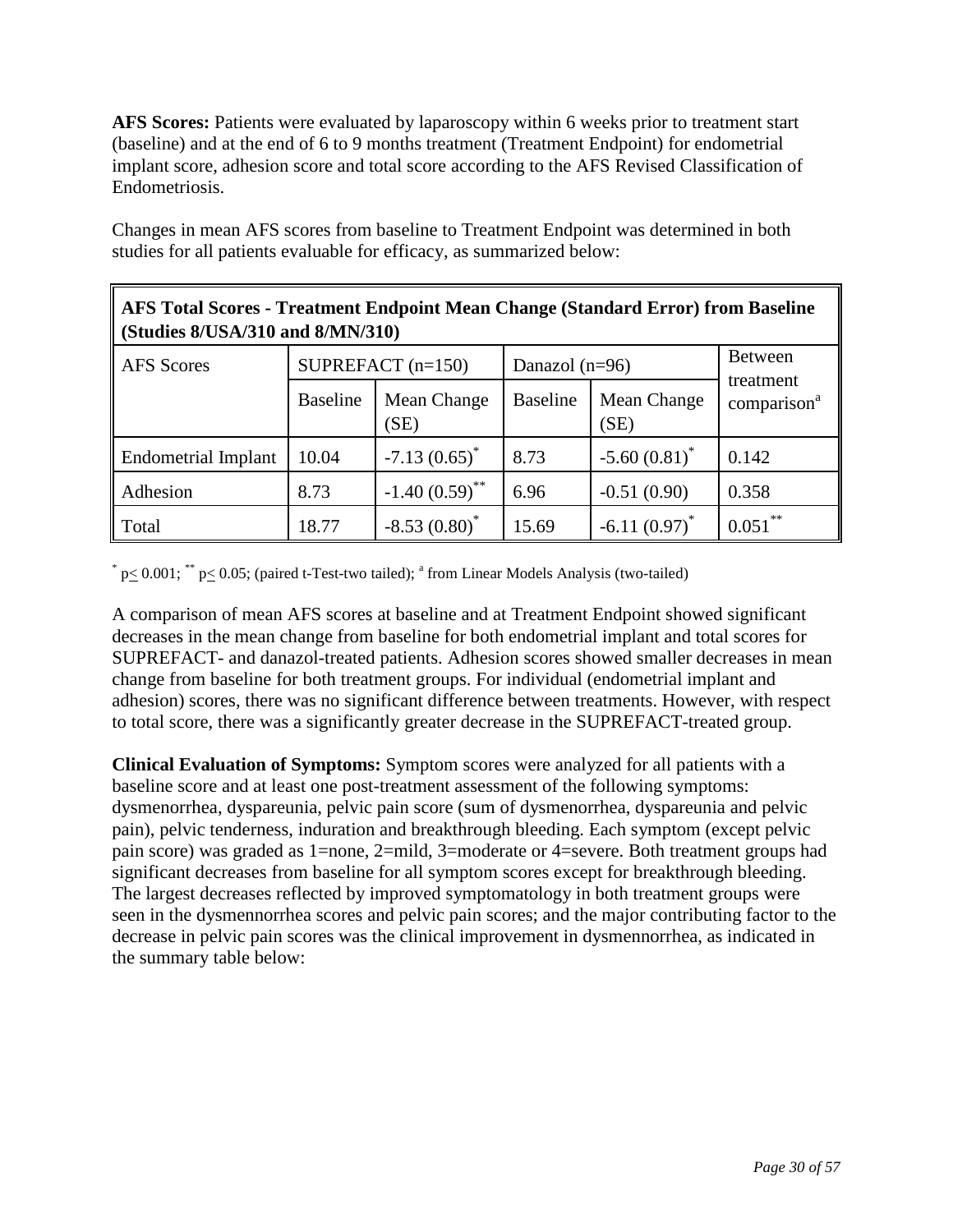| 8/USA/310 and 8/MN/310)         |                     |                     |                   |                              |                                      |  |
|---------------------------------|---------------------|---------------------|-------------------|------------------------------|--------------------------------------|--|
| Symptom                         | SUPREFACT $(n=165)$ |                     | Danazol $(n=107)$ |                              | <b>Between</b>                       |  |
|                                 | <b>Baseline</b>     | Mean Change<br>(SE) | <b>Baseline</b>   | Mean Change<br>(SE)          | treatment<br>comparison <sup>a</sup> |  |
| Dysmenorrhea                    | 2.62                | $-1.49(0.09)^{*}$   | 2.63              | $-1.55(0.10)^*$              | 0.575                                |  |
| Dyspareunia                     | 1.73                | $-0.54(0.07)^*$     | 1.67              | $-0.51(0.08)^*$              | 0.911                                |  |
| Pelvic Pain                     | 1.93                | $-0.59(0.07)^*$     | 1.93              | $-0.71(0.09)^*$              | 0.249                                |  |
| Pelvic Pain<br>Scores**         | 6.27                | $-2.62(0.17)^*$     | 6.23              | $-2.78(0.20)^*$              | 0.459                                |  |
| Pelvic Tenderness               | 1.74                | $-0.54(0.06)^{*b}$  | 1.87              | $-0.56(0.08)^{*c}$           | 0.811                                |  |
| Induration                      | 1.50                | $-0.32(0.05)^{b}$   | 1.60              | $-0.30(0.07)^*$ <sup>d</sup> | 0.914                                |  |
| <b>Breakthrough</b><br>Bleeding | 1.15                | 0.08(0.05)          | 1.17              | 0.13(0.09)                   | 0.724                                |  |

**Clinical Evaluation of Symptom Scores at Baseline and Treatment Endpoint (Studies** 

 $*$  p $\leq$  0.001 (paired t-Test-two tailed); <sup>a</sup> from Linear Models Analysis (two-tailed); <sup>b</sup> n=164; <sup>c</sup> n=106; <sup>d</sup> n=105; <sup>\*\*</sup> Pelvic pain scores = sum of dysmenorrhea, dyspareunia and pelvic pain

The significant changes from baseline in symptom scores observed at follow-up endpoint were similar to those observed at treatment endpoint. At treatment endpoint and follow-up endpoint, there was no significant difference between SUPREFACT and danazol treatment for mean change from baseline for any of the seven symptoms.

## **Endocrine Evaluation**

Mean serum estradiol levels in the SUPREFACT-treated patients decreased significantly from baseline levels to 23-39 pg/mL at Treatment Endpoint. By week 4 of the follow-up period, the change in serum estradiol levels in SUPREFACT-treated patients was not significantly different from baseline levels.

In both studies, although small decreases were observed in both treatment groups, mean serum LH remained essentially stable throughout the treatment period. Serum FSH decreased slightly in SUPREFACT-treated patients and increased slightly in danazol-treated patients. None of these changes were significant.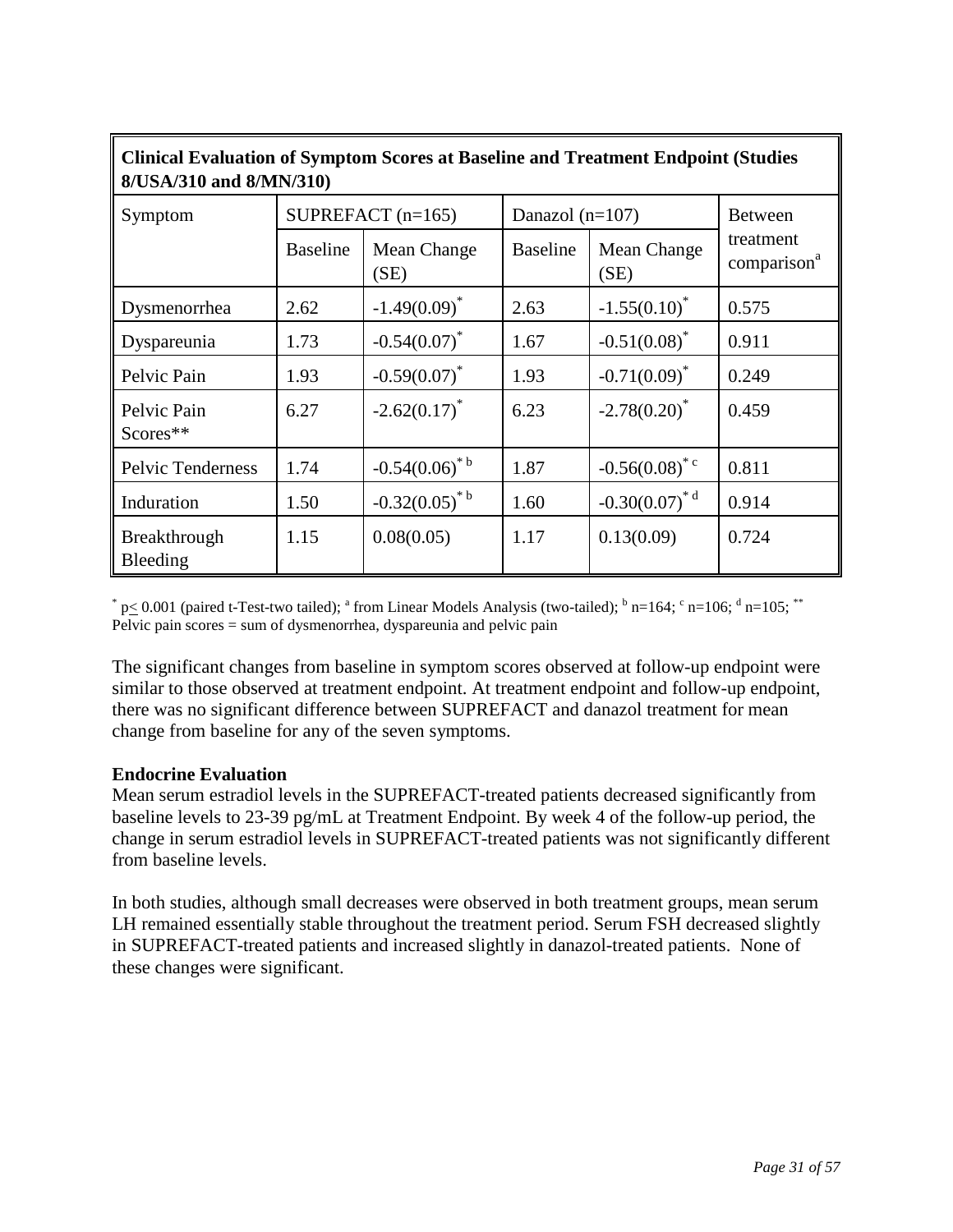# **Menses**

The mean duration (days) after treatment to return of menses for SUPREFACT-treated patients was 47.5 days (n=65) and for danazol treated patients (for all dosage regimens) was 34.4 days  $(n=45)$  in one of the two controlled studies; and 45.4 days  $(n=78)$  and 35.9 days  $(n=43)$ , respectively, for the other study.

## **Fertility**

The occurrence of pregnancy occurring within the 180 days after treatment discontinuation was reported by the investigators. In one of the two controlled studies, 18 (23%) of the patients who were treated with SUPREFACT became pregnant within the prescribed 180 day period; six additional pregnancies were reported after the 180 day follow-up period. In the second study, 16 (18%) of the patients who were treated with SUPREFACT conceived within the 180 days after treatment discontinuation and one additional pregnancy was reported after the 180 follow-up period. It should be noted that clomiphene and other fertility therapy were permitted during the follow-up period.

# **Safety**

In addition to these two controlled studies, six other open-label clinical trials encompassing a total of 968 patients with endometriosis from 66 investigative centres utilized SUPREFACT nasal solution at a daily dosage of 900 mcg  $(n=800)$ , 450-1800 mcg  $(n=16)$  or 1200 mcg  $(n=152)$ , or danazol at 400-1000 mg/day orally  $(n=72)$ . The studies were non-comparative in design except for one which compared the safety and efficacy of SUPREFACT (900 mcg/day dosage; n=75) to that of danazol administered at 400-1000 mg/day (n=72). These seven other trials primarily demonstrate the safety of SUPREFACT in patients with endometriosis.

**Adverse Events:** A total of 1135 female patients with varying degrees of endometriosis were treated with SUPREFACT nasal solution. Of these 1135 patients, 994 (88%) were administered SUPREFACT for at least six months. One hundred and forty-one (12%) patients were treated with SUPREFACT for less than six months. In one open-label, uncontrolled study, 39 of 104 patients who completed six months of therapy entered a second treatment cycle and, of these, 11 entered a third treatment cycle. For these patients entering subsequent treatment cycles, the duration of therapy ranged from 3 to 12 months.

For studies which reported treatment-related adverse events, 448/503 (89.1%) patients reported one or more adverse reactions. The most frequently affected Body Systems were the Nervous System, Skin and Appendages and the Urogenital System, in which the incidences of treatmentrelated adverse events were 85.2%, 19.5% and 30.6%, respectively.

The most frequently reported SUPREFACT-related adverse events were those considered to be the result of the physiologic effects of decreased estrogen, namely hot flushes, vaginal dryness, headache, decreased libido and depression/emotional lability. In patients who received danazol, the most frequently reported adverse reactions were those considered to be related to the androgenic effects of the drug namely acne/skin disorder and weight gain/edema.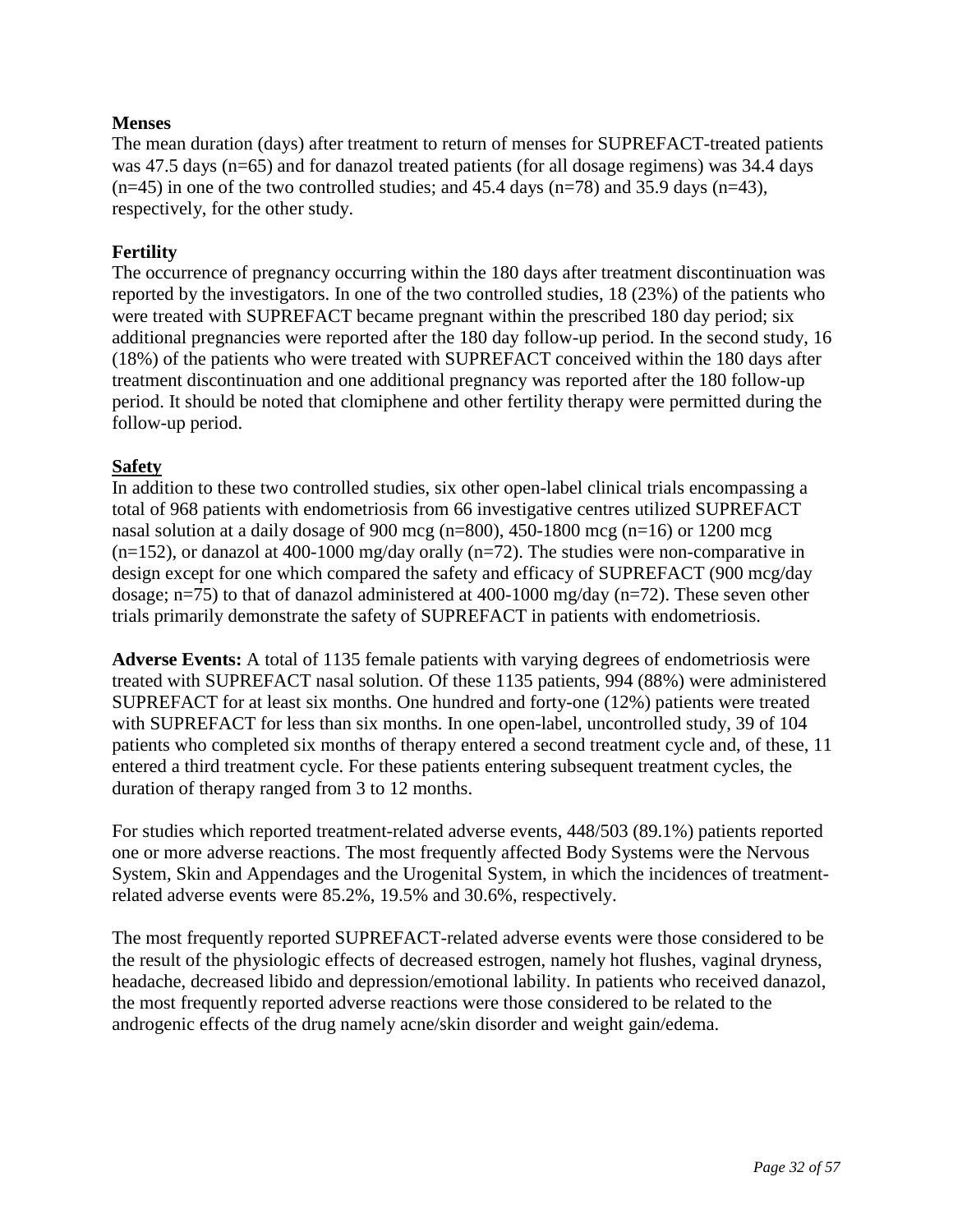**Changes in Bone Mineral Density:** One study assessed the effects of repeated courses of treatment with SUPREFACT on bone mineral content and density in patients with endometriosis. Each treatment cycle in the study consisted of two phases, a treatment phase and a subsequent follow-up phase. Within each cycle, a twelve month course of SUPREFACT treatment at a daily dosage of 1200 mcg/day was given followed by a minimum period of six months without treatment. Bone mineral content (BMC) was assessed in the distal forearm (mainly cortical bone) by single photon absorptiometry and bone mineral density (BMD) was measured in the lumbar spine (mainly trabecular bone) by dual photon absorptiometry.

In 89 patients who completed the first 12 months of treatment (cycle 1), a median decrease of radial BMC of 1.2% was observed. This median loss appeared to continue during the follow-up period despite a slight recovery at 12 months of follow-up. There was a further loss of BMC during the second cycle of 12 months of therapy in 27 patients treated; however, the difference in loss of BMC between the two cycles was not statistically significant (p=0.5195). In 89 patients treated for 12 months (cycle 1), median spinal BMD decreased by 5%. This loss appeared to be reversed in the follow-up period reaching 98% of the original median BMD values within 12 months and increasing above baseline value after 24 months of follow-up. When the median percentage decrease of spinal BMD during treatment in cycle 1 was compared with that in cycle 2 (subsequent 12 month treatment phase), the loss was significantly larger in the first cycle than in the second cycle  $(n=27)$  patients analysed;  $p=0.0002$ ). The data in this study suggest a partial reversibility of bone mineral loss after discontinuation of therapy.

# <span id="page-32-0"></span>**DETAILED PHARMACOLOGY**

## **Pharmacokinetics And Metabolism**

#### **Plasma elimination**

Plasma elimination of buserelin was determined in two groups of 2 male rats (450-500 g) given 2 mcCi 125I- buserelin/IV (2.15 ng buserelin) or 2 mcCi 125I- buserelin plus an excess (50 ng) dose of unlabelled buserelin/IV in 2 mL saline. Continuous blood collection (500 mcg/5 min) preceded sacrifice at 90 minutes post-dosing. Plasma elimination followed a multi-exponential course with a rapid initial  $t_{1/2} = 10$  min., an intermediate  $t_{1/2} = 26$  min. and a prolonged  $t_{1/2} = 90$ minutes. The excess buserelin dose did not change the plasma elimination rate.

In further rat studies, buserelin 10 mcg/100 g bw/IV showed a physical  $t_{1/2}$  in plasma of 3-6 minutes using RIA methods. In the 60 minutes post-dosing (1 mcCi 125I-buserelin) about 20% more buserelin was cleared compared to the same dose of labelled LHRH.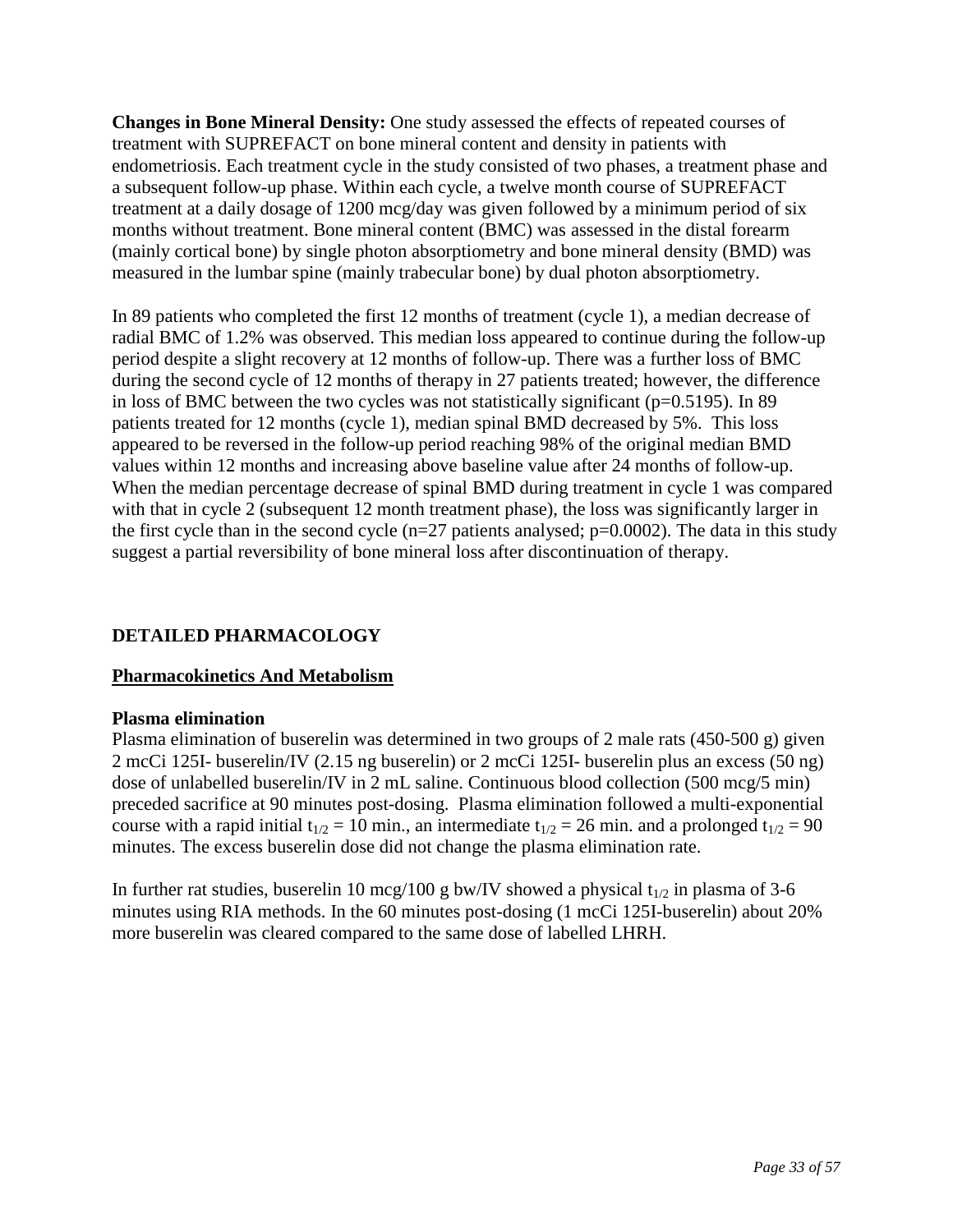## **Organ Distribution**

Two groups, each of 4 male rats, were given 1 mcCi of 125I-buserelin (specific activity 200 mcCi/mg) or 125I-LHRH/IV and sacrificed 60 minutes post-dosing. Radioactivity was detected, in both groups, in liver, kidney, spleen, (skeletal) muscle and glands (adrenal, pituitary, thyroid, salivary). In terms of the percent of dose accumulated by tissue, liver (2.1% of LHRH dose and 12.7% of buserelin dose) showed greatest accumulation followed by kidney (1.02% LHRH dose and 5.5% buserelin dose). The pituitary (biological target organ for gonadotropin release) showed a much greater buserelin accumulation (0.035%) than LHRH (0.0006%). The (3-9 heptapeptide) metabolite of buserelin does not accumulate in pituitary but is concentrated in liver and kidney.

## **Metabolism**

The metabolism of buserelin was examined in rat and in-vitro by means of buserelin-125I Tyr5 which was biologically fully active. The metabolites were identified by TLC or HPLC or RIA. Immunological inactivation of buserelin is determined by N-terminal decomposition, by cleavage of the pyroglutamic acid- hesitating bond. Buserelin metabolism was examined in-vitro by inactivating unlabelled buserelin with enzyme preparation. Buserelin is rapidly inactivated by enzymes from liver, kidney and anterior pituitary. The main buserelin-degrading enzyme is pyroglutamyl-amino-peptidase (PGP), an enzyme which can be isolated from mammalian liver and anterior pituitary. Buserelin is also inactivated by chymotrypsin-like enzymes such as neutral endopeptidase from the pituitary.



*Enzyme degradation of a nonapeptide agonist: Buserelin is inactivated by N-terminal degradation. Cleavage sites indicated by arrows. The Tyr5-D-Ser(But)6 bond is resistant to degradation. All C-terminal metabolites have negligible biological activity.*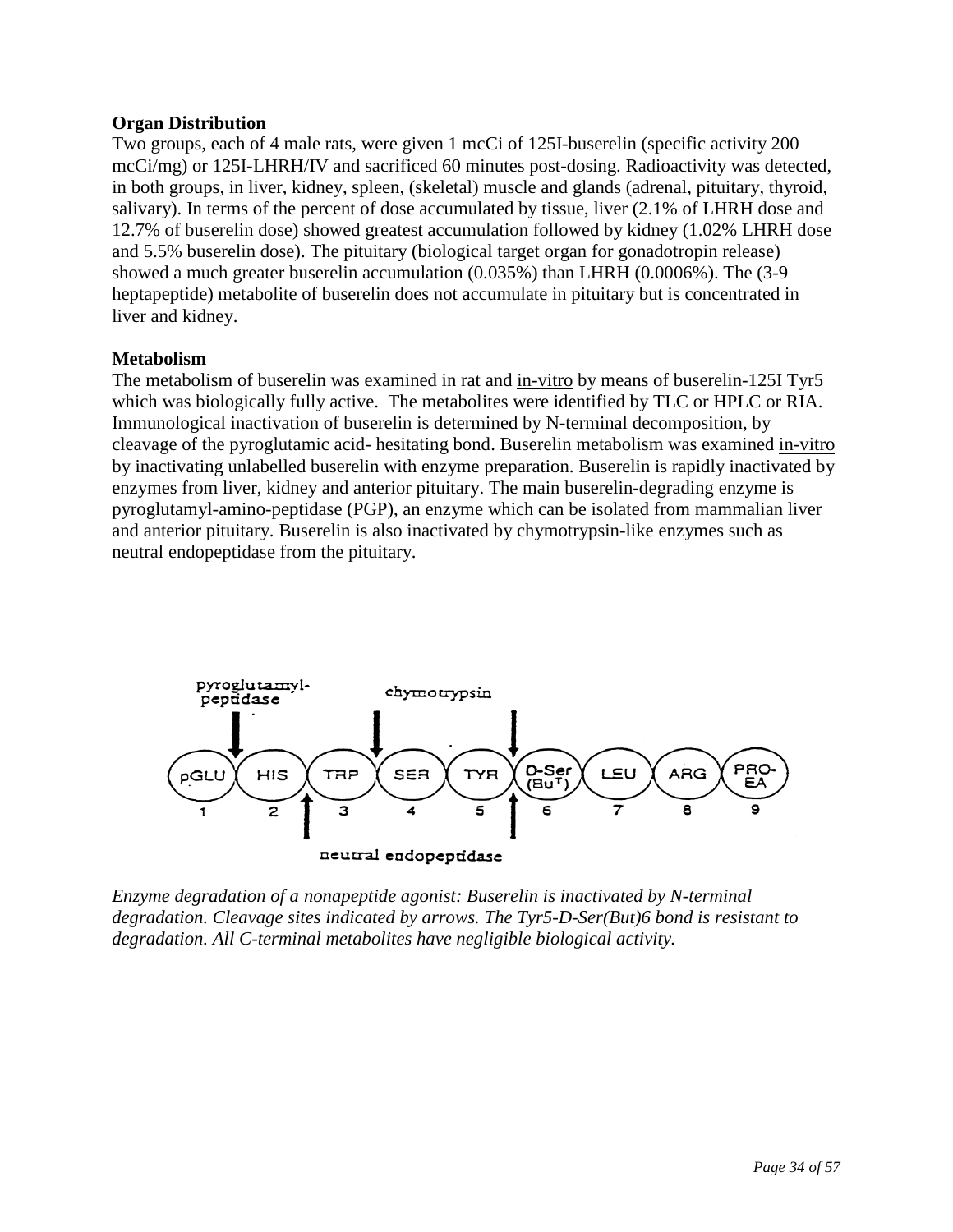

*Identification of Buserelin metabolites in tissue extracts. (Left Panel) C-terminal Buserelin fragments of decreasing chain length, labeled in Tyr5 with 125I. (Middle panel) Chromatographic mobility on TLC plates (percent radio label per fraction). (Right panel) Products formed after sequential degradation with pyroglutamylaminopeptidase, followed by chymotrypsin.*

Buserelin metabolites in the urine of the mouse, rat, dog, monkey and human administered buserelin SC in isotonic saline or buserelin implants were investigated (by HPLC/RIA) in one study to assess whether the metabolism in animal species was similar to that in human. Similar types of metabolites were detected in the urine of the mouse, rat, dog, monkey and human. The buserelin (5-9) pentapeptide was the main metabolite for all 5 species. The fraction of intact buserelin excreted in each species was different. None was found in the mouse and the highest amount (49.8% of total administered dose) was detected in the dog. The mouse had the highest and the dog had the lowest dose-requirement for testosterone (T) suppression. In the monkey and the human, there was a large fraction of intact buserelin in the urine (47.7% and 43.7%, respectively). The dose-requirement for suppression of oestradiol secretion in the female monkey and human (by infusion or implants) was similar. In the rat, the fraction of intact buserelin was lower (23%) than in the dog, monkey and human, and the dose required for half-maximal suppression of T secretion is higher than in the dog, monkey and human.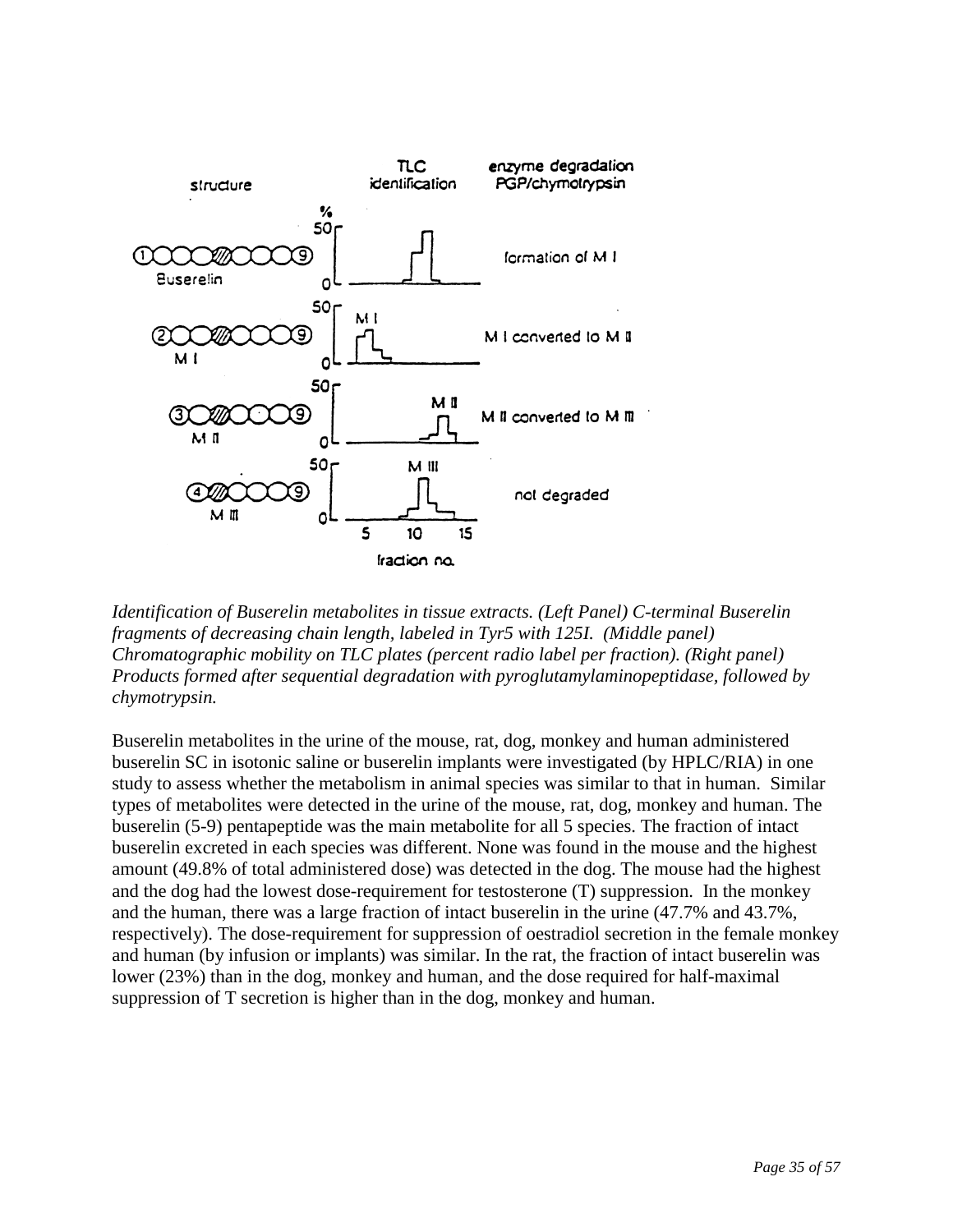# **Animal Pharmacology**

# **General**

In anesthetized dog, buserelin (1 or 10 mcg/kg/IV) had no significant effect on blood pressure, left ventricular pressure, cardiac contractility, heart rate, ECG, or arterial (femoral) flow.

In dog and rat, buserelin (10 mcg/kg/sc) had no significant saluretic or diuretic effect.

In rabbit, buserelin (10 mcg/kg/sc) had no significant effect on blood sugar.

In guinea pig isolated ileum, buserelin 10 mcg/mL (medium) had no spasmogenic effect and did not relax contractions caused by carbachol, histamine, or barium.

Buserelin (10 mcg/mL Ringer solution bath) had no significant contractile effect on isolated rat uterus.

Behavioral changes were not observed in conscious mouse administered buserelin (1 mg/kg/sc) for one week.

## **Special**

# **Animal: in-vitro**

The LH response was studied on a perfused column of isolated anterior pituitary cells from male rats. After a single pulse of LHRH, LH output returned to basal levels in 8 minutes. After buserelin, the output lasted 20 minutes.

In-vitro, Leydig cells from hypophysectomized rats showed a 2-fold increase in testosterone responsiveness to buserelin compared to cells from intact rats. Isolated Leydig cells have high affinity sites for buserelin, similar in affinity to receptors in the anterior pituitary. Their shortterm stimulation increases testosterone production, while long-term stimulation inhibits testicular function.

In isolated luteal cells buserelin reduced basal progesterone production and inhibited the stimulatory effect of HCG. Specific high-affinity binding of buserelin was observed in dispersed luteal cells, membrane-rich particles from luteinized rat ovary, and rat ovarian granulosa cell membrane preparation.

## **Animal: In-vivo**

## RAT

In male rats, 2.5, 5, 25 or 50 ng/80-100 g bw/SC buserelin produced peak plasma LH/FSH increases within 2 hours. Buserelin was 19 times more potent than natural LHRH in releasing LH and 16 times more potent in releasing FSH. Buserelin can directly stimulate testosterone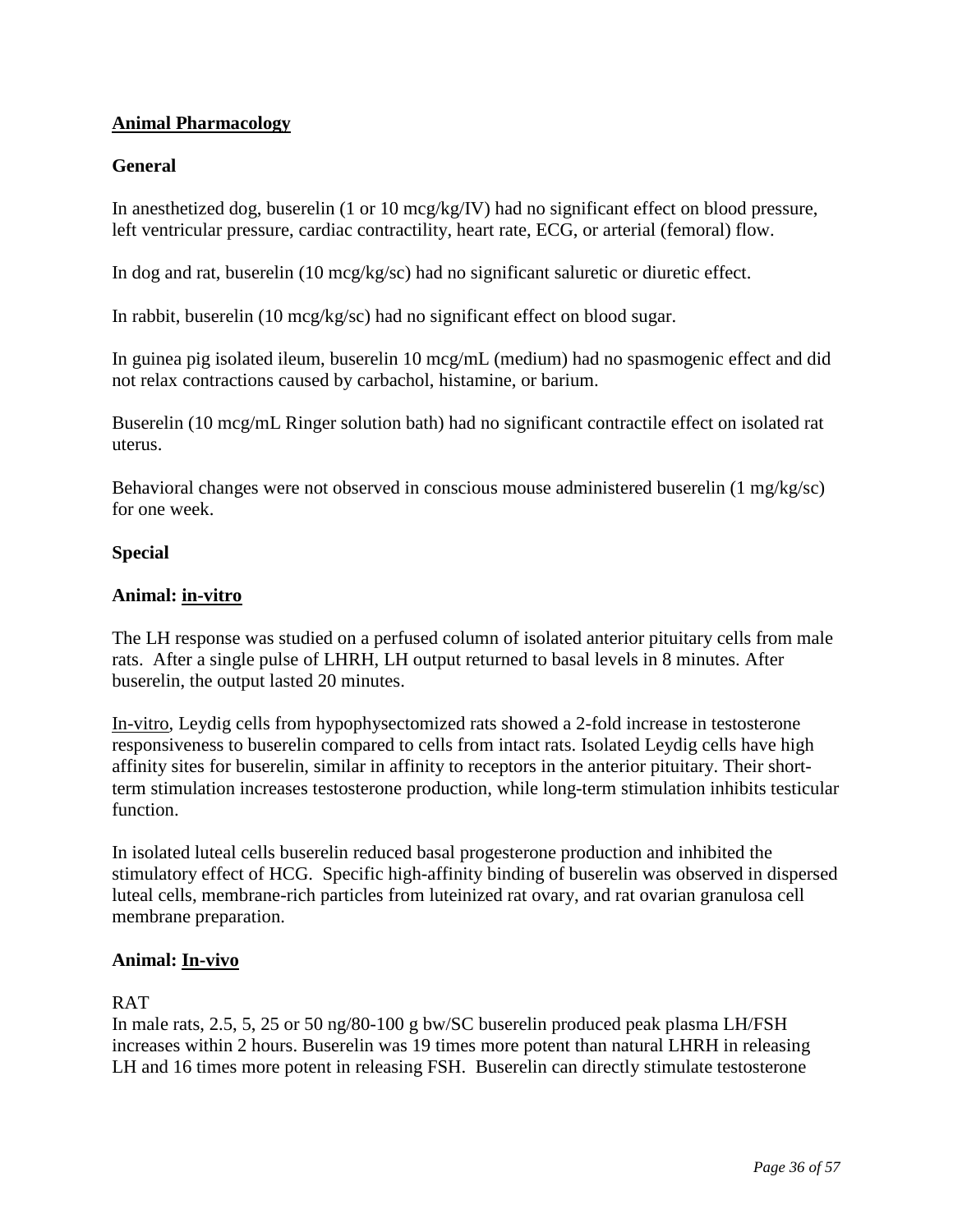secretion by Leydig cells. When buserelin was injected in 55-day old male rats which had been hypophysectomized 3 days earlier, testosterone levels in serum rose to levels similar to those in intact untreated rats of the same age.

Male rats given buserelin 500 ng/day/SC/14 days showed serum LH and testosterone (T) stimulation at day 1 followed by blunted LH response, and absent T response at day 7 and 14. Animals given same daily dose by SC infusion showed day 1 LH and T response to be relatively blunted with absent response at day 7 and 14.

Groups of 10 initially immature rats were given buserelin 0.05, 0.1 or 0.2 mg/kg/SC/day for 28 consecutive days. Testicular weight and plasma testosterone level were reduced, compared to controls. Continuous infusion for 6 days of buserelin in doses of less than 340 ng/day in male rats led to an increase in pituitary LHRH receptor numbers; when the daily dose was increased 10-100 fold pituitary LHRH receptors were progressively down-regulated.

In immature female rats, pretreated with pregnant mare serum gonadotropin (PMSG), ovulation was induced by the intravenous injection of 3 ng of buserelin. The equi-effective dose of natural LHRH was 130 times larger.

A luteolytic effect of buserelin was shown in rats made pseudopregnant with PMSG and human chorionic gonadotropin (HCG) using 50 ng subcutaneously from day 6 to day 9 of pseudopregnancy. Buserelin lowered serum progesterone level, ovarian ascorbic acid concentration and ovarian HCG binding. In mated rats, buserelin prevented pregnancy.

Adult male rats were given 0, 2.5 or 12.5 mcg/kg/day/SC or 5 or 25 mcg/kg/ twice weekly/SC buserelin for 12 months. Body weight was unaffected. The low daily dose significantly (p  $\leq$  0.05) reduced the weight of testes and seminal vesicles. The high daily dose significantly reduced weights of testes, ventral prostate, seminal vesicles and levator ani muscle. Twice weekly, high-dose alone significantly reduced the weight of seminal vesicles only. Prostate weight was suppressed by daily dosing but returned to control values after a 5 month buserelinfree period.

# HAMSTER

Following administration of 0, 2.5, 5.0, 25.0, or 50 ng/SC buserelin to male hamsters (and rats), the minimal effective dose for LH and FSH release in hamster was 2.5 ng (LH) and >50 ng (FSH). In rat the minimal effective dose was 2.5 ng for both variables.

# GUINEA PIG

In guinea pigs, after a single dose of buserelin 100 ng/ 100 g bw/SC to males and females, peak LH levels occurred at 120 minutes post-dosing. Doses of 0, 4 or 16 mcg/kg buserelin/SC, to females for 28 days, followed by exposure to fertile males for 100 days during which drug treatment continued, resulted in 0% pregnancy rate in buserelin-dosed groups and 100% pregnancy rate in controls.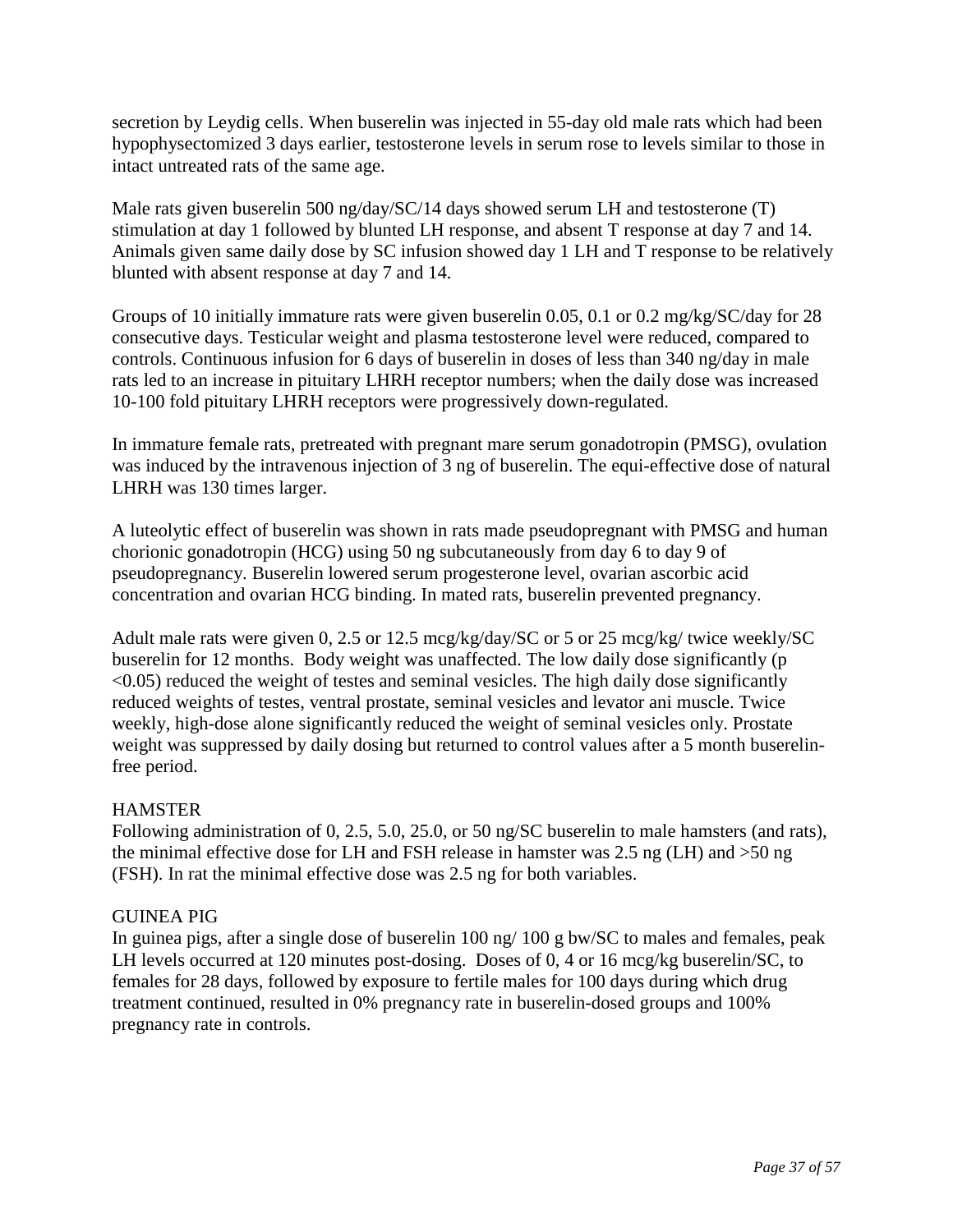## RABBITS

In adult male rabbits receiving daily subcutaneous injections of 0, 2, 20, or 200 mcg buserelin/kg body weight for 4 weeks, significant  $(p<0.05)$  reductions were observed in testes and prostate weight, pituitary LH, serum testosterone and testicular testosterone values, at high dose only. A reduction in hypothalamic LHRH was not significant.

# DOG

In male dogs, 2.5 mcg/kg/day/SC buserelin reduced serum testosterone levels to 6% of control. When buserelin was discontinued, after six months, testicular involution was reversible within two months.

# **MONKEY**

The effect of 5 mcg/day/SC/1 year buserelin was studied in nine female stump tail monkeys. Ovulation was inhibited in 3 of the animals. These animals became amenorrheic. Serum estradiol levels fluctuated between values associated with the early to mid-follicular phase of the normal cycle and never reached the late follicular phase. In a further 3 animals, buserelin also inhibited ovulation, but serum estradiol levels occasionally rose to values associated with the late follicular phase, indicating that follicular maturation was not completely suppressed. These animals had irregular patterns of menstruation. In the remaining 3 animals, ovulation was not suppressed. Increasing the daily dose of buserelin to 20 mcg suppressed ovulation in 2 of these animals and reduced the number of cycles in the remaining one. Cycles in this last animal were suppressed when buserelin was administered at a dose of 10 mcg twice daily. At the end of dosing, almost all animals ovulated within 2-4 weeks.

## ACROSS SPECIES

A comparison of acute equi-effective doses of buserelin and native LHRH shows that the synthetic agonist was 42 times more potent in the **rabbit** follicle stimulation test, 120 times more potent in the **rat** LH release test, 100 times more potent in the **rat** ovary ascorbic acid test and 20 times more potent in the **sheep** LH release test.

## **Human Pharmacology**

Three groups of healthy male subjects, aged 19-23, 33-44, and 45-60, were administered single i.v. injections of buserelin (1.25, 2.5, 5.0, 10.0, and 20 mcg) to assess dose-response by determination of LH and FSH levels (by RIA) in blood samples taken before and at injection, and at various times up to 24 hours after injection. Areas under the serum concentration time curves (AUC's) for each dosage indicated a positive dose response for LH release in each age group, and a less pronounced dose-response for FSH. Times to peak responses were variable: for LH, 1/2 - 4 hours (no clear result in the 33-44 age group); for FSH, 1/2 - 8 hours. Generally, adverse effects were minor. In the 33-44 age group, among 49 total treatments (7 patients), adverse effects included: nightmares (1 patient each on buserelin and natural LHRH; eosinophilia (1 patient, who also evidenced low neutrophil counts at the start and end of trial); normochrome anemia, considered as related to experimental (blood-letting) procedures.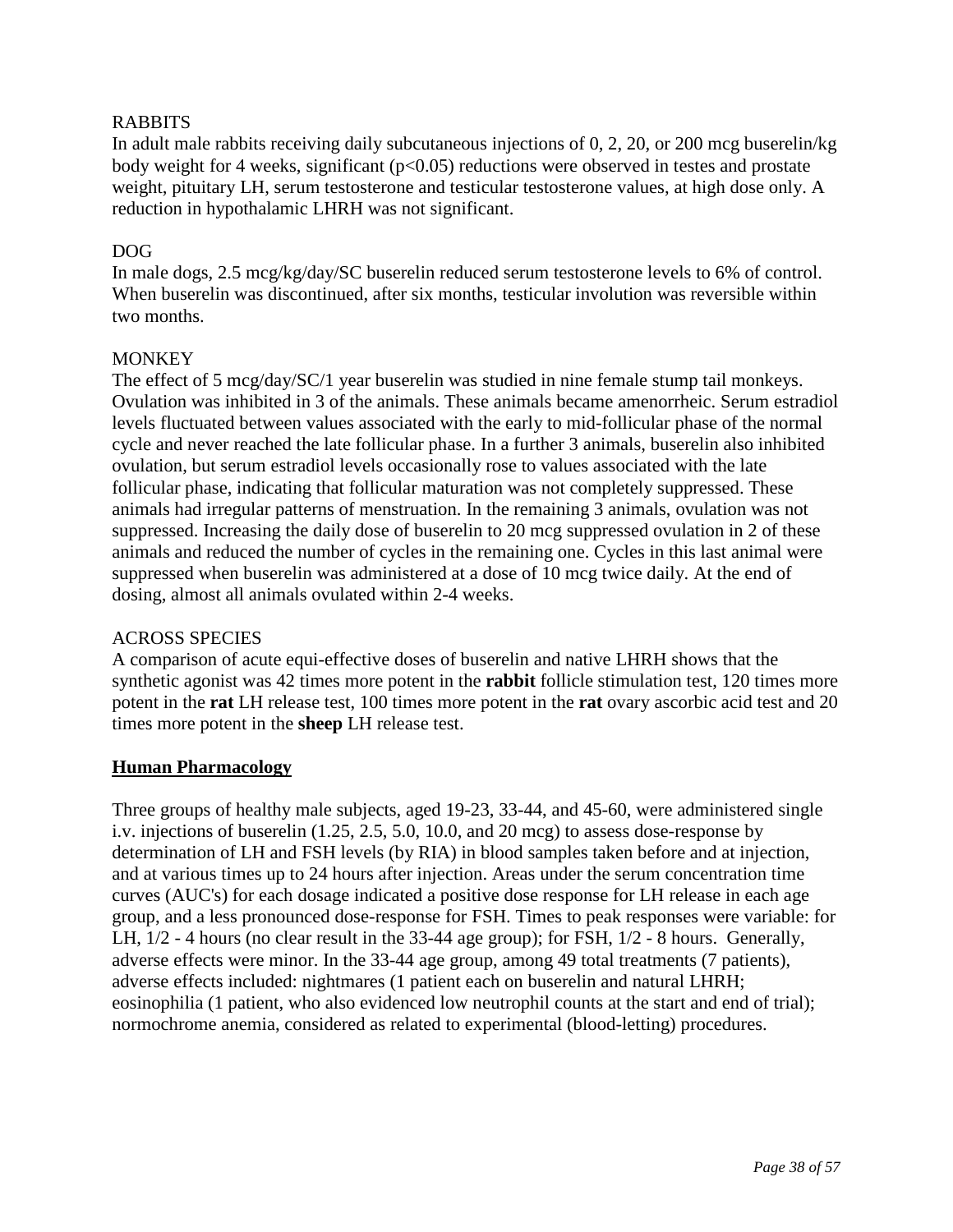In a dose-range finding study involving single intranasal (IN) dosages of 10, 25, 50, 100, 200, 500, 1250, or 2500 mcg of SUPREFACT (buserelin acetate), 34 healthy males were selected: 24 participated once, 5 participated twice, and 5 participated 3 times (30 days between each treatment) for a total of 49 treatments. The observation period was 3 days pre-treatment (visits 1 to 3), day of treatment (visit 4), and for 6 days post-treatment (visits 5 to 10). Plasma hormone analysis (FSH, LH, prolactin, testosterone (T), dihydrotestosterone (DHT) , estradiol (E2), pregnenolone, and 17-OH progesterone) was performed for blood samples collected at visits 1, 2, and 4 to 10. Blood samples in the pre- and post-treatment phases were collected three times daily  $(8 \text{ am}, 4 \text{ pm}, 9 \text{ pm})$ , and on the day of drug administration at  $-1/2$ ,  $-1/4$ , 0,  $1/2$ , 1, 2, 4, 6, 8, 12, and 14 hours relative to injection. Absolute mean hormone concentrations, mean percentage hormone values for each group, and 24-hour AUC's were determined. Generally, single IN SUPREFACT doses over 500 mcg elicited maximal hormone responses: LH, FSH, 17-OH progesterone, DHT at 1250 mcg; T,E2 at 2500 mcg. Duration of response was 24 hours. The principal response was by LH (increase); dose-dependent stimulation was seen for LH and estradiol and a slight tendency for dose-dependent stimulation was found for FSH, 17-OH progesterone, T, and DHT. No change was seen in pregnenolone. Single IN doses of SUPREFACT leading to stimulation of LH and androgen hormone secretion caused a transient loss of diurnal cyclic variation and relatively low levels of plasma T and 17-OH progesterone lasting for one to three days of the post-treatment period. Clinical and laboratory profile was excellent; one volunteer complained of mild headache, nausea, and increased perspiration, not considered drug-related. Fluctuations in vital signs were not of clinical significance.

# <span id="page-38-0"></span>**TOXICOLOGY**

## **Local Tolerance**

Single-dose, local tolerance tests (IM/IV/IA/SC) of both buserelin injection (5 mcg/mL) and nasal solution (0.113% w/w) were conducted in each of 2 **rabbits**/ route of administration/dosage form. A volume of 0.1 mL (SC) or 0.5 mL (IV/IA/IM) was given. One of the two rabbits was sacrificed on day 1 (IV/IA) or day 2 (IM/SC) post-dosing and the remaining animal on day 2 (IV/IA) or day 5 (IM/SC) for histologic (macroscopic/microscopic) examination. Buserelin was tolerated by all routes.

Mucosal tolerance of SUPREFACT (buserelin acetate) nasal solution (0.1 mL) in the **rabbit** (applied once to the conjunctival sac of the left eye of each of 6 animals with the right eye as control) was tested. Twenty-four hours later the eyes were rinsed with saline. There were no changes in the cornea, iris or conjunctiva attributable to drug.

## **Acute Toxicity**

Acute toxicity studies (SC/IV/PO) were conducted in mouse, rat and dog. In **mice**, groups of 10 males and 10 females received 100 or 1000 mg/kg buserelin SC in physiological saline or via oral intubation. All animals tolerated buserelin and survived. Hence, the  $LD_{50}$  in both sexes via these routes was greater than 1000 mg/kg. In **rats**, groups of 10 males and 10 females were each given 50 or 500 mg/kg buserelin SC in physiological saline or 40 or 400 mg/kg buserelin PO in distilled water. The  $LD_{50}$  was greater than 500 mg/kg SC and 400 mg/kg PO (male or female). Groups of 2 male **dogs** administered 50 or 100 mg/kg buserelin SC in physiological saline, the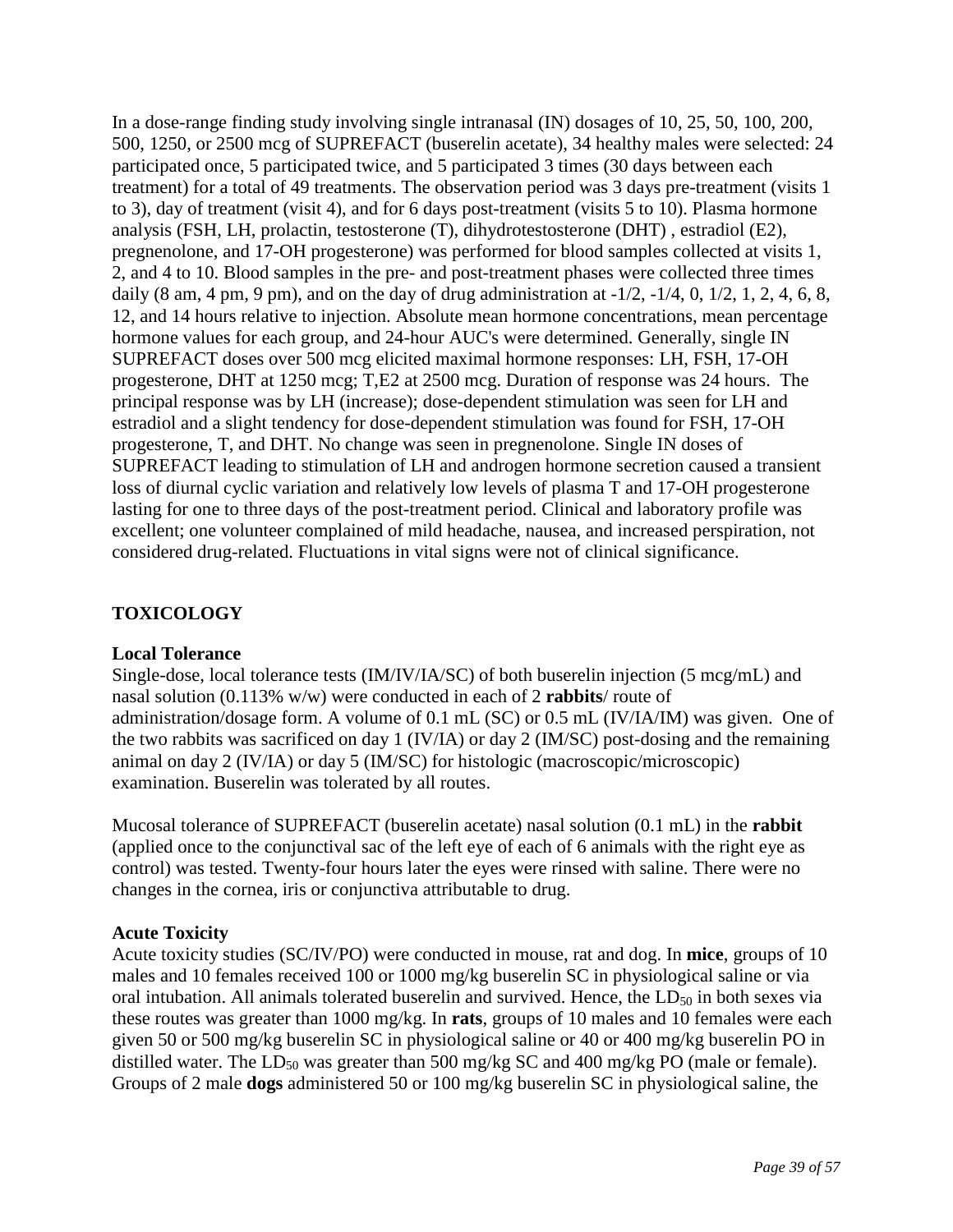LD<sub>50</sub> was greater than 100 mg/kg. Intravenously, groups of 10 male and 10 female **mice** were given 40, 50, 57.5, 65 or 100 mg/kg (male) or 50, 65, 72.5, 80, 100 or 125 mg/kg (female) buserelin. The  $LD_{50}$  was 56 or 78 mg/kg in males or females, respectively. In **rats**, groups of 10 males and 10 females were given 20, 30, 35, 40 or 45 mg/kg (male) or 20, 30, 32.5, 35, 40 or 45 (female) mg/kg buserelin IV. The  $LD_{50}$  value was 36 mg/kg (male or female).

## **Subacute and Chronic Toxicity**

In **a 4-week** study, 4 groups of 10 male and 10 female initially immature **rats** were given 0, 0.05, 0.1 or 0.2 mg/kg/day/SC buserelin. Body weight gain was retarded in males and accelerated in females, testicular weight was reduced and there was a numerical preponderance of corpora lutea in ovaries. There were no adverse effects of buserelin on blood or urine parameters, or on histology at autopsy.

Eight groups of adult male **rats** were given buserelin, 0 or 200 ng/day/SC for 4, 6, 8 and **10 weeks**. Statistically significant reductions in weight of seminal vesicle (all weeks), and prostate gland and levator ani muscle (8, 10 weeks) were found, but no significant reductions in testicular weight. In-vitro testicular secretory capacity (for testosterone) was significantly reduced at all weeks.

In **a 6-month** study, 4 groups of 25 male and 25 female **rats** were given 0, 0.05, 2.5 or 125 mcg/kg/day/SC buserelin. After 6 months, 5 animals per group were observed for a further 6 weeks without buserelin. At low dose, the ovaries showed a significant increase in corpora lutea and reduction in the intensity grade of tertiary follicles. Ovarian weight was increased. During the 6-week drug free observation period, the number of corpora lutea and the intensity grade of the tertiary follicles became normal. The mid-dose caused a prolonged estrus cycle in the first, second, fourth and fifth week. Ovaries behaved as in the low-dose group. The high dose caused an extension of the estrus cycle at all observation periods. Ovarian histology was similar to that in the low dose group. At the end of the 26 test weeks a significant reduction in the ovarian weight and spermatocyst count were found. At the end of the 6-week observation period, ovarian weight and histology and spermatocysts were normal. There were no untoward effects on blood or urine parameters or organ histology at autopsy.

In these rats, at the end of 6 months' dosing, there were no consistent changes in levels of serum FSH, prolactin, GH or T3. In males, serum LH levels were increased at low dose and significantly increased at mid-dose. No significant changes were observed in females. Pituitary LH content was significantly reduced in males at all dose levels but no changes were observed in females. Pituitary FSH showed no change in any sex/dose group. Pituitary content of LH was significantly decreased at all doses in male rats, and unchanged in female rats. Pituitary FSH, prolactin, GH and TSH were unchanged in male rats. Pituitary PRL, GH and TSH were decreased at the highest dose in female rats (due to reduced estrogen levels). Ovarian content of estradiol was slightly reduced at the highest dose, and progesterone content was increased at the two lower doses. Testicular testosterone content was unchanged in male rats in accordance with intact spermatogenesis. Adrenal corticosterone content showed no change in either sex at any dose.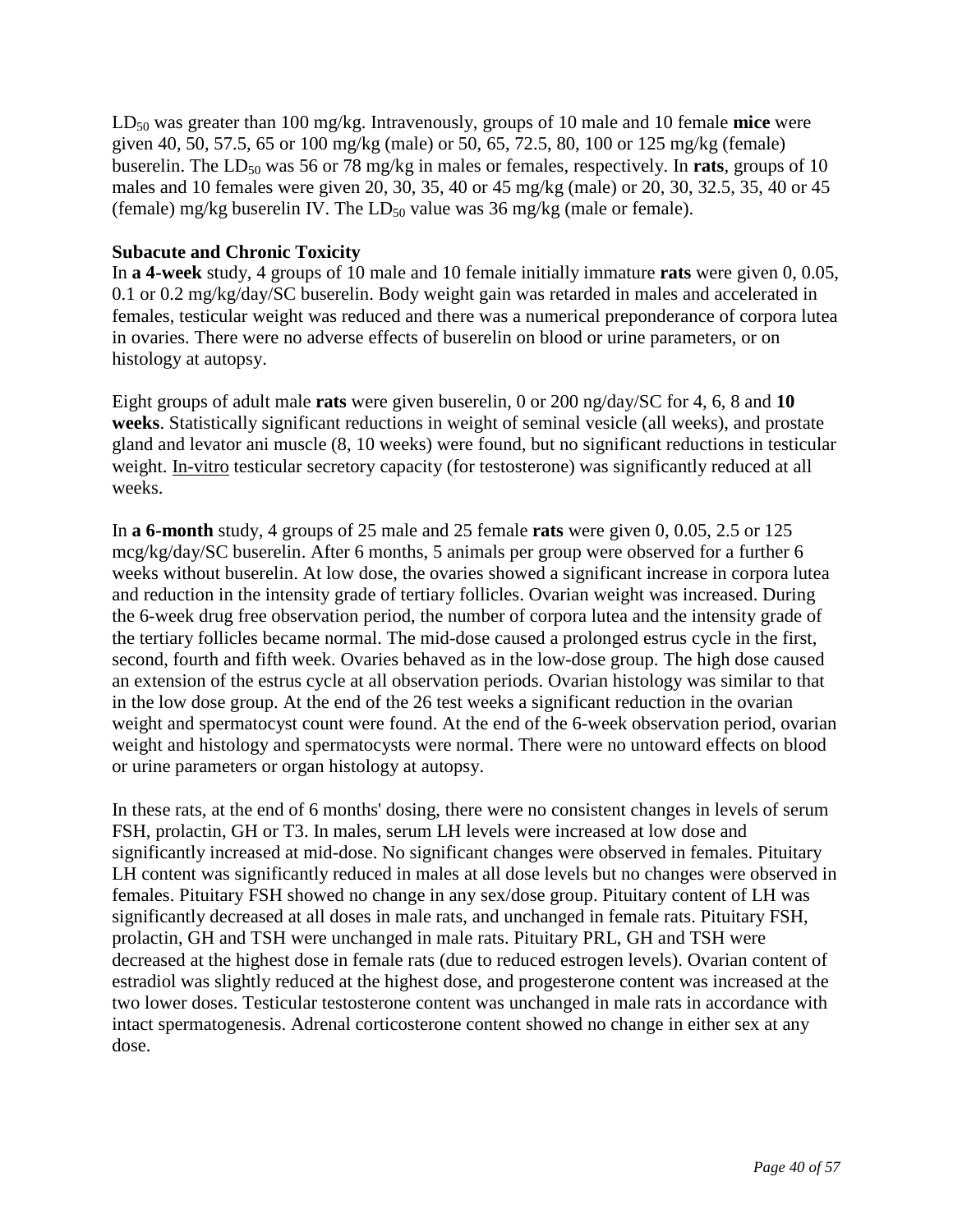In **a 14-day** nasal toxicity study in Beagle **dogs**, 2 male and 2 female animals received 100 mcg/day buserelin or the solvent (water) alone. The material was administered by atomizer to the left nostril. At autopsy, there were no pathological macroscopic or microscopic changes.

In **a 30-day** toxicity study in Beagle **dogs**, groups of 2 male and 2 female animals received 0, 0.05, 0.1 or 0.2 mg/kg/SC/day buserelin. There were severe disturbances in spermiogenesis and atrophy of the prostate gland in all treatment groups. Hematology, clinical chemistry, urinalysis and histology at autopsy did not show pathological changes.

In **a 6-month** toxicity study in Beagle **dogs**, 4 groups of 5 male and 5 female animals received 0, 0.05, 2.5 or 125 mcg/kg/SC/day buserelin. Thereafter, 2 animals per group and sex were observed for a further 8 weeks without buserelin. At the low dose, there was slight atrophy of the reproductive organs in 1 male and 2 females. After a further 8 weeks without dosing, there were no pathological changes. The mid and high dose caused a moderate to marked atrophy of the reproductive organs. The high dose led to atrophy of pituitary and thyroid glands. Behaviour, external appearance, hematology, clinical bio chemistry, urinalysis and post-mortem examination of the organs did not indicate toxicity.

In male dogs, plasma LH and testosterone were markedly decreased after 6 months of treatment, plasma prolactin T3 and T4 were unchanged. In female dogs, plasma LH was also reduced, prolactin was unchanged, whereas T3 was slightly increased at the lower doses, and T4 was slightly increased at the highest dose. These changes are within normal functional variability. Plasma testosterone in male dogs was consistently suppressed from 1-6 months of treatment, values were normalized within 6 weeks after treatment. Plasma progesterone in female dogs indicated consistent reduction of luteal function from 3-6 months of treatment, with subsequent recovery during the post-treatment period. Estrous periods are infrequent in female dogs, and long lasting luteal phases were found in two animals (6 weeks duration), during the post treatment period in accordance with normal physiology. No antibodies against buserelin were detected in rats or dogs after 6 months treatment.

## **Reproduction and Teratology**

In a fertility study in **rat**, 4 groups of 30 male and 30 female animals received 0, 0.2, 0.5 or 1.8 mcg/kg/SC/day buserelin for 60 days (males) and 14 days (females) before mating. The dosing was continued until all animals were killed. Males and females of the same dosage group were mated. Half the females were killed on day 21 of pregnancy and the fetuses examined. The other half were allowed to litter and rear their offspring for 21 days. The surviving offspring (F1) generation) were reared without buserelin dosing until maturity and mated. After parturition and 21 days of rearing the offspring (F2 generation) the study was terminated. There was a dosedependent weight reduction of testes, prostate and seminal vesicle in all dose groups. In the females, there were cycle disturbances in all dose groups. As dose increased, fertility decreased. There was no pregnancy in the high dose group. Pregnancy was prolonged, or birth was inhibited, in the two lower dose groups. There were no abnormalities in the fetuses of the animals killed after 21 days. The majority of the spontaneously born offspring were found dead. Only one litter was reared without complication. Function tests and mating attempts indicated no delayed compound toxicity.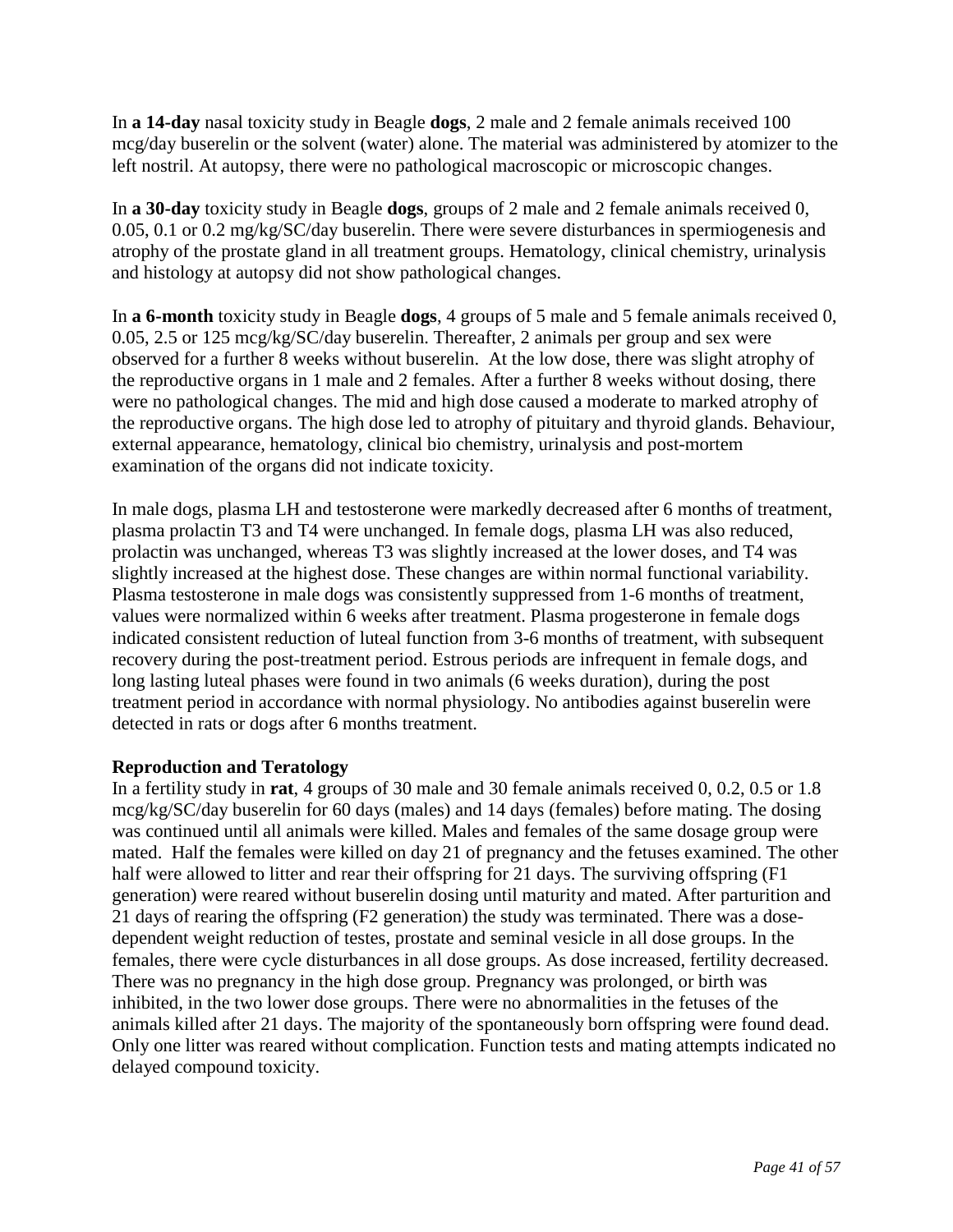In an embryotoxicity study in **rat**, four groups of 27 animals received 0, 0.4, 4 or 40 mcg/kg/day/IV buserelin from day 1 to 16 of pregnancy. On day 21 of pregnancy, the animals were killed. In all dose groups, ovarian weight was increased and large numbers of follicles and yellow bodies were found. Pregnancy was reduced in the mid and high dose groups. In the high dose group fetal mortality was increased. Fetuses showed slight developmental retardation such as poorer ossification at all dose levels, and decreased body weight and reduced length in the mid and high dose groups. In the mid and high dose groups, the placenta was enlarged. There was a dose-dependent enlargement of the renal pelvis in all 3 drug groups and in some cases the ureters were dilated.

In a fertility study in male **mice**, groups of 20 males were treated with 1000 or 6000 mcg/kg/day/SC buserelin for 9 or 5 weeks, respectively, before mating with untreated females and groups of 10 males received the same two doses for 9 weeks and sacrificed immediately without being mated. The copulation and conception rates in treated males (mated and unmated) in both dose groups were similar to untreated males. Mated and unmated males treated with the high dose for 9 weeks exhibited a decrease in number of spermatozoa. In both dose groups, a reduction in weight of the seminal vesicles was observed after 9 weeks treatment as well as after 5 weeks treatment in males in the high dose group.

In a fertility study in female mouse, groups of 20 females were treated with 0 or 100 mcg/kg/day/SC buserelin for 14 days before mating. The copulation and conception rates were significantly reduced in these animals and the frequency of the oestrus cycles were decreased due to prolonged dioestrus. When the animals were mated after a 2-week recovery period, reproductive performance was comparable to control animals. The fetuses from cesarian section on day 18 of gestation in the animals which were allowed to recover revealed no changes compared to untreated control animals.

In a study of fertility study in mouse, groups of 22-23 females were treated with 0, 1, 100 or 6000 mcg/kg/day/SC buserelin from day 0 to day 6 of pregnancy. An increase in number of corpora lutea was observed in all dose groups as well as an increase in weight of the ovaries in the low dose group and a decrease in the pituitary weight in the mid- and high dose groups. Fetuses delivered by Caesarean section on day 18 of gestation did not reveal any changes in malformations compared to control fetuses.

In a teratology study in **rabbit**, three groups of 13-15 females were treated with 0, 0.1, 1 or 10 mcg/kg/day/SC from day 6 to day 18 of pregnancy. Cesarian section performed on day 29 of gestation revealed that 15, 14, 3 and 4 females carried live fetuses and 0, 1, 11 and 9 females had implantation sites only at 0, 0.1, 1 and 10 mcg/kg/day dose levels respectively. The remaining animals in the two high dose groups showed no signs of pregnancy. Decreased ovarian weight was observed in dams in the 10 mcg/kg group. There were no differences in external, skeletal and visceral parameters measured for the fetuses.

In reproduction study in **mouse** to assess the effects of buserelin on pregnant mice and postnatal development and fertility of their  $(F_1)$  offspring, groups of 21-24 pregnant females were treated with 0, 0.1, 1.0, 10, 100 and 1000 mcg/kg/day/SC from day 15 of gestation to day 21 of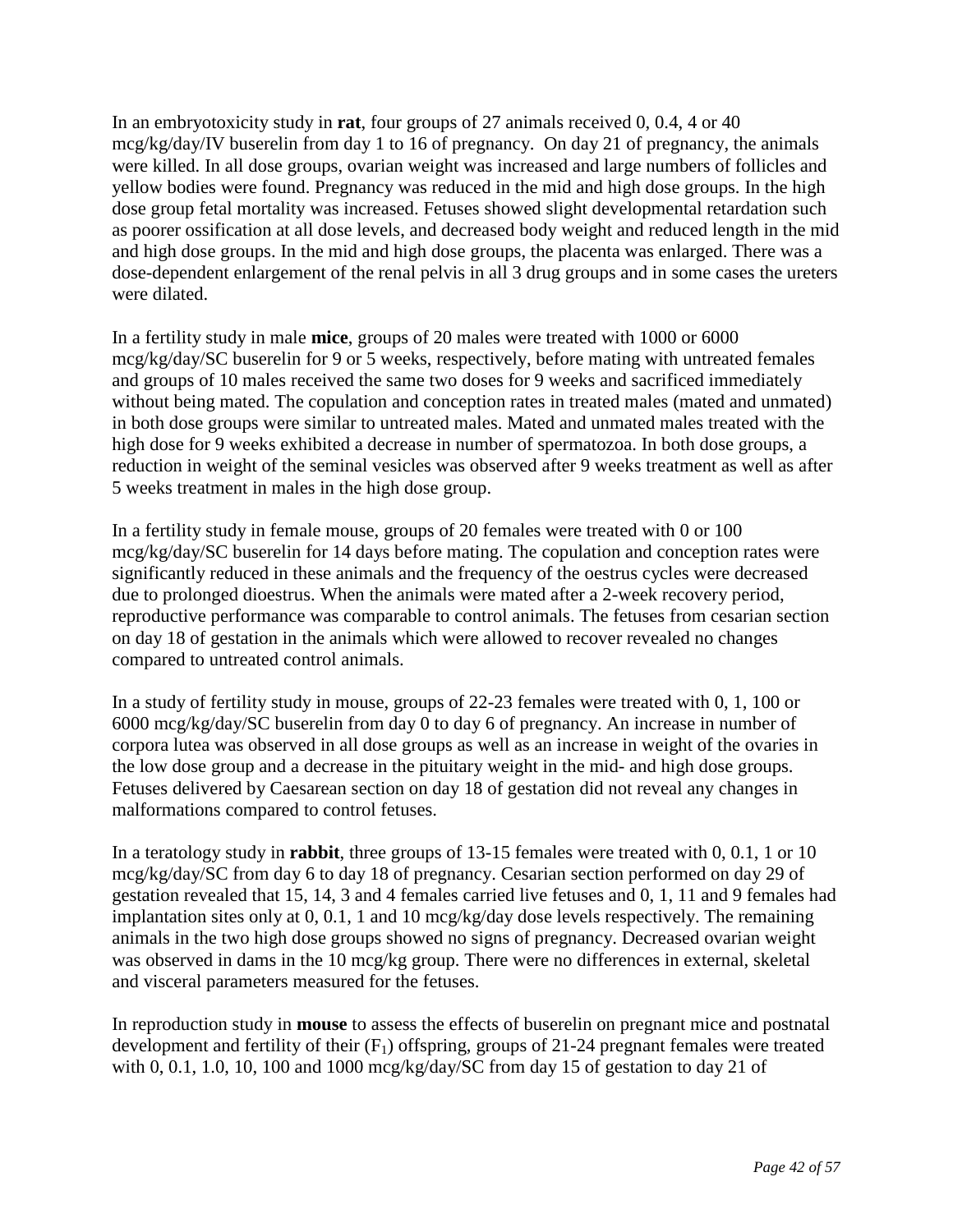lactation. In the parental generation  $(P=F_0)$ , there was a prolongation of parturition and a reduced number of live births at each dose level except at 0.1 mcg/kg/day. No effect on the sex ratio was observed. In the  $F_1$  generation, no reproductive pathology was observed with regard to ovarian function, or to peri-postnatal reproductive parameters. In the  $F_2$  generation, there were also no effects on reproductive performance and the sex ratio of the offspring was not changed.

In an embryotoxicity study in **rabbit**, four groups of 15 animals were given 0, 1, 10 or 100 mcg/kg/day/IV buserelin from day 1 to day 19 after mating. On day 29 after mating the animals were killed and delivered by cesarian section. Pregnancy did not occur in most of the mid-dose animals and in all of the high dose animals. In the observed fetuses, there were no abnormalities attributable to buserelin: 24 h post-delivery incubator viability was not impaired.

# **Carcinogenicity**

Four groups (100 male and 100 female in control group, and 50 male and 50 female in each dose group) of Wistar **rats** were given 0, 0.2, 0.6 or 1.8 mcg/kg/day/SC buserelin in a physiological saline vehicle volume of 1 mL/kg, for 24 months (730 consecutive days). This dosing was followed by a 6 month, buserelin-free recovery period. Mid-dose males had some body weight gain retardation which occasionally reached statistical significance compared to controls and other dose groups. Dosed females showed a marked increase in body weight gain which reached statistical significance at 3 weeks into study and remained so during buserelin dosing. Mortality rate was greatest in low and mid-dose male groups and lowest in high-dose females. Reductions in testosterone and progesterone values were seen in all buserelin dose groups throughout the dose period. All dose groups showed testicular changes, namely tubular atrophy and Leydig cell hyperplasia, which were irreversible and, to some extent, dose-dependent. Females showed atrophy of the uterus. There was no indication of a compound-induced carcinogenic effect.

A study of 290 male and 290 female Wistar **rats** treated with buserelin implants or control every 56 days in the doses 0 (untreated control, n=100), 0 (placebo control: i.e., rods without drug substance, n=120), 0.825 mg (n=120), 1.65 mg (n=120) or 3.3 mg (n=120) of buserelin acetate per implant [approximately 25, 50 and 100 ug/kg/day] over a maximum period of 30 months (an interim killing took place after 12 months) revealed a treatment-related occurrence of adenomas of the anterior lobe of the pituitary gland (pars distalis) in almost all male and female rats of the three dose groups. These pituitary adenomas occurred at the same overall incidence for both sexes and across the dose groups. Compared to the corresponding spontaneous findings in both control animal groups, the pituitary adenomas occurred earlier and generally resulted in the animals' death, either directly or indirectly (moribund killing). Between the 35th and 50th week of study, the mortality rate in the buserelin treated male animals rose abruptly: 58%, 43% and 43% of the rats treated with 0.825 mg, 1.65 mg and 3.3 mg buserelin acetate implants, respectively, had died or had to be killed. At this time, only 7-10% of the treated female rats had dropped out of the study. The mortality rate in the females did not rise distinctly until the 64th week of the study. This sex-specific shift in the mortality rate prevailed until the end of the study. By the 107th week of the study, all buserelin treated rats of either sex had dropped out of the study. At this time, more than 75% of all control animals were still alive. No further treatment-related findings of other tumor types were detected. The mechanism of pituitary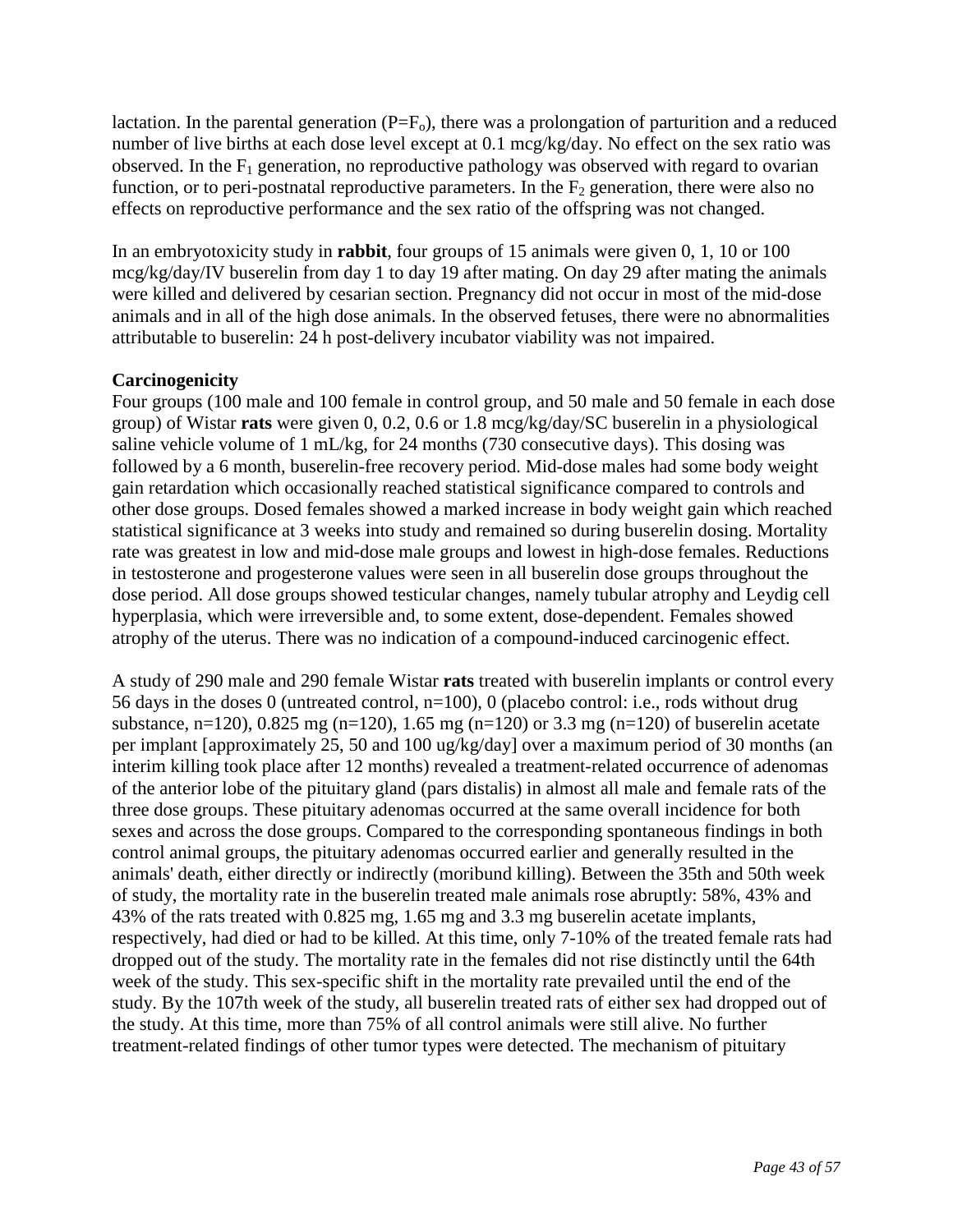adenoma formation in rats is unknown. The finding can be considered as an irreversible toxic effect in rats treated at the selected high doses of buserelin acetate for more than six months.

## **Mutagenicity**

In the Ames test in bacteria (Salmonella typhimurium and Escherichia coli), buserelin in doses of 0.8 to 2,500 mcg/ plate had no mutagenic activity.

Four groups of 5 male and 5 female NMRI mice were given 0, 0.5, 16.0 or 500 mcg/kg/buserelin SC in each of two doses spaced 24 hours apart. All animals were killed 6 hours after the last dose. From bone marrow specimens, and by count of polychromatic/normochromatic erythrocytes, no increase in erythrocytes with micronuclei was observed. Buserelin is not mutagenic by this test.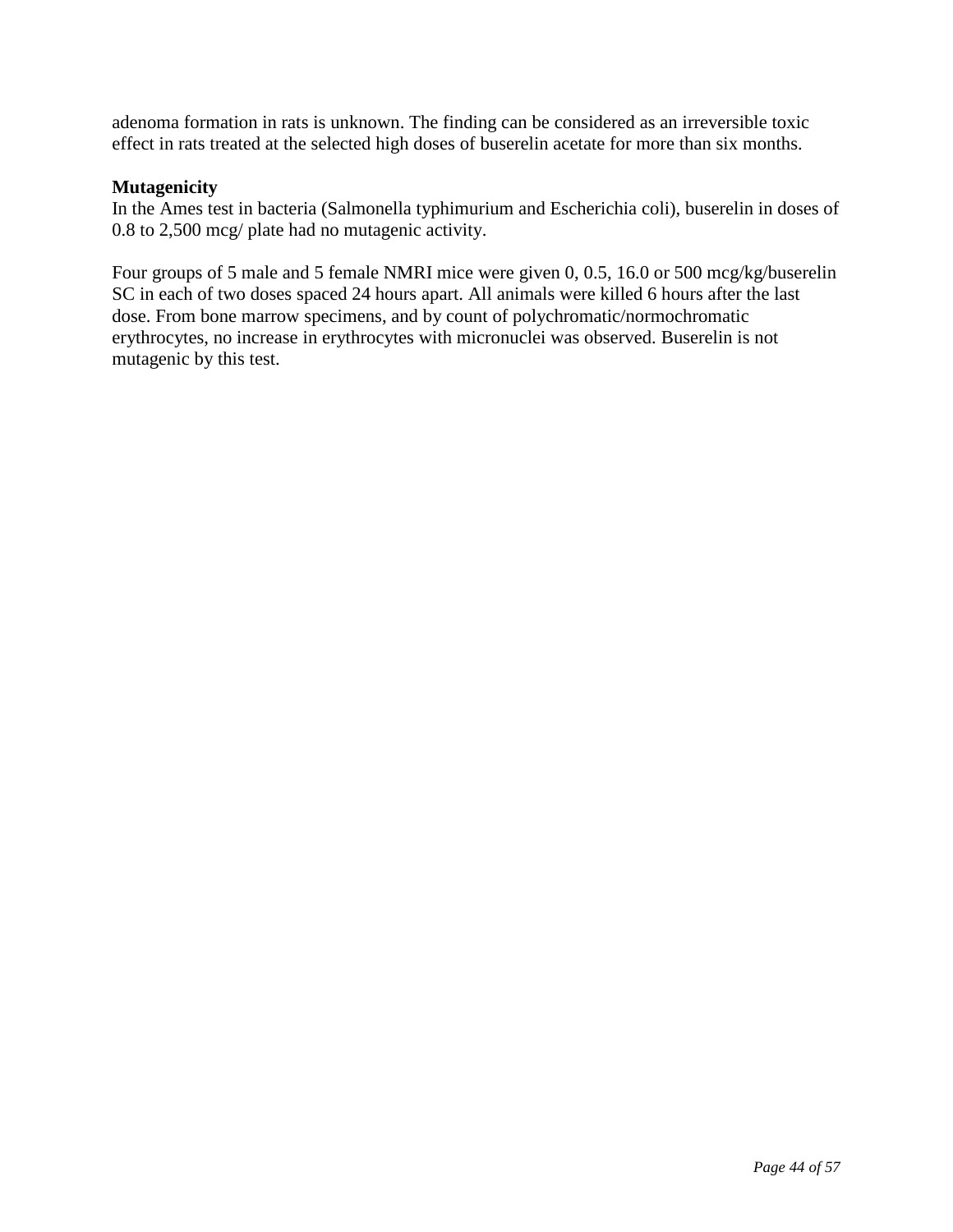# <span id="page-44-0"></span>**REFERENCES**

- 1. Adenauer H, Hellwich K. Endocrinological Treatment of Advanced Prostatic Cancer with Buserelin (HOE 766), an LHRH Analogue. March 86. Data on file / Hoechst Canada Inc.
- 2. Alibhai SMH, Gogov S, Allibhai Z. Long-term side effects of androgen deprivation therapy in men with non-metastatic prostate cancer: A systematic literature review. Critical Reviews in Oncology/Hematology 2006;60:201-15.
- 3. Bélanger A, Labrie F, Lemay A, Caron S, Raynaud JP. Inhibitory effects of a single intranasal administration of D-SER(TBU)<sup>6</sup>, des-Gly-NH<sub>2</sub><sup>10</sup> LHRH ethylamide, a potent LHRH agonist, on serum steroid levels in normal adult men. J Steroid Biochem 1980; 13: 123-6.
- 4. Bergquist C, Nillius SJ, Bergh T, Skarin G, Wide L. Inhibitory effects on gonadotrophin secretion and gonadal function in men during chronic treatment with a potent stimulatory luteinizing hormone-releasing hormone analogue. Acta Endocrinol 1979; 91: 601-8.
- 5. Borgmann V, Hardt W, Schmidt-Gollwitzer M, Adenauer H, Nagel R. Sustained suppression of testosterone production by the luteinizing hormone-releasing hormone agonist buserelin in patients with advanced prostate carcinoma. The Lancet 1982; May 15: 1097-9.
- 6. Chen AC, Petrylak DP. Complications of androgen-deprivation therapy in men with prostate cancer. Current Urology Reports 2005;6:210-6.
- 7. Dawood MY, Spellacy WN, Dmowski WP, et al. A comparison of the efficacy and safety of buserelin versus danazol in the treatment of endometriosis. Prog Clin Biol Res 1990; 323: 253-67.
- 8. Debruyne FMJ, Karthaus HFM, Schröder FH, de Voogt HJ, de Jong FH, Klijn JGM. Results of a Dutch phase II trial with the LHRH agonist buserelin in patients with metastatic prostatic cancer. EORTC Genitourinary Group Monograph 2, Part A: Therapeutic Principles in Metastatic Prostatic Cancer 1985; 251-70.
- 9. Faure N, Lemay A. Inhibition of testicular androgen biosynthesis by chronic administration of a potent LHRH agonist in adult men. Arch Androl 1985; 14: 95-106.
- 10. Faure N, Lemay A, Laroche B, et al. Clinical response and safety of LHRH agonist treatment in prostatic carcinoma. LHRH and its analogues. Basic and clinical aspects. Proceedings of the International Symposium on LHRH and its analogues 1984; June 28-30: 312-25.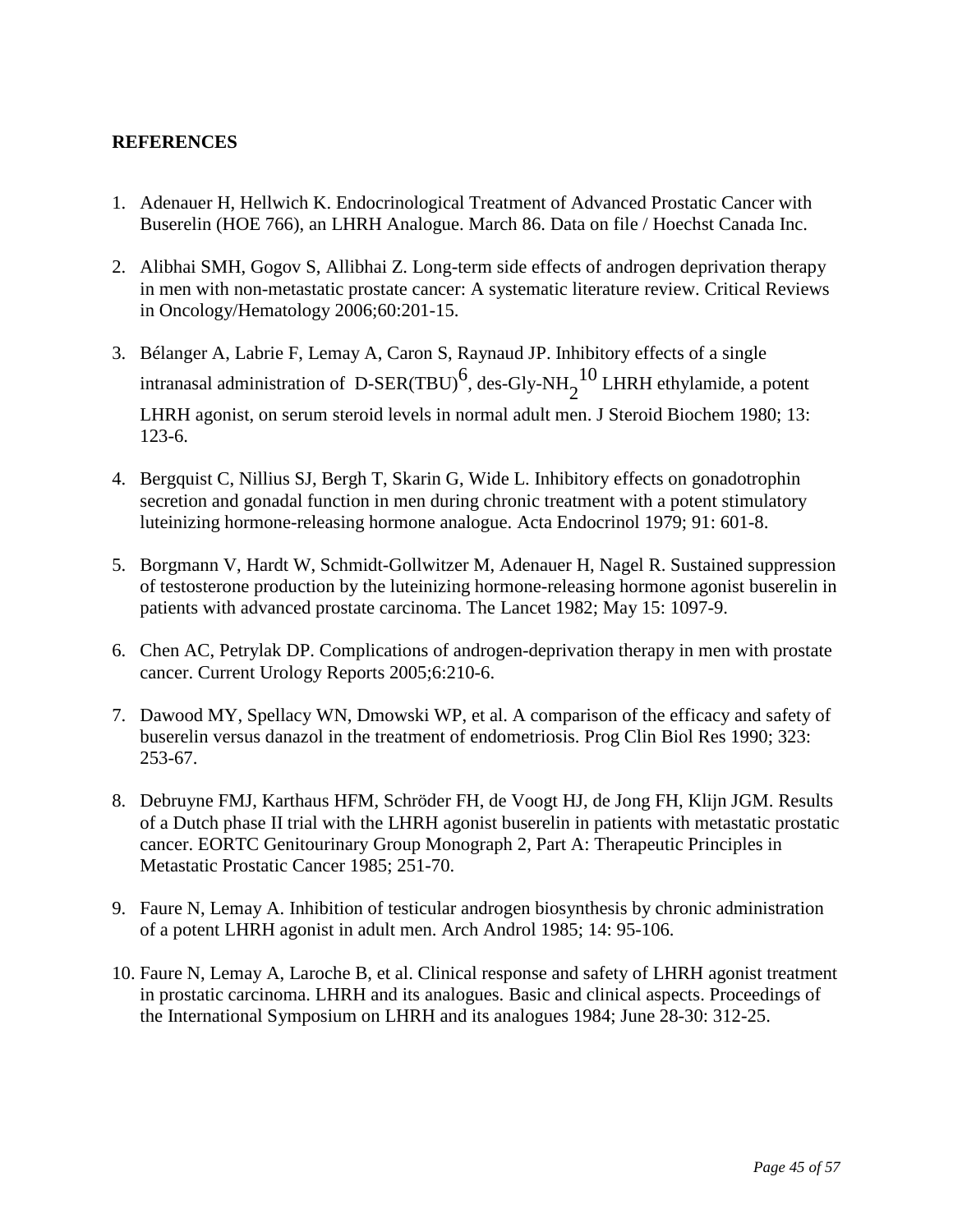- 11. Faure N, et al. Preliminary results on the clinical efficiency and safety of androgen inhibition by an LHRH agonist alone or combined with an anti-androgen in the treatment of prostatic carcinoma. The Prostate 1983; 4: 601.
- 12. Fedele L, Bianchi S, Arcaini L, Vercellini P, Candiani GB. Buserelin versus danazol in the treatment of endometriosis-associated infertility. Am J Obstet Gynecol 1989; 161(4): 871-6.
- 13. Fedele L, Marchini M, Bianchi S, Baglioni A, Bocciolone L, Nava S. Endometrial patterns during danazol and buserelin therapy for endometriosis: Comparative structural and ultrastructural study. Obstet Gynecol 1990; 76: 79-84.
- 14. Heath M, Scanlon MF, Mora B, Snow MH, Gomez-Pan A, Watson MJ, Mulligan F, Hall R. The pituitary-gonadal response to the gonadotropin releasing hormone analogue D-Ser(TBU)  $^6$ -des-Gly<sup>10</sup> LHRH-ethyl-amide in normal men. Clin Endocrinol 1979; 10: 297-303.
- 15. Henzl MR. Gonadotropin-Releasing Hormone (GnRH) Agonists in the Management of Endometriosis: A Review. Clin Obstet Gynecol 1988; 31(4): 840-53.
- 16. Kiesel L, Thomas K, Tempone A, Trabant H, Widdra W, Runnebaum B. Efficacy and safety of buserelin treatment in women with endometriosis - a multicentre open-label study. Gynecol Endocrinol 1989; 3(Suppl 2): 5-19.
- 17. Lawrence JR, McEwen J, Pidgen AW, Robinson JD. Dose-response characteristics of D- $\text{Ser(TBU)}^6$ -des-Gly<sup>10</sup>-LHRH-ethylamide (HOE 766 - Buserelin) following intranasal administration in five healthy male volunteers. Brit Pharmacol Soc 1981; September: 16-8.
- 18. Lemay A. Buserelin vs danazol in the treatment of endometriosis: Results of an international multicentre study. J Soc Obstet Gynecol Canada 1989; 4: 30-5.
- 19. Lemay A, Maheux R, Huot C, Blanchet J, Faure N. Efficacy of intranasal or subcutaneous luteinizing hormone-releasing hormone agonist inhibition of ovarian function in the treatment of endometriosis. Am J Obstet Gynecol 1988; 158: 233-6.
- 20. Levine GN, D'Amico AV, Berger P, et al. Androgen-deprivation therapy in prostate cancer and cardiovascular risk : A science Advisory from the American Heart Association, American Cancer Society, and American Urological Association endorsed by the American Society for Radiation Oncology. Circulation 2010;121:833-40.
- 21. Marana R, Muzii L, Muscatello P, Lanzone A, Caruso A, Dell'Acqua S, Mancuso S. Gonadotrophin releasing hormone agonist (buserelin) in the treatment of endometriosis: changes in the extent of the disease and in CA 125 serum levels after 6-month therapy. Br J of Obstet Gynecol 1990: 97; 1016-9.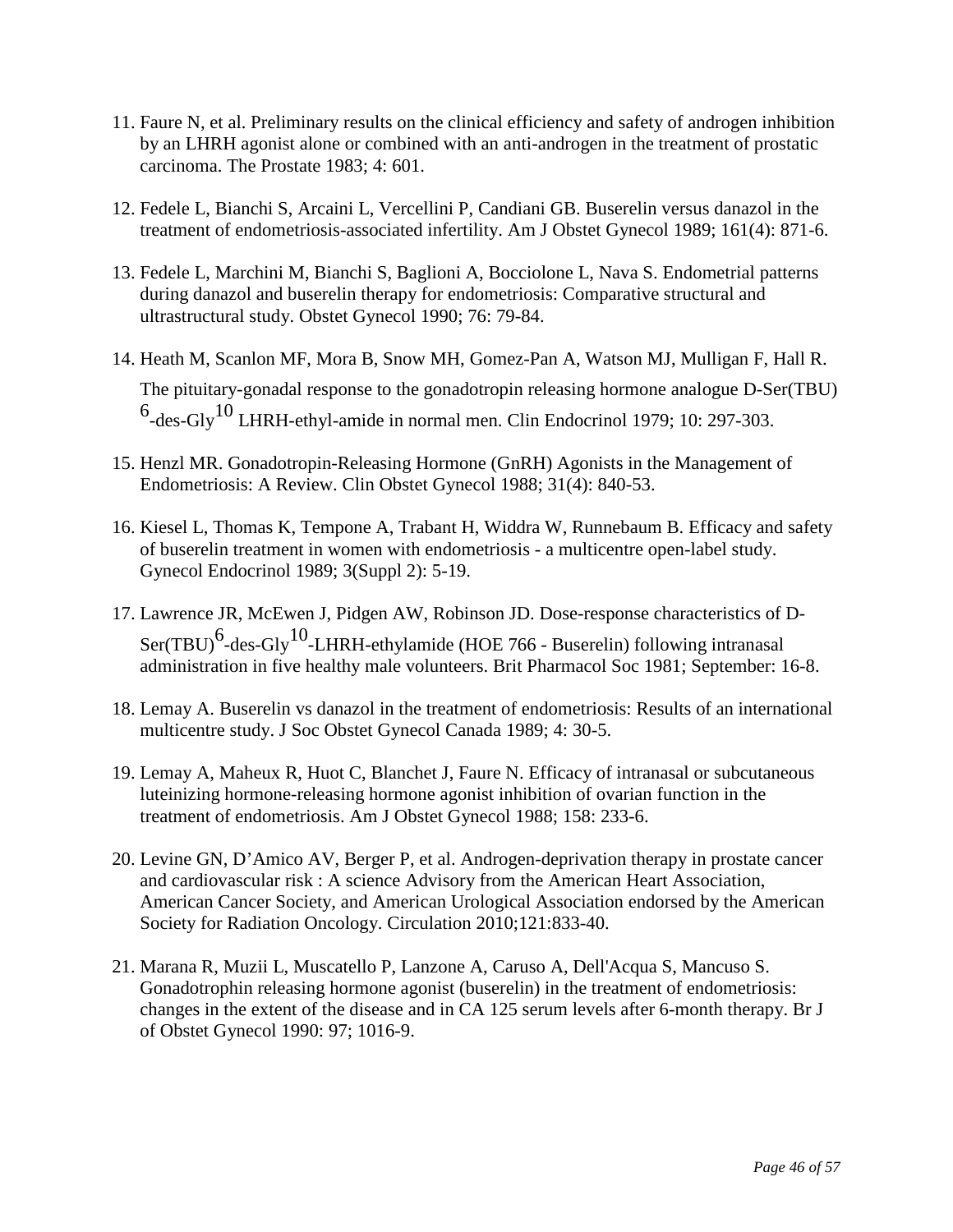- 22. Matta WH, Shaw RW, Hesp R and Evans R. Reversible trabecular bone density loss following induced hypo-oestrogenism with the GnRH analogue buserelin in premenopausal women. Clin Endocrinol 1988; 29: 45-51.
- 23. McKay-Hart D, Mack A, Roitt S, Bunn I. A long-term study of the effects of intermittent buserelin treatment on endometriosis and bone mineral content. In: Brosens I et al. eds. LHRH Analogues in Gynaecology. Parthenon Publ Group 1990: 189-93.
- 24. An Open-Label Noncomparative Study of Buserelin in the Treatment of Patients with Stage C or Stage D Carcinoma of the Prostate and a Comparison with Historical Controls for Stage  $D_2$  (NPCP Protocols 500 and 1300). September 86. Data on file/ Hoechst Canada Inc.
- 25. Presant CA, Soloway MS, Klioze SS, et al. Buserelin as primary therapy in advanced prostatic carcinoma. Cancer 1985; 56: 2416-9.
- 26. Sandow J, Jerabek-Sandow G, Krauss B, Schmidt-Gollwitzer M. Pharmacokinetics and metabolism of LHRH agonists, clinical aspects. LHRH and its analogues. Basic and clinical aspects. Proceedings of the International Symposium on LHRH and its analogues 1984; June 28-30: 123-37.
- 27. Sandow J, Petri W. Intranasal administration of peptides. Biological activity and therapeutic efficacy. Transnasal Systemic Medications 1985; 183-99.
- 28. Sandow J, von Rechenberg W, Jerzabek G, Engelbart K, Kuhl H, Fraser H. Hypothalamicpituitary-testicular function in rats after supraphysiological doses of a highly active LRH analogue (buserelin). Acta Endocrinol 1980; 94: 489-97.
- 29. Sandow J, von Rechenberg W, Jerzabek G, Stoll W. Pituitary gonadotropin inhibition by a highly active analog of luteinizing hormone-releasing hormone. Fertil Steril 1978; 30(2): 205-9.
- 30. Sandow J, von Rechenberg W, König W, Hahn M, Jerzabek G, Fraser H. Physiological studies with active analogues of LHRH. Proceedings of the 2nd Eur. Coll. on hypothalamic hormones 1978; Weinheim, Germany.
- 31. Smith MR. Androgen deprivation therapy for prostate cancer: new concepts and concerns. Curr Opin Endocrinol Diabetes Obes 2007;14:247-54.
- 32. Trabant H, Widdra W, de Looze S. Efficacy and safety of intranasal buserelin acetate in the treatment of endometriosis: A review of six clinical trials and comparison with danazol. In: Chadha DR, Buttram VC, eds. Current Concepts in Endometriosis. New York Liss, 1990; 357-82.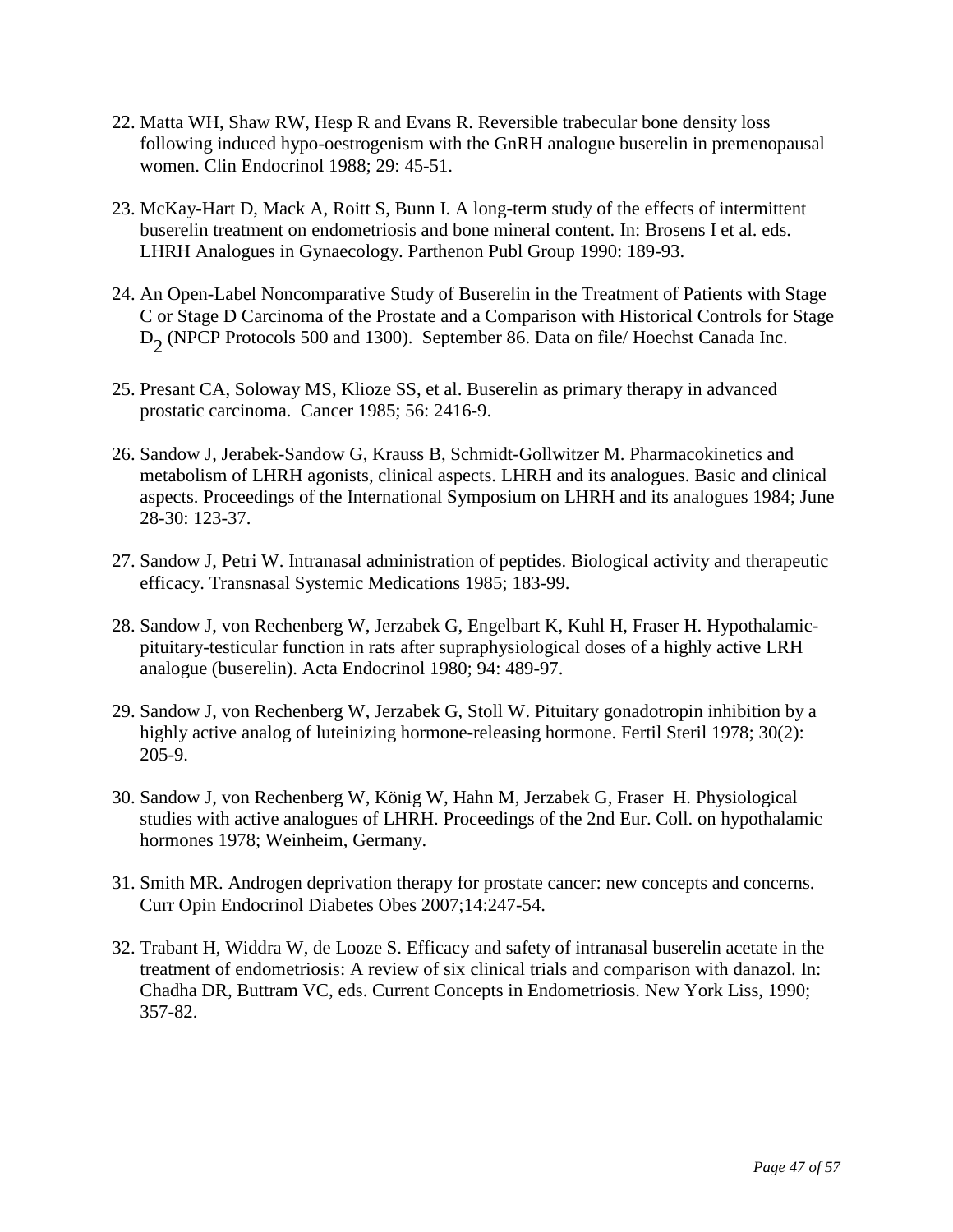- 33. Waxman JH, Hendry WF, Whitfield HN, Oliver RTD. A long term follow-up of patients with advanced prostatic cancer treated with buserelin. EORTC Genitourinary Group Monograph 2, Part A: Therapeutic Principles in Metastatic Prostatic Cancer, 1985; 271-7.
- 34. Wenderoth UK, Happ J, Krause U, Adenauer H, Jacobi GH. Endocrine studies with a gonadotropin-releasing hormone analogue to achieve withdrawal of testosterone in prostate carcinoma patients. Eur Urol 1982; 8: 343-47.
- 35. Wenderoth UK, Jacobi GH. Three years of experience with the GNRH-analogue buserelin in 100 patients with advanced prostatic cancer. LHRH and its analogues. Basic and clinical aspects. Proceedings of the International Symposium on LHRH and its analogues 1984; June 28-30: 349-58.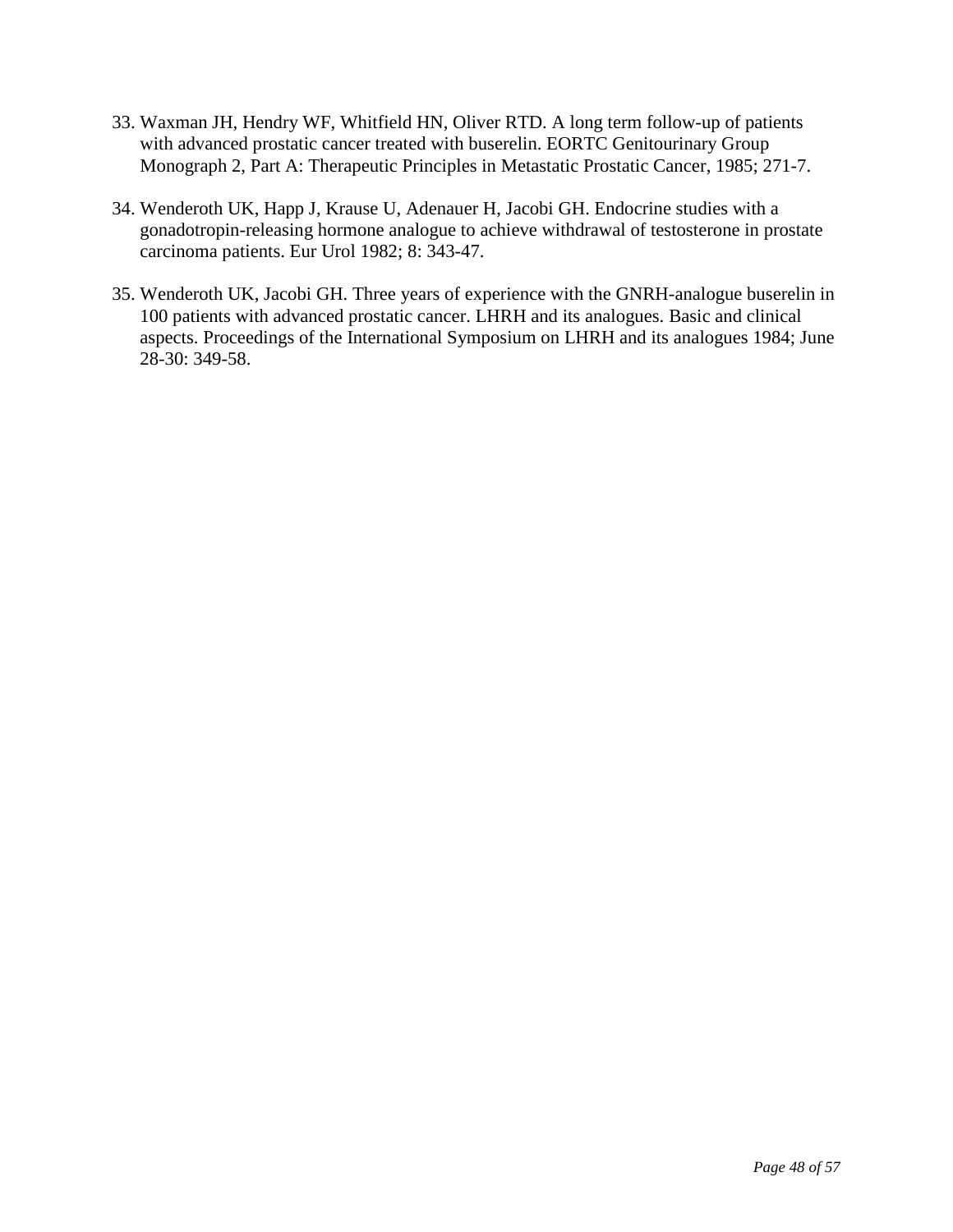# <span id="page-48-0"></span>**PART III: CONSUMER INFORMATION**

**SUPREFACT® Buserelin Acetate Injection, 1 mg/mL**

**This leaflet is part III of a three-part "Product Monograph" published when SUPREFACT® was approved for sale in Canada and is designed specifically for Consumers. This leaflet is a summary and will not tell you everything about SUPREFACT. Contact your doctor or pharmacist if you have any questions about the drug.**

#### **ABOUT THIS MEDICATION**

#### **What the medication is used for:**

SUPREFACT injection is used for the palliative treatment (relieves pain and symptoms but not intended to cure disease) of patients with advanced prostate cancer (Stage D).

#### **What it does:**

SUPREFACT treatment results in decreasing the levels of your sex hormones.

Prostate cancer cells appear to need testosterone for their growth. When the body's supply of testosterone is lowered, prostate cancer usually shrinks or stops growing, which may result in a reduction of symptoms related to the disease.

#### **When it should not be used:**

- If you have experienced a prior allergic reaction to buserelin acetate or if you are allergic to any of the components of SUPREFACT (see the section titled: "What the nonmedicinal ingredients are" below) or component of the container.
- If you do not have a hormone-dependent prostate cancer or if you have undergone castration.
- The solution for injection should not be used in pregnancy and breast-feeding women.

#### **What the medicinal ingredient is:**

Buserelin Acetate

#### **What the nonmedicinal ingredients are:**

Benzyl alcohol, monobasic sodium phosphate buffer, sodium chloride, sodium hydroxide.

#### **What dosage forms it comes in:**

Each mL of sterile aqueous injection solution contains: 1.00 mg buserelin as buserelin acetate.

SUPREFACT is packaged in clear glass multi-dose vials of 10mL containing 5.5 mL.

#### **WARNINGS AND PRECAUTIONS**

#### **Serious Warnings and Precautions**

SUPREFACT should be prescribed and managed by a doctor experienced with this type of drugs.

SUPREFACT may cause:

- worsening of symptoms of prostate cancer at the beginning of the treatment
- bone thinning (osteoporosis)

Before you use SUPREFACT talk to your doctor or pharmacist if you have conditions described below:

- Low red blood cell count (anemia),
- Family history of severe osteoporosis, have low bone mineral density (BMD), or taking any medication that can cause thinning of the bones,
- Heart disease, or have a heart condition called 'long QT syndrome',
- High blood pressure,
- Diabetes (high blood sugar), SUPREFACT may affect your blood glucose level and you may need to test your blood sugar more frequently while taking SUPREFACT,
- Asthma or have had any severe allergic reactions,
- Depression or a history of depression.

SUPREFACT may cause dizziness. Do not drive a car or operate machinery until you know how the drug affects you.

The use of SUPREFACT over a long period of time may lead to hypogonadism (inability of the testicle to produce testosterone and/or sperm). It is not known if the effect will reverse when SUPREFACT is discontinued.

#### **INTERACTIONS WITH THIS MEDICATION**

• Drugs that may interact with SUPREFACT and may cause a change in heart rhythm (QT prolongation) include, but are not limited to:

- antiarrhythmic drugs (used to treat abnormal heart rhythm) such as: quinidine, disopyramide, amiodarone, sotalol, dofetilide, ibutilide, dronedarone, flecainide, propafenone

- antipsychotic drugs (used to treat mental disorders) such as: chlorpromazine
- antidepressant drugs (used to treat depression) such as: amitryptiline, nortryptiline
- opioid drugs, such as: methadone
- antibiotics, such as: erythromycin, clarithromycin,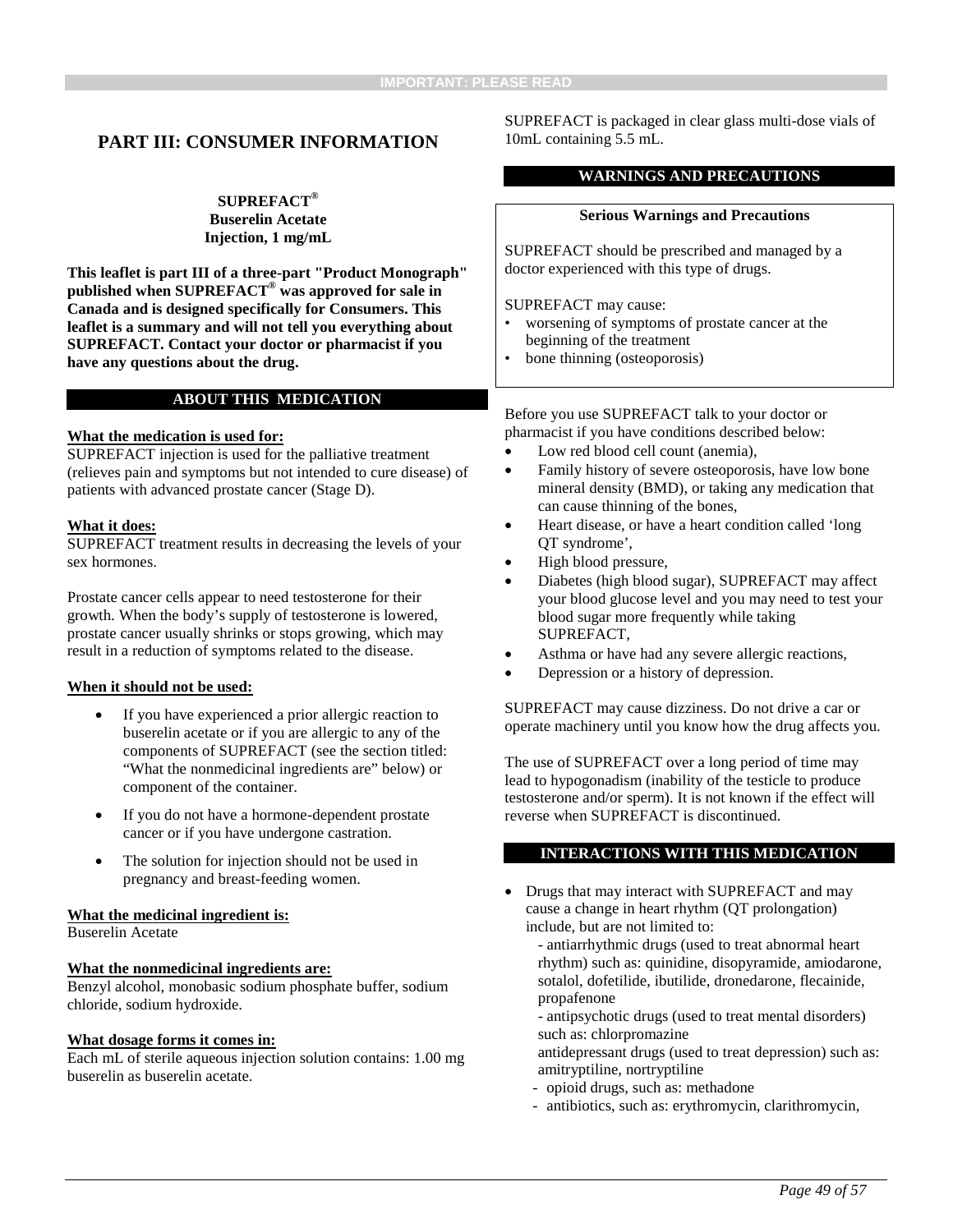azithromycin, moxifloxacin

- antimalarials, such as: quinine
- drugs belonging to a class called 5-HT3 antagonists, such as: ondansetron.
- drugs belonging to a class called beta-2 agonists, such as: salbutamol

Your doctor will be able to advise you what to do if you are taking any of these medicines. Your doctor may also perform some blood tests.

- SUPREFACT may reduce the effect of drugs used to treat high blood pressure. It is recommended that blood pressure be monitored regularly in these patients.
- SUPREFACT may reduce the effect of drugs used to treat diabetes. Blood glucose levels should be checked regularly in diabetic patients.
- Talk to your doctor or pharmacist if you take any other medications or before using over-the-counter medicines or herbal products. Your doctor or pharmacist will evaluate the risk of interaction with this medication.

#### **PROPER USE OF THIS MEDICATION**

It is important that you follow your doctor's instructions carefully.

If you are taking SUPREFACT by injection three times each day, try and space the injections eight (8) hours apart. If you are taking SUPREFACT injection once daily inject it the same time of day every day.

#### **How to use SUPREFACT:**

The SUPREFACT vial is supplied with a plastic cap which can be removed by pressing upwards with the thumb. This cap serves to ensure that the vial has not been previously entered. After removal (the cap can be discarded) the rubber diaphragm of the vial is exposed. Proceed:

1. Wash your hands, with soap and water, and dry on a clean towel.

2. Clean the rubber diaphragm of the SUPREFACT vial with a cotton swab previously dipped in alcohol. Leave to dry.

3. Select an appropriate sterile, disposable syringe and needle assembly (your doctor or pharmacist will help you select a syringe of appropriate bore and cylinder graduations) and remove it from its sterile packaging.

4. Draw the syringe piston as far back as the volume (see syringe cylinder graduation) of solution you wish to withdraw from the vial.

5. Remove the needle sheath (protector).

6. Without touching the needle with your fingers, push the needle through the centre of the rubber diaphragm of the vial.

7. Push on the syringe plunger so that the selected air volume is expelled into the vial.

8. Keeping the needle in the vial, invert the vial into the vertical position adjusting the needle tip to a position below the surface of the solution in the vial.

9. Draw the required solution from the vial by withdrawing the syringe piston.

10. Carefully withdraw the needle and syringe assembly from the vial.

11. Choose your injection site (vary the site for each injection as discussed with your doctor or pharmacist) and clean the skin with an alcohol impregnated swab.

12. Pinch the site, if you wish, between index finger and thumb and, with the needle at an angle introduce the needle quickly under the skin as far as possible.

13. Withdraw the syringe piston a little and, if no blood is withdrawn into the syringe, then push on the piston steadily to inject the solution.

14. Upon completion of the injection, and resting the alcohol-impregnated swab over the needle entry site, remove the needle in a reverse fashion of the entry motion. Hold swab to injection site for a few seconds, then remove.

15. Discard needle and syringe assembly along with the swab in a safe manner. Return the SUPREFACT vial to its storage area.

#### **Overdose:**

If you have injected too much SUPREFACT, immediately see your doctor, go to your nearest hospital emergency department or contact a regional Poison Control Centre immediately. Do this even if there are no signs of discomfort or poisoning.

#### **Missed Dose:**

Should you forget to take a dose, inject it as soon as you can. However, if it is almost time for the next dose, skip the missed dose and go back to your regular dosing schedule. Do not double doses.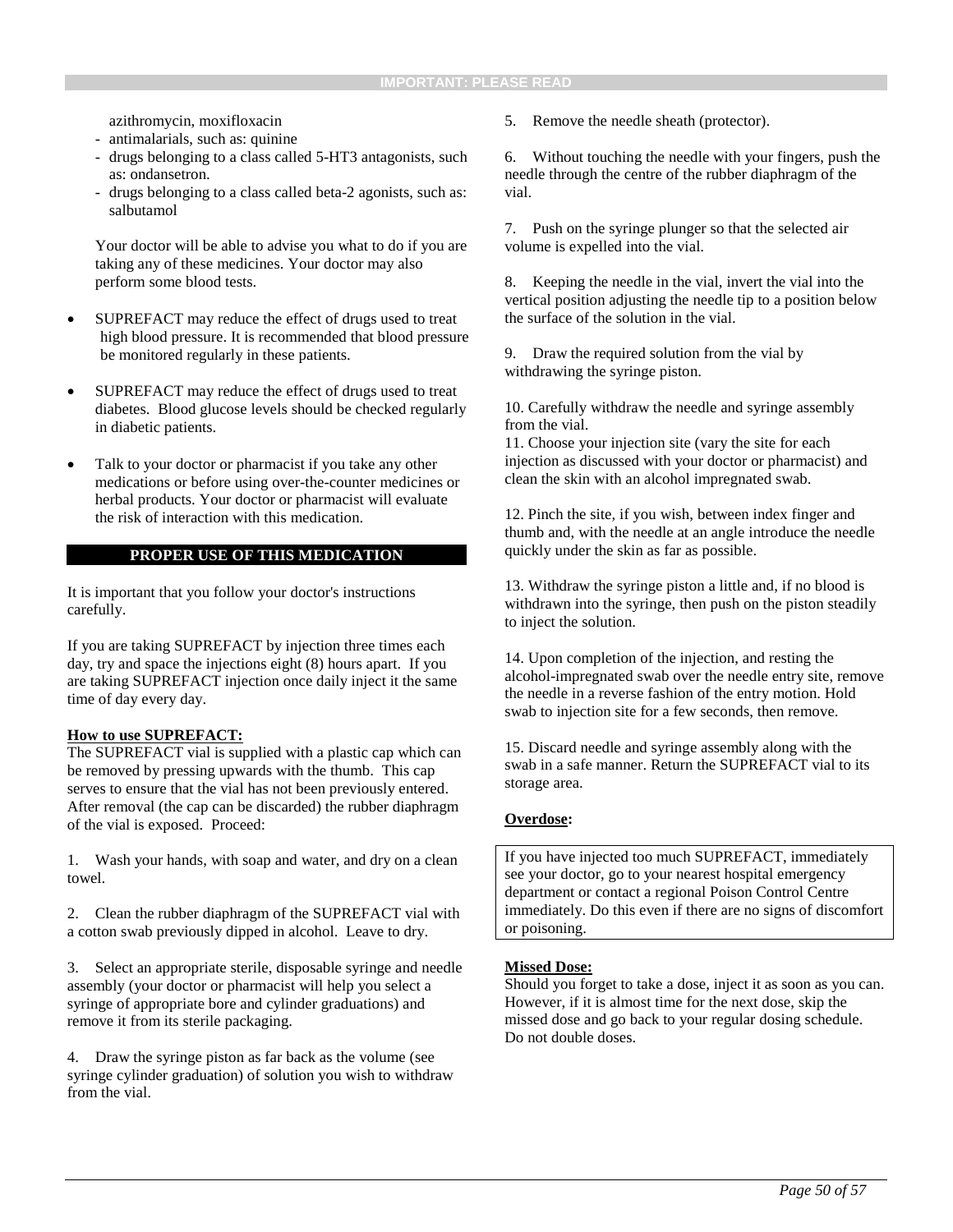#### **SIDE EFFECTS AND WHAT TO DO ABOUT THEM**

SUPREFACT treatment results in suppression of your sex hormones. Consequently, the side effects you may experience may be related to this hormone-suppressing action of the drug. Your side effects may include hot flushes and loss of sex drive

In rare instances, you may experience an increase in your disease process such as pain, or increased pain, or increased difficulty in urinating. Should you experience events such as these, contact your doctor without delay.

Occasionally, reddening, itching or swelling may occur at the SUPREFACT injection site. These occurrences can be minimized by rotating the site of injection. In the event of persisting problems of this nature consult your doctor.

#### **SERIOUS SIDE EFFECTS, HOW OFTEN THEY HAPPEN AND WHAT TO DO ABOUT THEM**

| Symptom / effect |                                                                                                                 | Talk with your<br>doctor or<br>pharmacist<br>Only if<br>In all<br>severe<br>cases |  | <b>Stop</b><br>taking<br>drug and<br>call your<br>doctor or<br>pharma- |
|------------------|-----------------------------------------------------------------------------------------------------------------|-----------------------------------------------------------------------------------|--|------------------------------------------------------------------------|
|                  |                                                                                                                 |                                                                                   |  | cist                                                                   |
| Common           | <b>Hot flushes</b>                                                                                              | √                                                                                 |  |                                                                        |
|                  | <b>Loss of libido</b>                                                                                           |                                                                                   |  |                                                                        |
|                  | Impotence                                                                                                       |                                                                                   |  |                                                                        |
|                  | <b>Gastrointestinal</b><br>problems                                                                             |                                                                                   |  |                                                                        |
|                  | <b>Skin itching</b>                                                                                             |                                                                                   |  |                                                                        |
|                  | <b>Abnormal</b><br>enlargement of<br>the breasts                                                                |                                                                                   |  |                                                                        |
|                  | <b>Injection</b> site<br>reactions (pain,<br>irritation,<br>swelling,<br>urticaria)                             | J                                                                                 |  |                                                                        |
| <b>Uncommon</b>  | Increase in your<br>disease signs<br>and symptoms<br>such as pain or<br>increased<br>difficulty in<br>urinating |                                                                                   |  |                                                                        |

#### **SERIOUS SIDE EFFECTS, HOW OFTEN THEY HAPPEN AND WHAT TO DO ABOUT THEM**

| Symptom / effect            |                                                                                                                                                                                                                                                 | Talk with your<br>doctor or<br>pharmacist |  | <b>Stop</b><br>taking<br>drug and |
|-----------------------------|-------------------------------------------------------------------------------------------------------------------------------------------------------------------------------------------------------------------------------------------------|-------------------------------------------|--|-----------------------------------|
| <b>Unknown</b><br>frequency | A change in<br>heart rhythm<br>(QT<br>prolongation).<br>OТ<br>prolongation<br>symptoms<br>include<br>sensation of<br>skipped heart<br>beats or rapid<br>or forceful<br>beats, shortness<br>of breath, chest<br>discomfort, and<br>feeling faint |                                           |  |                                   |

*This is not a complete list of side effects. For any unexpected effects while taking* **SUPREFACT***, contact your doctor or pharmacist.*

#### **REPORTING SUSPECTED SIDE EFFECTS**

You can report any suspected adverse reactions associated with the use of health products to the Canada Vigilance Program by one of the following 3 ways:

- Report online at:
- www.healthcanada.gc.ca/medeffect
- Call toll-free at 1-866-234-2345
- Complete a Canada Vigilance Reporting Form and: - Fax toll-free to 1-866-678-6789, or
	- Mail to:

Canada Vigilance Program Health Canada Postal Locator 0701E Ottawa, ON K1A 0K9

Postage paid labels, Canada Vigilance Reporting Form and the adverse reaction reporting guidelines are available on the MedEffect™ Canada Web site at www.healthcanada.gc.ca/medeffect .

*NOTE: Should you require information related to the management of side effects, contact your health professional. The Canada Vigilance Program does not provide medical advice.*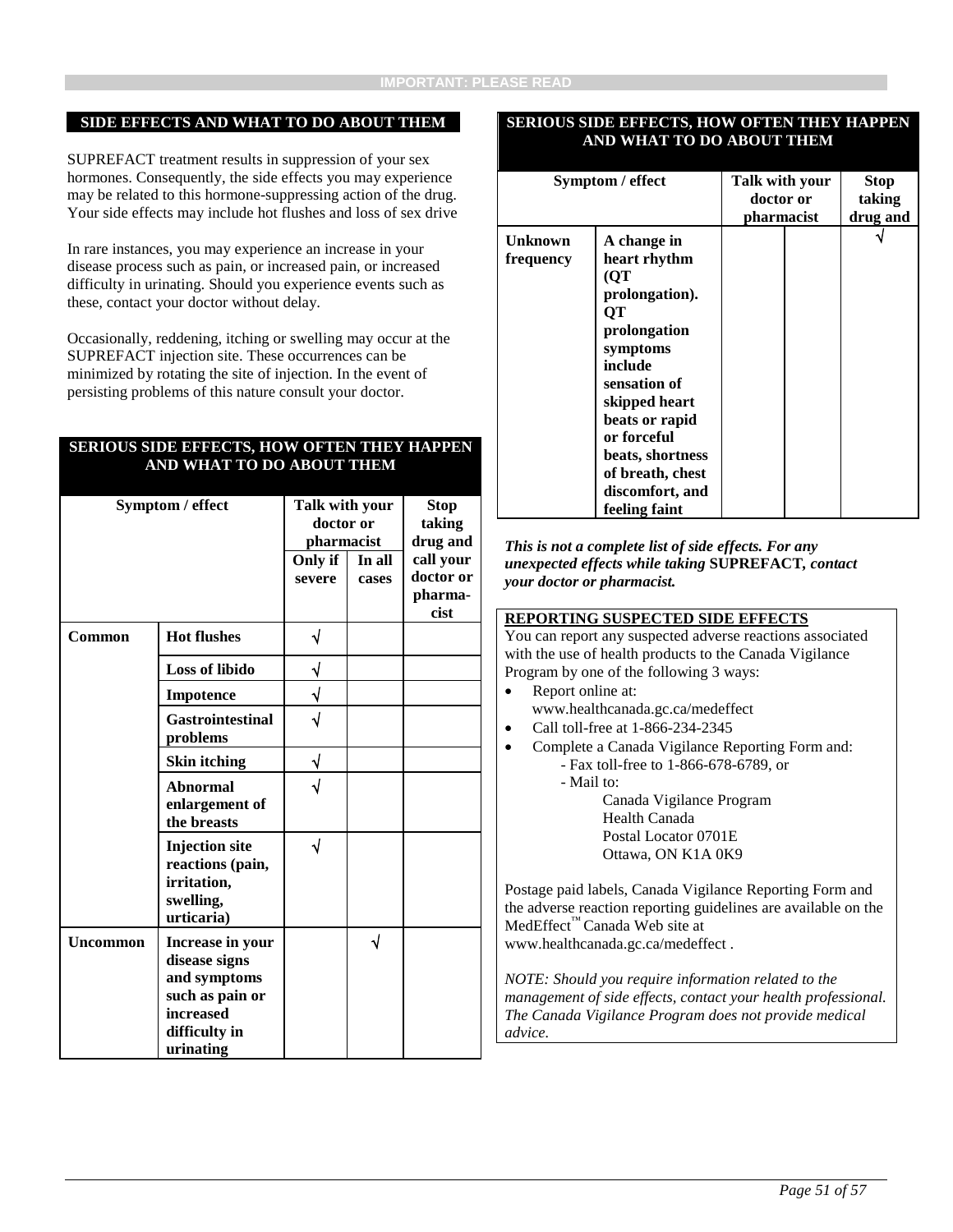#### **HOW TO STORE IT**

SUPREFACT should be kept at controlled room temperature, between 15 and 25°C. Do not permit the product to freeze and do not expose it to sources of heat. Protect from light.

Do not use SUPREFACT beyond the expiry date printed on the label.

The product can be kept up to 14 days after the first opening when stored at room temperature.

KEEP MEDICINES OUT OF REACH OF CHILDREN.

#### **MORE INFORMATION**

Your physician, nurse and pharmacist are always your best source of information about your condition and treatment. If you have additional questions or concerns, be sure to ask them.

This document plus the full product monograph, prepared for health professionals can be found online at www.sanofi.ca or by contacting sanofi-aventis Canada Inc., at: 1-800-265-7927.

This leaflet was prepared by sanofi-aventis Canada Inc.

Last revised: August 10, 2015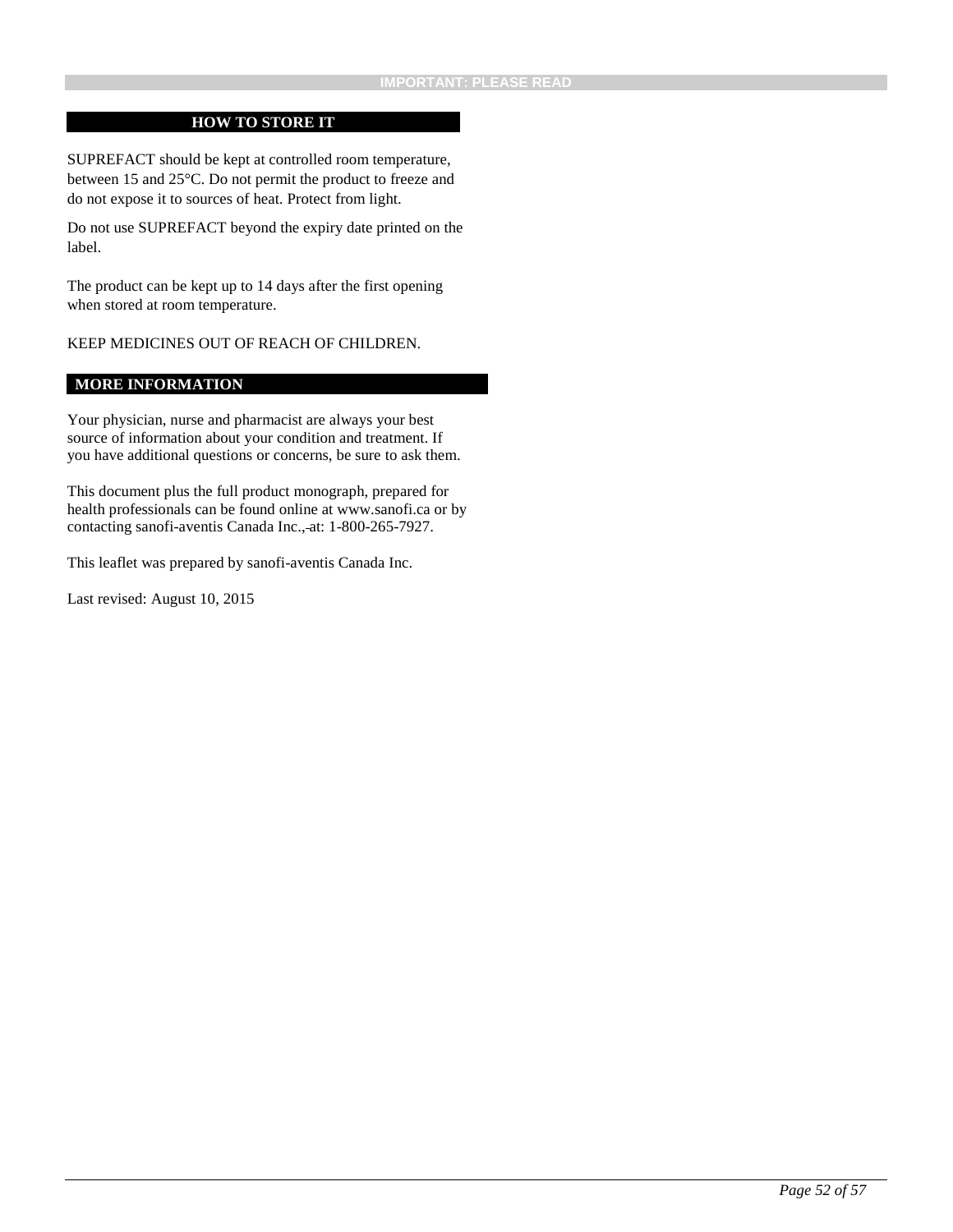# <span id="page-52-0"></span>**PART III: CONSUMER INFORMATION**

#### **SUPREFACT® Buserelin Acetate Nasal Solution 1 mg/mL**

**This leaflet is part III of a three-part "Product Monograph" published when SUPREFACT® was approved for sale in Canada and is designed specifically for Consumers. This leaflet is a summary and will not tell you everything about SUPREFACT. Contact your doctor or pharmacist if you have any questions about the drug.**

## **ABOUT THIS MEDICATION**

#### **What the medication is used for:**

SUPREFACT nasal solution is used for the palliative treatment (relieves pain and symptoms but not intended to cure disease) of patients with advanced prostate cancer (Stage D) **(maintenance therapy ONLY)**.

SUPREFACT nasal solution is also used in women for the treatment of endometriosis (disease associated with premenstrual pain and painful menstruation).

#### **What it does:**

SUPREFACT treatment results in decreasing the levels of your sex hormones.

#### **Prostate Cancer**

Prostate cancer cells appear to need testosterone for their growth. When the body's supply of testosterone is lowered, prostate cancer usually shrinks or stops growing, which may result in a reduction of symptoms related to the disease.

#### **Endometriosis**

Reduction of the sex hormone can result in a reduction of the symptoms of endometriosis.

#### **When it should not be used:**

#### **General**

If you have experienced a prior allergic reaction to buserelin acetate or if you are allergic to any of the components of SUPREFACT (see the section titled: "What the nonmedicinal ingredients are" below) or component of the container.

#### **Prostate Cancer**

• If you do not have a hormone-dependent prostate cancer or if you have undergone castration.

#### **Endometriosis**

• If you are pregnant or if you are breast-feeding.

If you have abnormal vaginal bleeding of unknown cause.

#### **What the medicinal ingredient is:**

Buserelin Acetate

#### **What the nonmedicinal ingredients are:**

Benzalkonium chloride, citric acid/sodium citrate buffer, sodium chloride.

The metered-dose pump contains no propellants.

#### **What dosage forms it comes in:**

Each mL of aqueous intranasal solution contains: 1.00 mg buserelin as buserelin acetate.

SUPREFACT is packaged in amber glass bottles of 10.0 mL for intranasal administration via the metered-dose pump provided.

#### **WARNINGS AND PRECAUTIONS**

#### **Serious Warnings and Precautions**

SUPREFACT should be prescribed and managed by a doctor experienced with this type of drugs.

SUPREFACT may cause:

- worsening of the symptoms of prostate cancer at the beginning of the treatment
- bone thinning (osteoporosis)

Before you use SUPREFACT talk to your doctor or pharmacist if you have conditions described below:

- Low red blood cell count (anemia),
- Family history of severe osteoporosis, have low bone mineral density (BMD), or taking any medication that can cause thinning of the bones,
- Heart disease, or have a heart condition called 'long QT syndrome',
- High blood pressure,
- Diabetes (high blood sugar): SUPREFACT may affect your blood glucose level and you may need to test your blood sugar more frequently while taking SUPREFACT,
- Asthma or have had severe allergic reactions,
- Depression or a history of depression,
- Pregnant or plan to become pregnant,
- Breastfeeding,
- Vaginal bleeding. During treatment with SUPREFACT, menstruation stops. If regular menstruation persists, contact your doctor. Breakthrough menstrual bleeding may occur if treatment with SUPREFACT is interrupted.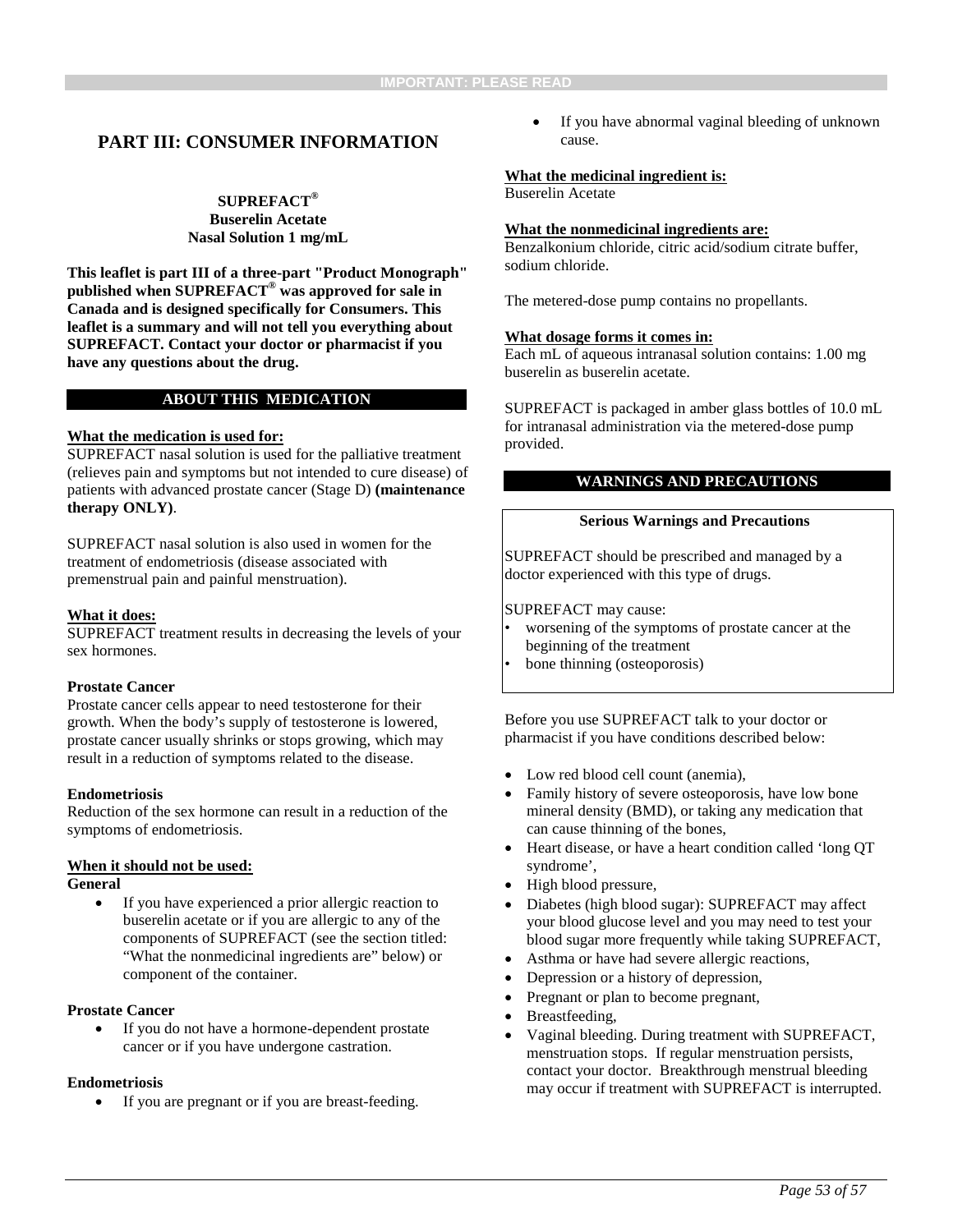Oral contraceptives must be discontinued before starting treatment with SUPREFACT. Therefore, pregnancy must be avoided by the use of non-hormonal methods of contraception (e.g. condoms).

The use of SUPREFACT over a long period of time may lead to hypogonadism (inability of the testicle to produce testosterone and/or sperm). It is not known if the effect will reverse when SUPREFACT is discontinued.

#### **INTERACTIONS WITH THIS MEDICATION**

- Drugs that may interact with SUPREFACT and may cause a change in heart rhythm (QT prolongation) include, but are not limited to:
	- − antiarrhythmic drugs (used to treat abnormal heart rhythm) such as: quinidine, disopyramide, amiodarone, sotalol, dofetilide, ibutilide, dronedarone, flecainide, propafenone
	- − antipsychotic drugs (used to treat mental disorders) such as: chlorpromazine
	- − antidepressant drugs (used to treat depression) such as: amitryptiline, nortryptiline
	- − opioid drugs, such as: methadone
	- − antibiotics, such as: erythromycin, clarithromycin, azithromycin, moxifloxacin
	- − antimalarials, such as: quinine
	- drugs belonging to a class called 5-HT3 antagonists, such as: ondansetron.
	- − drugs belonging to a class called beta-2 agonists, such as: salbutamol

Your doctor will be able to advise you what to do if you are taking any of these medicines. Your doctor may also perform some blood tests.

- SUPREFACT may reduce the effect of drugs used to treat high blood pressure. It is recommended that blood pressure be monitored regularly in these patients.
- SUPREFACT may reduce the effect of drugs used to treat diabetes. Blood glucose levels should be checked regularly in diabetic patients.
- Talk to your doctor or pharmacist if you take any other medications or before using over-the-counter medicines or herbal products. Your doctor or pharmacist will evaluate the risk of interaction with this medication.

#### **PROPER USE OF THIS MEDICATION**

It is important that you follow your doctor's instructions carefully.

#### **How to use SUPREFACT:**

The SUPREFACT bottle is supplied in a carton complete with the required administration device, a metered-dose pump (nebulizer) which has a mechanical (spring-loaded) action. The pump contains no chemical propellants.

To administer SUPREFACT using this pump proceed as follows, bearing in mind that these instructions are not intended to supersede instructions you may have received from your doctor:

1. Wash your hands with soap and water and dry on a clean towel.

2. Remove the dose pump from the enclosed transparent plastic container; pull off both protective caps on top and bottom carefully.



3. Remove SUPREFACT bottle from the container. Unscrew cap and discard it. Securely screw dose pump into glass bottle. The interior of the bottle is tapered towards the bottom. That feature, along with the concaved end to the pump tube, means that the pump can still usefully operate even though small quantities of solution (drug) remain. Do not tilt bottle when using the pump.



4. Before first application, hold bottle with pump in a vertical position and pump several times until a uniform mist is released. This pump-priming may be necessary again after the pump has been stored between use.



5. Keeping the pump and bottle in a vertical position, place the pump aperture or nozzle into the nostril (if necessary, clean the nose prior to SUPREFACT administration) and operate as before, once. Gentle sniffing aids the distribution of SUPREFACT over the nasal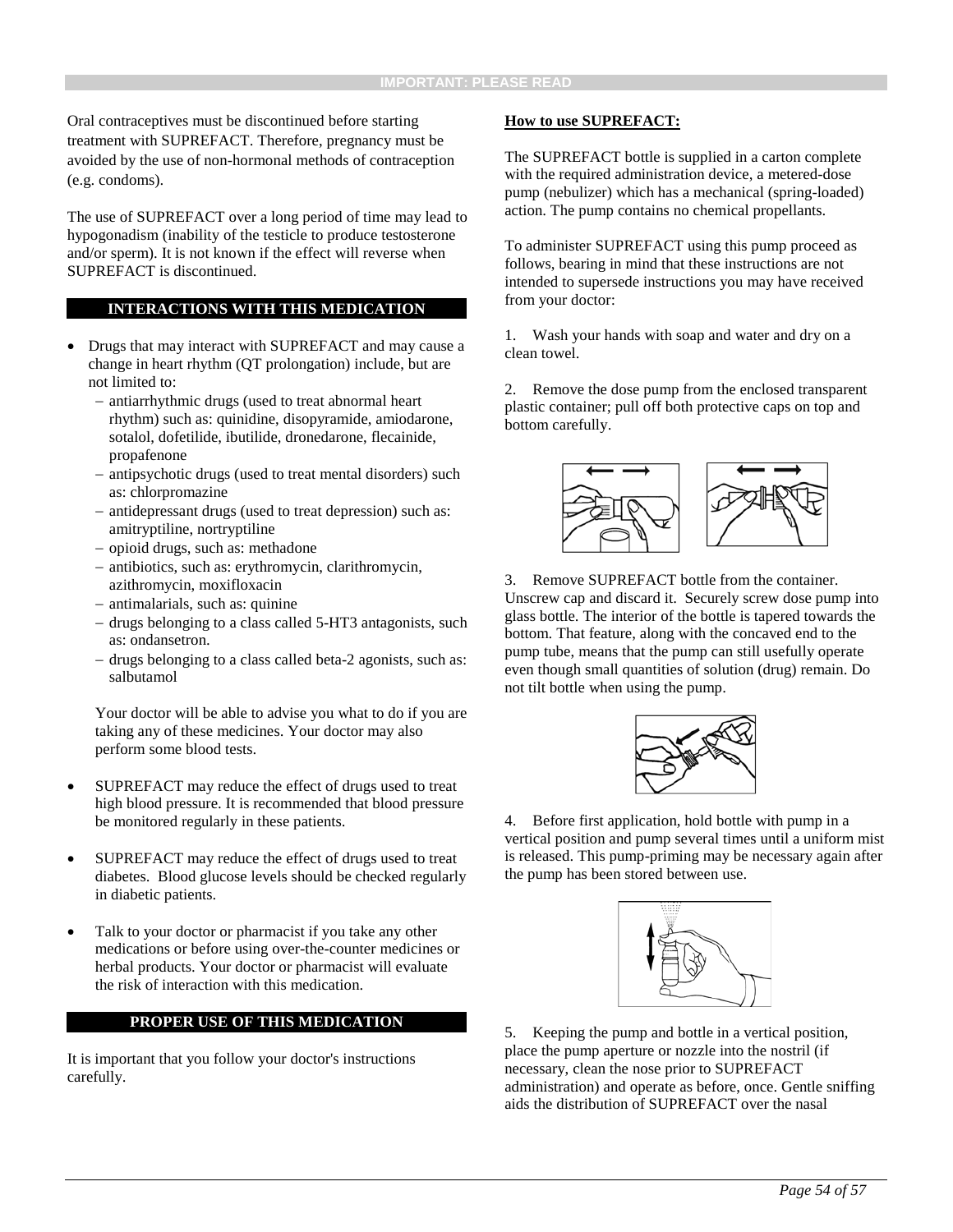passages from where it is absorbed. Nasal congestion will not prevent SUPREFACT absorption/use, if the nasal spray is administered correctly. In those cases, however, it is recommended that the nose be blown thoroughly before using the spray.



6. After use, the pump remains in the bottle with its protective cap in position. Store bottle in an upright position at room temperature (between 15-25°C) avoiding exposure to sources of heat.



7. Follow your doctor's instructions closely. Do not make any changes in the treatment pattern unless you have first discussed the subject with the doctor.

#### **Overdose:**

If you have taken too much SUPREFACT, immediately see your doctor, go to your nearest hospital emergency department or contact a regional Poison Control Centre immediately. Do this even if there are no signs of discomfort or poisoning.

#### **Missed Dose:**

Should you forget to take a dose, administer it as soon as you can. However, if it is almost time for the next dose, skip the missed dose and go back to your regular dosing schedule. Do not double doses.

#### **SIDE EFFECTS AND WHAT TO DO ABOUT THEM**

SUPREFACT treatment results in suppression of your sex hormones. Consequently, the side effects you may experience may be related to this hormone-suppressing action of the drug.

#### **Prostate cancer**

Your side effects may include hot flushes, impotence and loss of sex drive. If these continue to make you feel uncomfortable, consult your doctor.

Occasionally headaches may be troublesome and nasal irritation or dryness may appear. In the event of persisting problems consult your doctor.

#### **Endometriosis**

Your side effects may include hot flushes, vaginal dryness, menorrhagia (abundant vaginal bleeding), headaches and loss of sex drive. If these continue to make you feel uncomfortable, consult your doctor.

The following side effects may also appear: dizziness, application site reaction, depression, emotional lability, weakness, nausea or acne.

Occasionally gastrointestinal disorders, weight gain, edema (fluid held in the tissue), arthralgia (paint in join), insomnia or breast pain may appear.

In the event of persisting problems consult your doctor.

If you experience an increase in the disease signs and symptoms, consult your doctor immediately.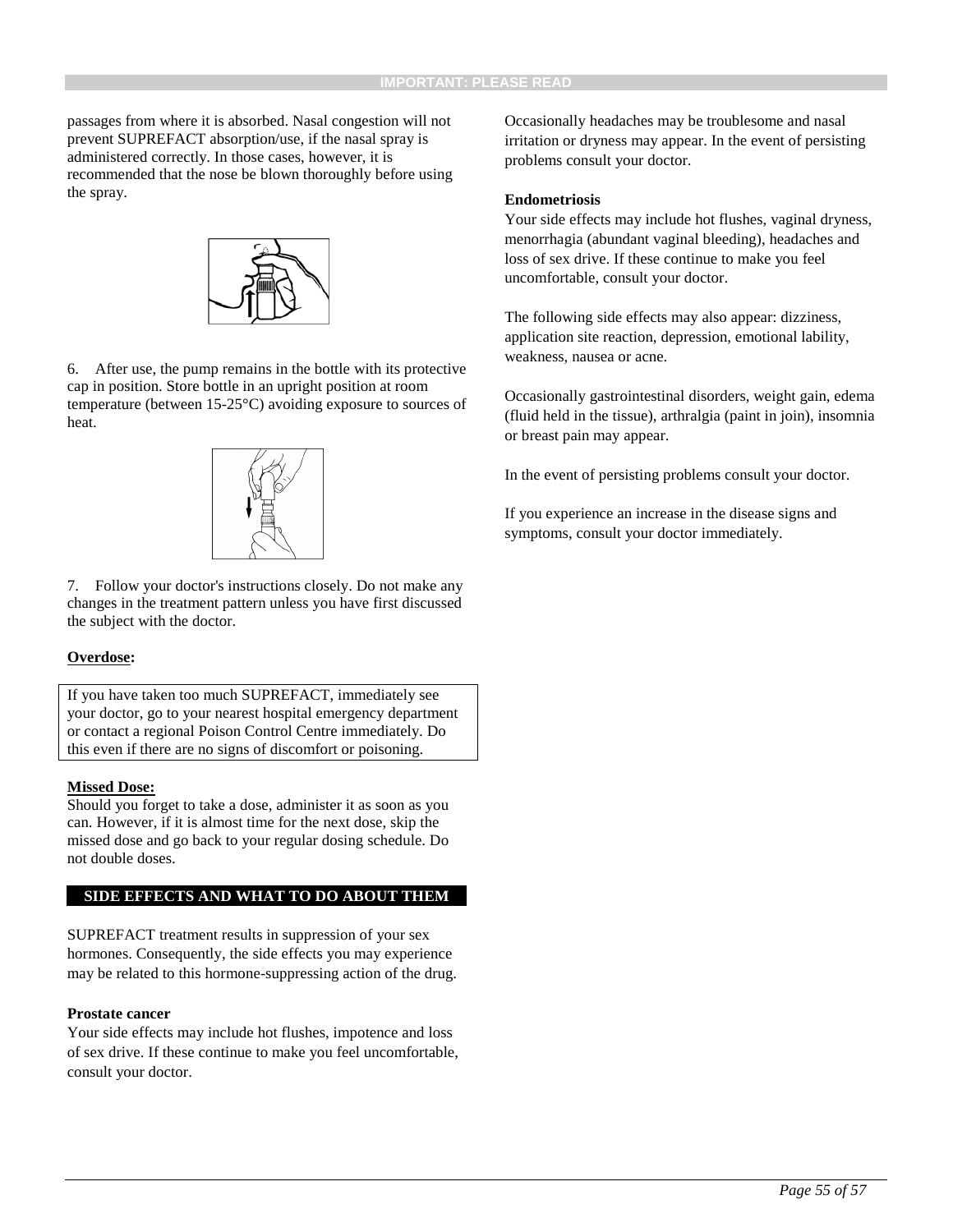#### **SERIOUS SIDE EFFECTS, HOW OFTEN THEY HAPPEN AND WHAT TO DO ABOUT THEM**

| Symptom / effect |                          | doctor or | Talk with your<br>pharmacist | <b>Stop</b><br>taking<br>drug and |
|------------------|--------------------------|-----------|------------------------------|-----------------------------------|
|                  |                          | Only      | In all                       | call your                         |
|                  |                          | if        | cases                        | doctor or                         |
|                  |                          | severe    |                              | pharma-                           |
|                  |                          |           |                              | cist                              |
| Common           | <b>Hot flushes</b>       | $\sqrt{}$ |                              |                                   |
|                  | <b>Loss of</b><br>libido | J         |                              |                                   |
|                  | Headache                 | $\sqrt{}$ |                              |                                   |
|                  | <b>Nasal</b>             | $\sqrt{}$ |                              |                                   |
|                  | irritation               |           |                              |                                   |
|                  | <b>Nasal</b><br>dryness  | $\sqrt{}$ |                              |                                   |
| <b>Uncommon</b>  | <b>Increase in</b>       |           | $\sqrt{}$                    |                                   |
|                  | your                     |           |                              |                                   |
|                  | disease                  |           |                              |                                   |
|                  | signs and                |           |                              |                                   |
|                  | symptoms                 |           |                              |                                   |
| <b>Unknown</b>   | A change in              |           |                              |                                   |
| frequency        | heart                    |           |                              |                                   |
|                  | rhythm                   |           |                              |                                   |
|                  | (QT                      |           |                              |                                   |
|                  | prolongatio              |           |                              |                                   |
|                  | n). QT                   |           |                              |                                   |
|                  | prolongatio              |           |                              |                                   |
|                  | n symptoms               |           |                              |                                   |
|                  | include                  |           |                              |                                   |
|                  | sensation of             |           |                              |                                   |
|                  | skipped                  |           |                              |                                   |
|                  | heart beats              |           |                              |                                   |
|                  | or rapid or              |           |                              |                                   |
|                  | forceful                 |           |                              |                                   |
|                  | beats,                   |           |                              |                                   |
|                  | shortness of             |           |                              |                                   |
|                  | breath,                  |           |                              |                                   |
|                  | chest                    |           |                              |                                   |
|                  | discomfort,              |           |                              |                                   |
|                  | and feeling              |           |                              |                                   |
|                  | faint                    |           |                              |                                   |

*This is not a complete list of side effects. For any unexpected effects while taking* **SUPREFACT***, contact your doctor or pharmacist.*

#### **REPORTING SUSPECTED SIDE EFFECTS**

You can report any suspected adverse reactions associated with the use of health products to the Canada Vigilance Program by one of the following 3 ways:

- Report online at: www.healthcanada.gc.ca/medeffect
- Call toll-free at 1-866-234-2345
- Complete a Canada Vigilance Reporting Form and: - Fax toll-free to 1-866-678-6789, or
	- Mail to: Canada Vigilance Program Health Canada Postal Locator 0701E Ottawa, ON K1A 0K9

Postage paid labels, Canada Vigilance Reporting Form and the adverse reaction reporting guidelines are available on the MedEffect™ Canada Web site at www.healthcanada.gc.ca/medeffect .

*NOTE: Should you require information related to the management of side effects, contact your health professional. The Canada Vigilance Program does not provide medical advice.*

#### **HOW TO STORE IT**

SUPREFACT should be kept at controlled room temperature, between 15-25°C.

Do not permit the product to freeze and do not expose it to sources of heat. Protect from light.

The product can be kept up to 5 weeks after the first opening when stored at room temperature.

Do not use SUPREFACT beyond the expiry date printed on the label.

KEEP MEDICINES OUT OF REACH OF CHILDREN.